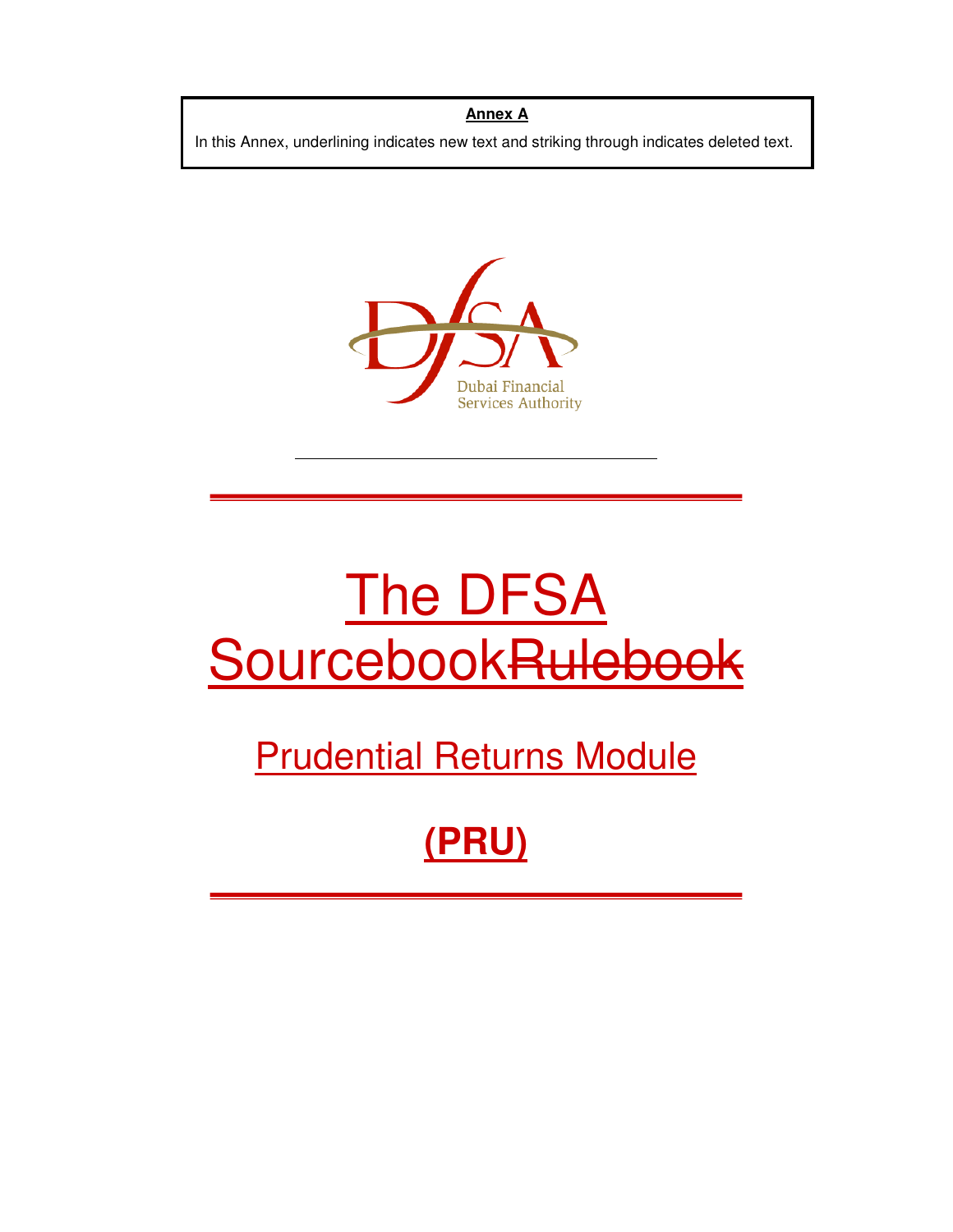

## **Contents**

The contents of this sourcebookmodule are divided into the following chapters, sections and forms:

## **1 INTRODUCTION**

| 1.1 | Application   |
|-----|---------------|
| 1.2 | Defined terms |

## **2 PIB FORMS**

| PIB <sub>1</sub>                  | <b>Balance Sheet</b>                                             |
|-----------------------------------|------------------------------------------------------------------|
| PIB1 App1                         | Detail of Non-trading Book Assets                                |
| PIB1 App2                         | Detail of Non-Market Risk in the Trading Book                    |
| PIB1 App3                         | Detail of Market Risk in the Trading Book                        |
| PIB1 App4                         | Calculation of DCR                                               |
| PIB <sub>2</sub>                  | <b>Islamic Business - Balance Sheet</b>                          |
| PIB2 App1                         | Detail of Non-Trading Book Self-Financed Assets                  |
| PIB <sub>2</sub> App <sub>2</sub> | Detail of Non-Trading Book Assets Financed By Unrestricted PSIAs |
| PIB <sub>2</sub> App <sub>3</sub> | Detail of Non-Trading Book Assets Financed By Restricted PSIAs   |
| PIB <sub>2</sub> App4             | Detail of Non Market Risk in the Trading Book Self-Financed      |
| PIB2 App5                         | Detail on Non-Market Risk in the Trading Book - PSIAU Financed   |
| PIB <sub>2</sub> App <sub>6</sub> | Detail of Non Market Risk in the Trading Book - PSIAR Financed   |
| PIB <sub>2</sub> App <sub>7</sub> | Detail of Market Risk in the Trading Book                        |
| PIB2 App8                         | Islamic - Calculation of DCR                                     |
| PIB <sub>2</sub> App <sub>9</sub> | Analysis of Reserves Movement                                    |
| PIB <sub>3</sub>                  | <b>Profit and Loss Statement</b>                                 |
| PIB4                              | Profit and Loss Statement for Islamic Financial Institutions     |
| PIB <sub>5</sub>                  | Expenditure Based Capital Minimum - Solo                         |
| PIB <sub>6</sub>                  | Capital Adequacy Calculation - Solo                              |
| PIB7                              | Large Exposures                                                  |
| PIB7 App1                         | Detail of Largest 25 Exposures by Contract Type                  |
| PIB <sub>8</sub>                  | Liquidity Schedule - Maturity Mismatch                           |
| PIB <sub>9</sub>                  | <b>Branch Return</b>                                             |
| PIB9 App1                         | Large Exposures Undertaken out of the Branch                     |
| <b>PIB10</b>                      | Declaration by Authorised Firm                                   |
| PIB <sub>11</sub>                 | <b>Instruction Guidelines</b>                                    |

## **3 FORM AND CONTENT OF PIN FORMS**

- 3.1 Purpose and general provisions
- 3.2 Completion of forms for global, cell, fund and DIFC business reporting units
- 3.3 Content of returns
- 3.4 General provisions relating to the completion of forms
- 3.5 Form 1: Statement of financial position
- 3.6 Form 2: Statement of capital adequacy
- 3.7 Form 3: Statement of financial performance
- 3.8 Form 4: Statement of premium revenue and reinsurance expense
- 3.9 Form 5: Statement of claims and reinsurance and other recoveries
- 3.10 Form 6: Statement of movements in insurance provisions
- 3.11 Form 7: Statement of investment income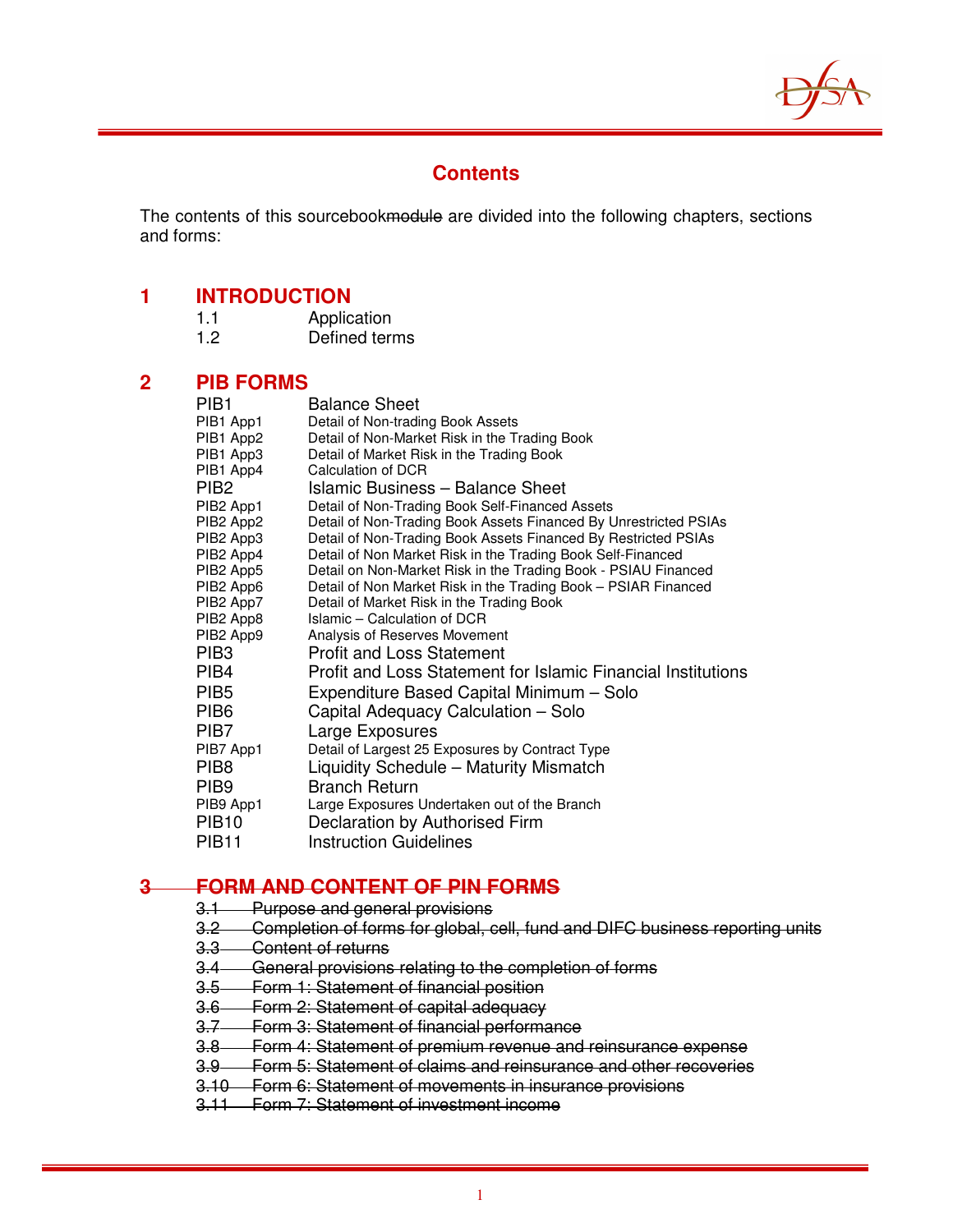

- 3.12 Form 8: Statement of acquisition expenses
- 3.13 Form 9: Reconciliation to financial statements
- 3.14 Form 10: Summary statement of operations
- 3.15 Statement by directors
- 3.16 Interpretation of terms in form 2

## **3 INSTRUCTIONAL GUIDELINES**

- 3.1 PIN 1 Statement of Financial Position<br>3.2 PIN 2 Statement of Capital Adequacy
- 3.2 PIN 2 Statement of Capital Adequacy<br>3.3 PIN 3 Statement of Financial Performa
- PIN 3 Statement of Financial Performance
- 3.4 PIN 4 Statement of Premium Revenue and Reinsurance Expenses<br>3.5 PIN 5 Statement of Claims and Reinsurance and other Recoveries
- PIN 5 Statement of Claims and Reinsurance and other Recoveries
- 3.6 PIN 6 Statement of Movements in Insurance Provisions<br>3.7 PIN 7 Statement of Investment Income
- 3.7 PIN 7 Statement of Investment Income<br>3.8 PIN 8 Statement of Acquisition Expense
- PIN 8 Statement of Acquisition Expenses
- 3.9 PIN 9 Reconciliation to Financial Statements<br>3.10 PIN 10 Summary Statement to Operations
- PIN 10 Summary Statement to Operations

## **4 PIN FORMS**

- PIN1 Statement of Financial Position<br>PIN2 Statement of Calculation of Car
- PIN2 Statement of Calculation of Capital Adequacy<br>PIN3 Statement of Financial Performance
- **Statement of Financial Performance**
- PIN4 Statement of Premiums and Reinsurance Expense
- PIN5 Statement of Claims and Reinsurance and other Recoveries<br>PIN6 Statement of Movements in Insurance Provisions
- PIN6 Statement of Movements in Insurance Provisions<br>PIN7 Statement of Investment Income
- Statement of Investment Income
- PIN8 Statement of Acquisition Expenses<br>PIN9 Reconciliation to Financial Stateme
- Reconciliation to Financial Statements
- PIN10 Summary Statement of Operations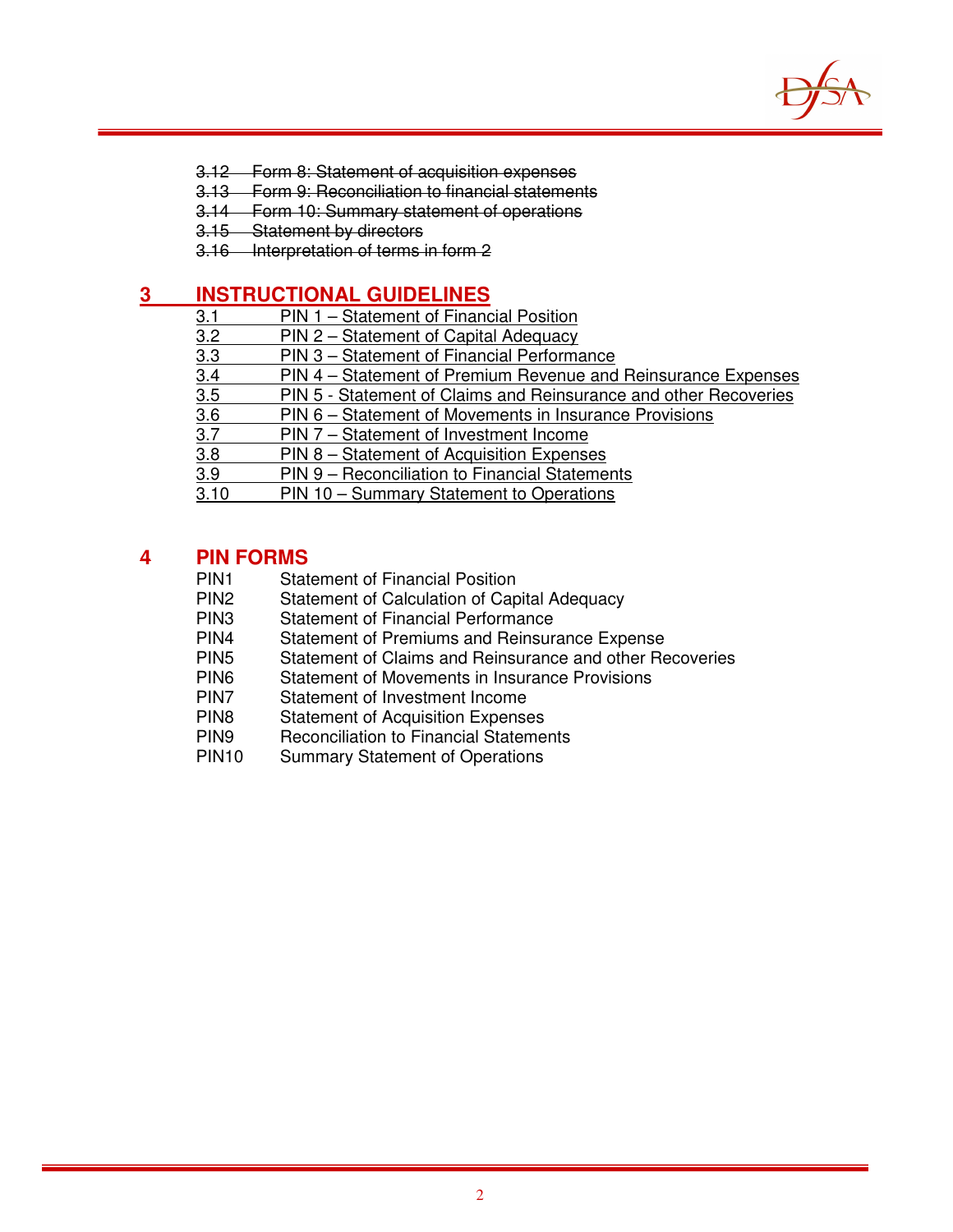

## **1 INTRODUCTION**

## **1.1 Application**

- **1.1.1** (1) Chapter 1 applies to a Person to whom PIB or PIN applies.
	- (2) Chapter 2 contains the forms referred to in PIB.
	- (3) Chapter 3 applies to an Insurer.
	- (4) Chapter 4 contains the forms referred to in PIN.

### **Guidance**

- 1. This Sourcebook (PRU) is relevant to a Person to whom PIB or PIN applies.
- 2. Chapter 2 contains the forms referred to in PIB.
- 3. Chapter 3 contains instructional guidelines in respect of the forms in Chapter 4.
- 4. Chapter 4 contains the forms referred to in PIN.

## **1.2 Defined terms**

**1.2.1** Defined terms are identified throughout the forms by the capitalisation of the initial letter of a word or each word of a phrase and are defined in the Glossary module (GLO) of the DFSA's Rulebook. Unless the context otherwise requires, where capitalisation of the initial letter is not used, an expression has its natural meaning.

### **Guidance**

Defined terms are identified throughout the forms by the capitalisation of the initial letter of a word or each word of a phrase and are defined in the Glossary module (GLO) of the DFSA's Rulebook. Unless the context otherwise requires, where capitalisation of the initial letter is not used, an expression has its natural meaning.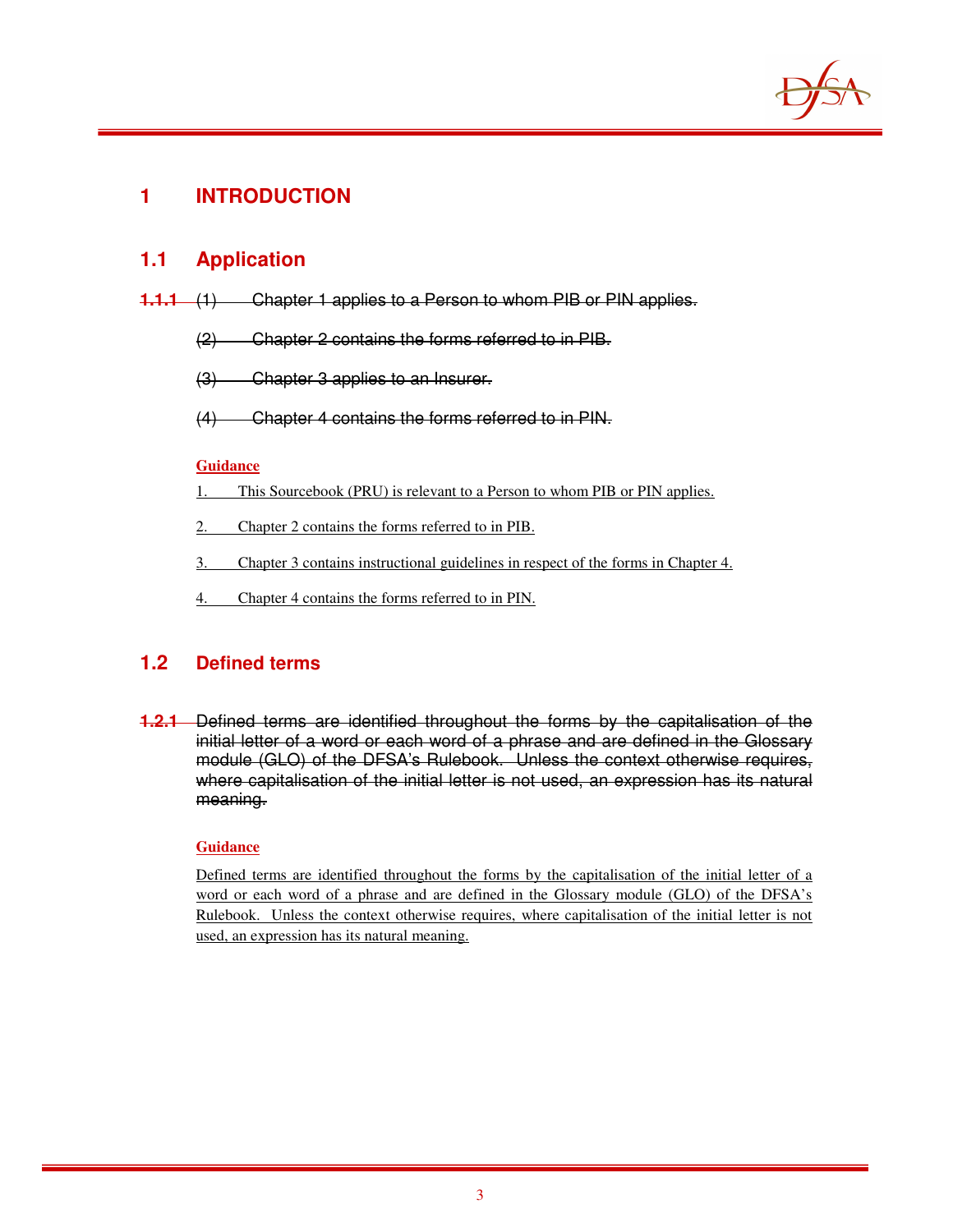

## **3 FORM AND CONTENT OF PIN FORMS**

This chapter of PRU contains the following sections:

- **3.1** Purpose and general provisions
- **3.2** Completion of forms for global, cell, fund and DIFC business reporting units
- **3.3** Content of returns
- **3.4** General provisions relating to the completion of forms
- **3.5** Form 1: Statement of financial position
- **3.6** Form 2: Statement of capital adequacy
- **3.7** Form 3: Statement of financial performance
- **3.8** Form 4: Statement of premium revenue and reinsurance expense
- **3.9** Form 5: Statement of claims and reinsurance and other recoveries
- **3.10** Form 6: Statement of movements in insurance provisions
- **3.11** Form 7: Statement of investment income
- **3.12** Form 8: Statement of acquisition expenses
- **3.13** Form 9: Reconciliation to financial statements
- **3.14** Form 10: Summary statement of operations
- **3.15** Statement by directors
- **3.16** Interpretation of terms in form 2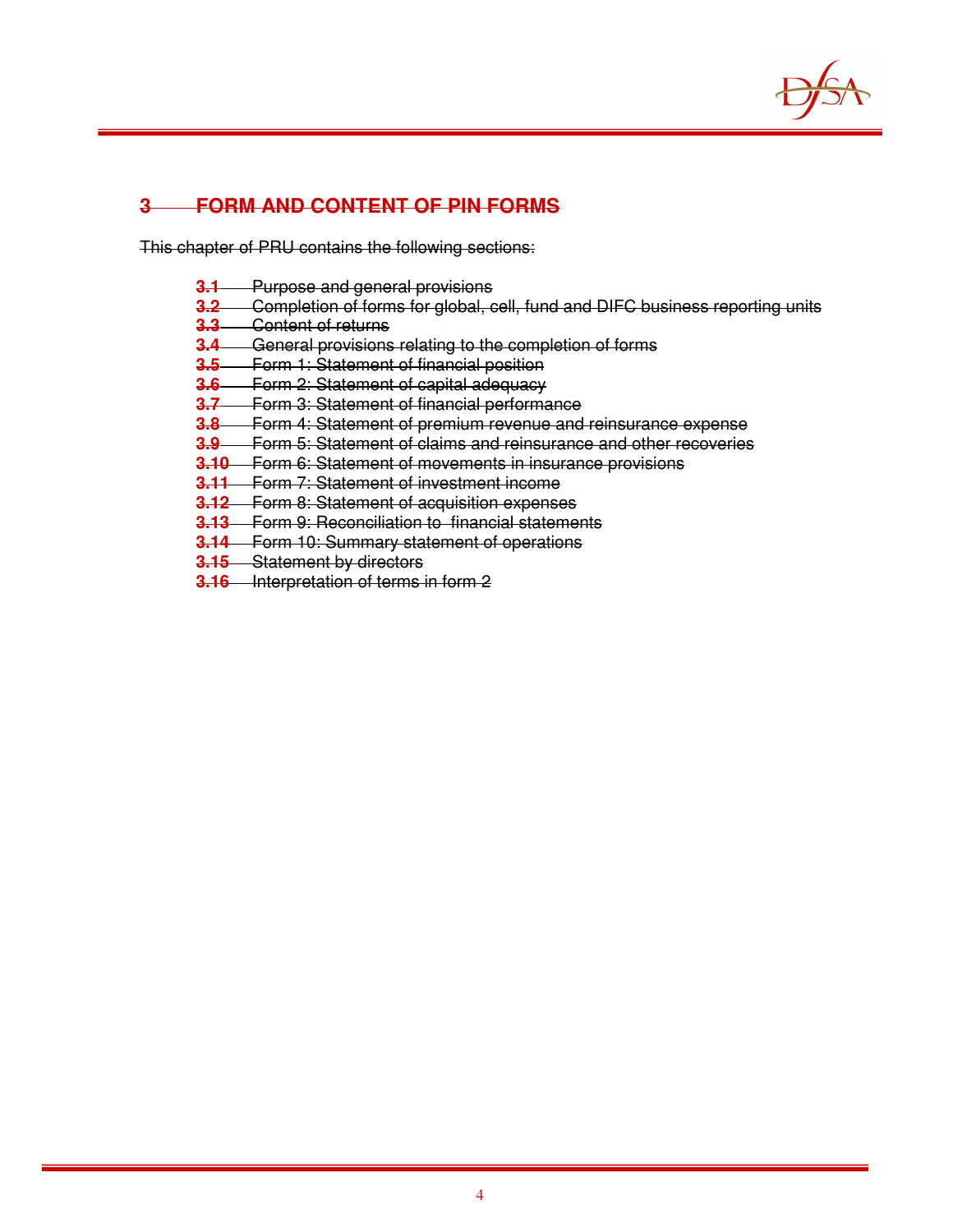

## **3 FORM AND CONTENT OF PIN FORMS**

## **3.1 Purpose and general provisions**

- **3.1.1** This chapter applies to all Insurers.
- **3.1.2** In this chapter, unless the term 'Annual Regulatory Return' or 'Quarterly Regulatory Return' is used, the term 'Return' includes both of those Returns.

#### **Guidance**

- 1. This chapter sets out the form and content of the Returns that all Insurers must submit to the DFSA. The form and content of the Returns differs according to the characteristics of the Insurer.
- 2. General requirements relating to the recognition and measurement of assets and liabilities are dealt with in PIN chapter 5. This chapter deals with matters relating to presentation of the information contained in the Returns.

## **3.2 Completion of forms for global, cell, fund and DIFC business reporting units**

#### **Guidance**

Separate Returns are completed for Insurers' entire business, and for those parts of the business that are subject to separate capital adequacy requirements, namely Cells, Long-Term Insurance Funds, and DIFC business. These parts, and the entire business, are described as 'reporting units' because a Return is required for each. An Insurer may therefore have to submit more than one set of Returns.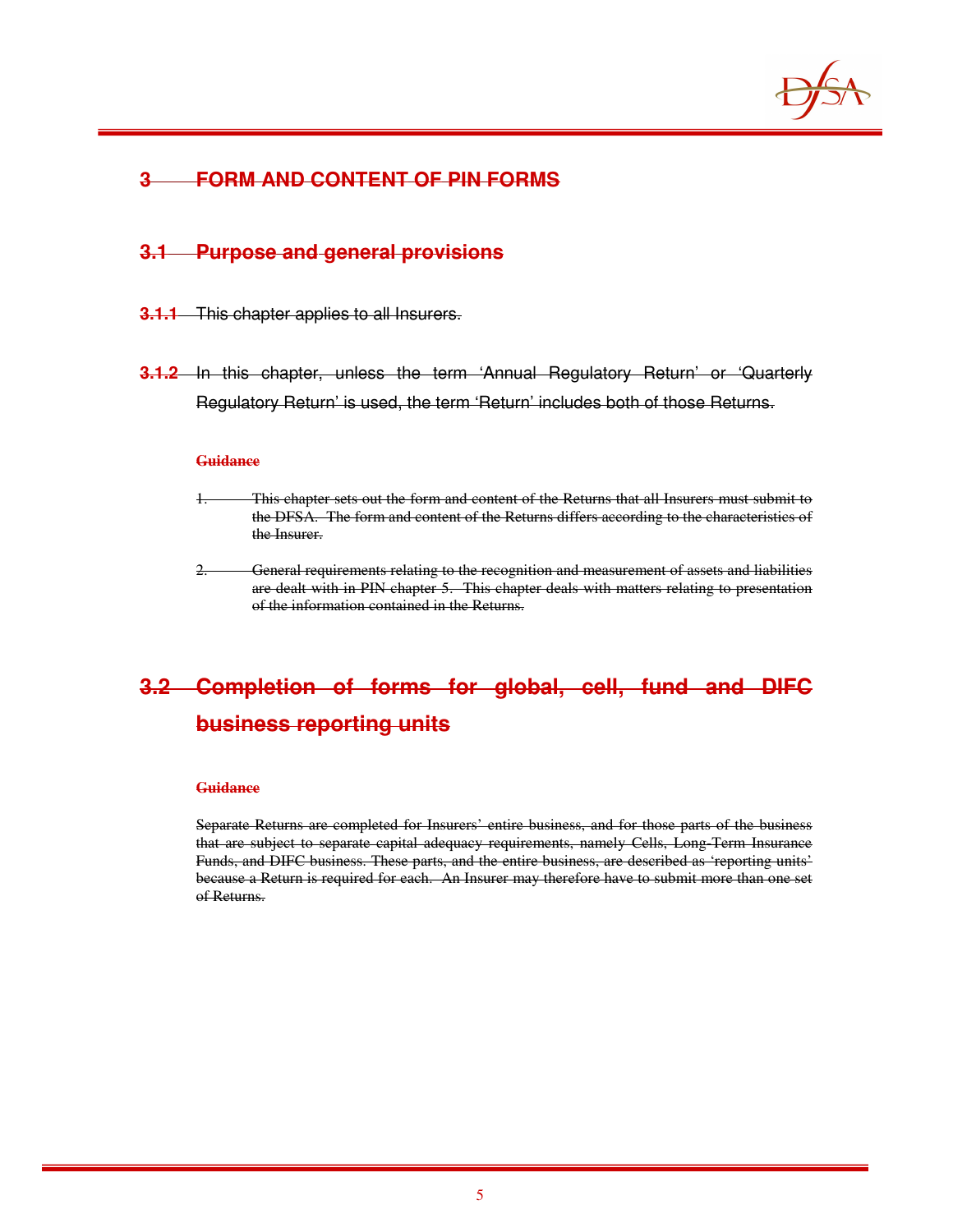

- **3.2.1** A Return must be completed in respect of each of the reporting units set out in this section that applies to the Insurer.
- **3.2.2** There are four types of reporting unit in respect of which an Insurer may be required to complete a Return. These are referred to in this chapter as the global reporting unit, the Cell reporting unit, the fund reporting unit and the DIFC business reporting unit. The Returns in respect these reporting units are referred to respectively in this chapter as the Global Return, the Cell Return, the Fund Return and the DIFC Business Return.
- **3.2.3** Every Insurer that is required by PIN chapter 3 to complete a Return must complete a Global Return. A Global Return has the following characteristics:
	- (a) Subject to (b), a Global Return includes all of the assets, liabilities, equity, revenues and expenses of the Insurer, regardless of the residency status or location of the Insurer, of the customer or of any asset or liability.
	- (b) The Global Return of a Protected Cell Company does not include any assets, liabilities, equity, revenues or expenses that are attributable to a Cell.
- **3.2.4** Except as provided otherwise in this Rule, an Insurer that is a Protected Cell Company must complete a Cell Return in respect of each Cell that it maintains. A Cell Return includes all of the assets, liabilities, equity, revenues and expenses attributable to the Cell, regardless of the residency status or location of the customer or of any asset or liability. An Insurer to which this Rule applies is not required to complete a Quarterly Regulatory Return in respect of any Cells maintained by it that are Captive Cells.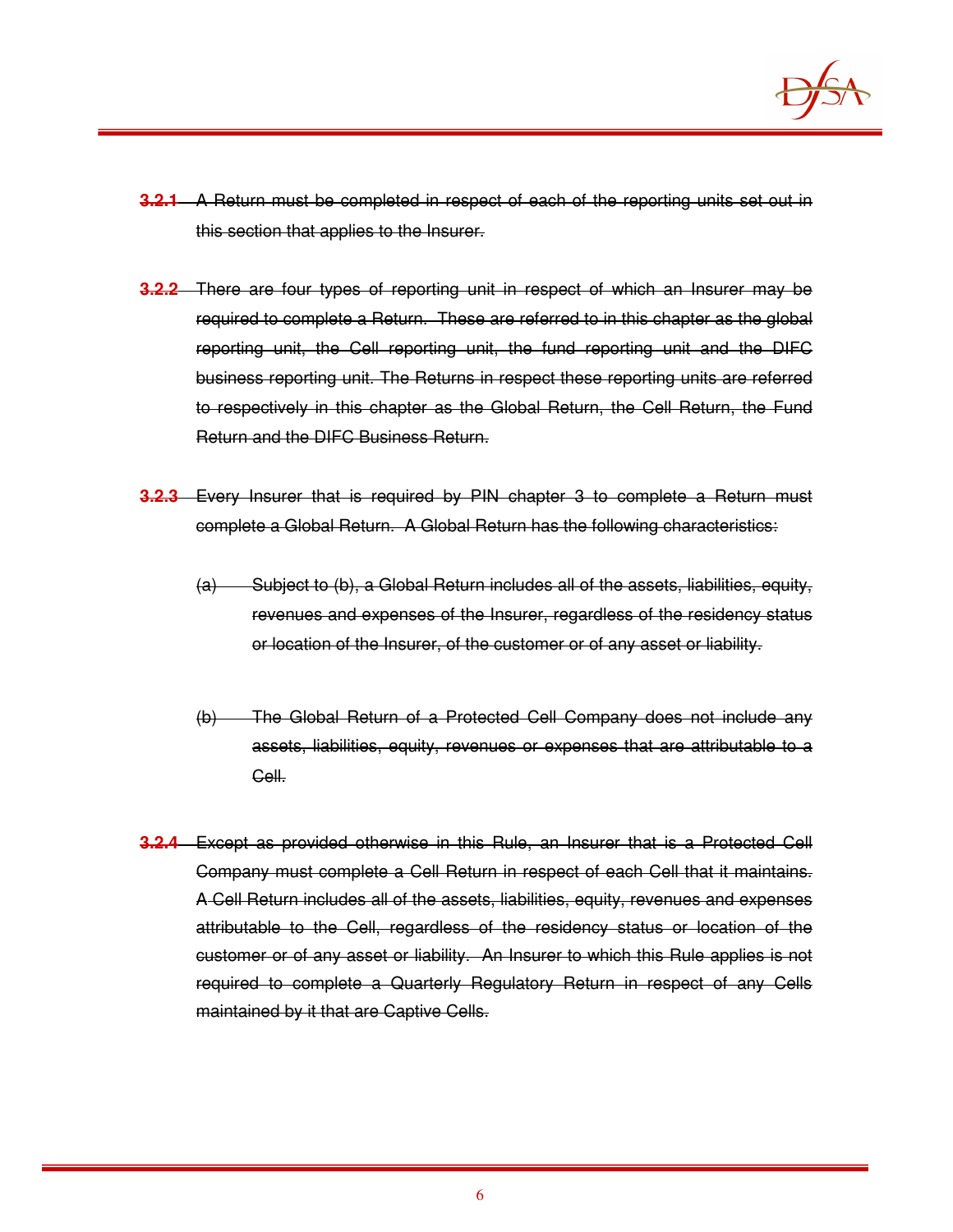

- **3.2.5** Except as provided otherwise in this Rule, an Insurer that maintains a Long-Term Insurance Fund must complete a Fund Return in respect of each Long-Term Insurance Fund that it maintains. A Fund Return includes all of the assets, liabilities, revenues and expenses attributable to the Fund, regardless of the residency status or location of the customer or of any asset or liability. An Insurer to which this Rule applies is not required to complete a Fund Return in the following cases:
	- (a) where the Insurer is deemed to constitute a single, Long-Term Insurance Fund, such that the information contained in the Fund Return would be identical to that in the Global Return; and
	- (b) where a Cell of the Insurer is deemed to constitute a single, Long-Term Insurance Fund, such that the information contained in the Fund Return would be identical to that in the Cell Return.

Rule 3.2.5 operates to prevent the preparation of duplicate Returns. However, where under this Rule an Insurer or a Cell is exempt from the requirement to prepare a Quarterly Regulatory Return because of its captive status, the Fund Quarterly Regulatory Return would not be identical and must still be prepared.

- **3.2.6** An Insurer that is not a DIFC Incorporated Insurer must complete a DIFC Business Return. A DIFC Business Return has the following characteristics:
	- (a) it includes only liabilities that are Insurance Liabilities of the Insurer in respect of its DIFC Insurance Business and assets that are associated with those Insurance Liabilities; and
	- (b) revenues and expenses must be included only to the extent that they are attributable to the Insurer's DIFC Insurance Business.

#### **Guidance**

The assets that are associated with Insurance Liabilities normally include only reinsurance and other recoveries in respect of claims, whether or not incurred, included in Insurance Liabilities. The DIFC Business Return does not include assets such as investments, fixed assets, or receivables other than reinsurance recoveries in respect of Insurance Liabilities.

## **3.3 Content of returns**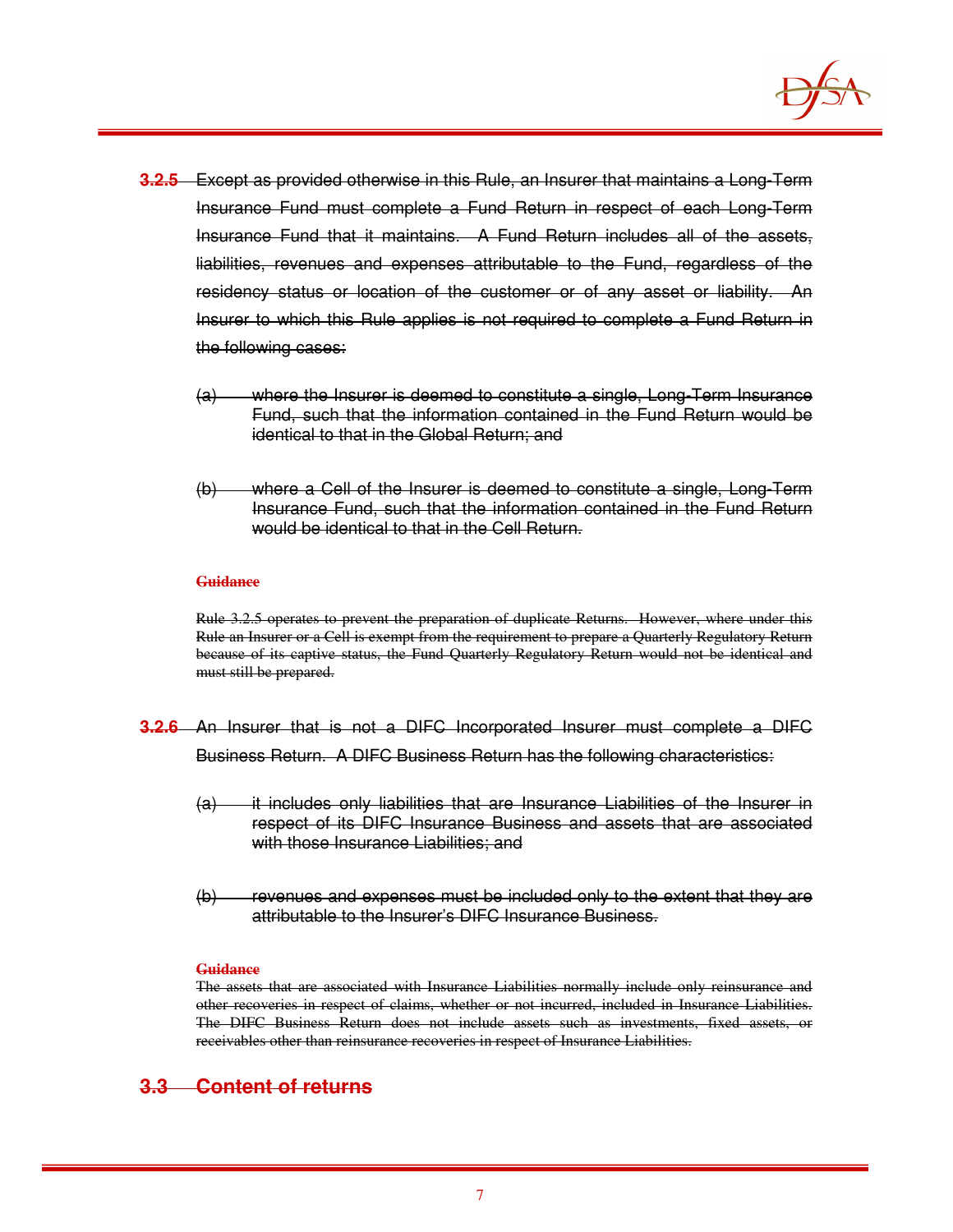

- **3.3.1** The Annual Regulatory Return contains the following forms, together with the Supplementary Notes pertaining to those forms and the Statement of Directors referred to in section 3.14:
	- (a) Form 1: Statement of financial position;
	- (b) Form 3: Statement of financial performance;
	- (c) Form 4: Statement of premium revenue and reinsurance expense;
	- (d) Form 5: Statement of claims expense and recovery revenue;
	- (e) Form 6: Statement of movements in insurance provisions;
	- (f) Form 7: Statement of investment income;
	- (g) Form 8: Statement of acquisition expenses; and
	- (h) Form 9: Reconciliation to financial statements.
- **3.3.2** The Quarterly Regulatory Return contains the following forms, together with the Supplementary Notes pertaining to those forms and the Statement of Directors referred to in section 3.14:
	- (a) Form 1: Statement of financial position;
	- (b) Form 2: Statement of capital adequacy;
	- (c) Form 3: Statement of financial performance; and
	- (d) Form 10: Summary statement of operations
- **3.3.3** The forms referred to in Rules 3.3.1 and 3.3.2 must be prepared for each reporting unit for which an Insurer is required to complete an Annual Regulatory Return or a Quarterly Regulatory Return as applicable, except where:
	- $(a)$  this chapter states that the form is not required for that reporting unit, or
	- (b) the form would contain no information, in which case the insurer may omit the form and present a Supplementary Note stating that the form has not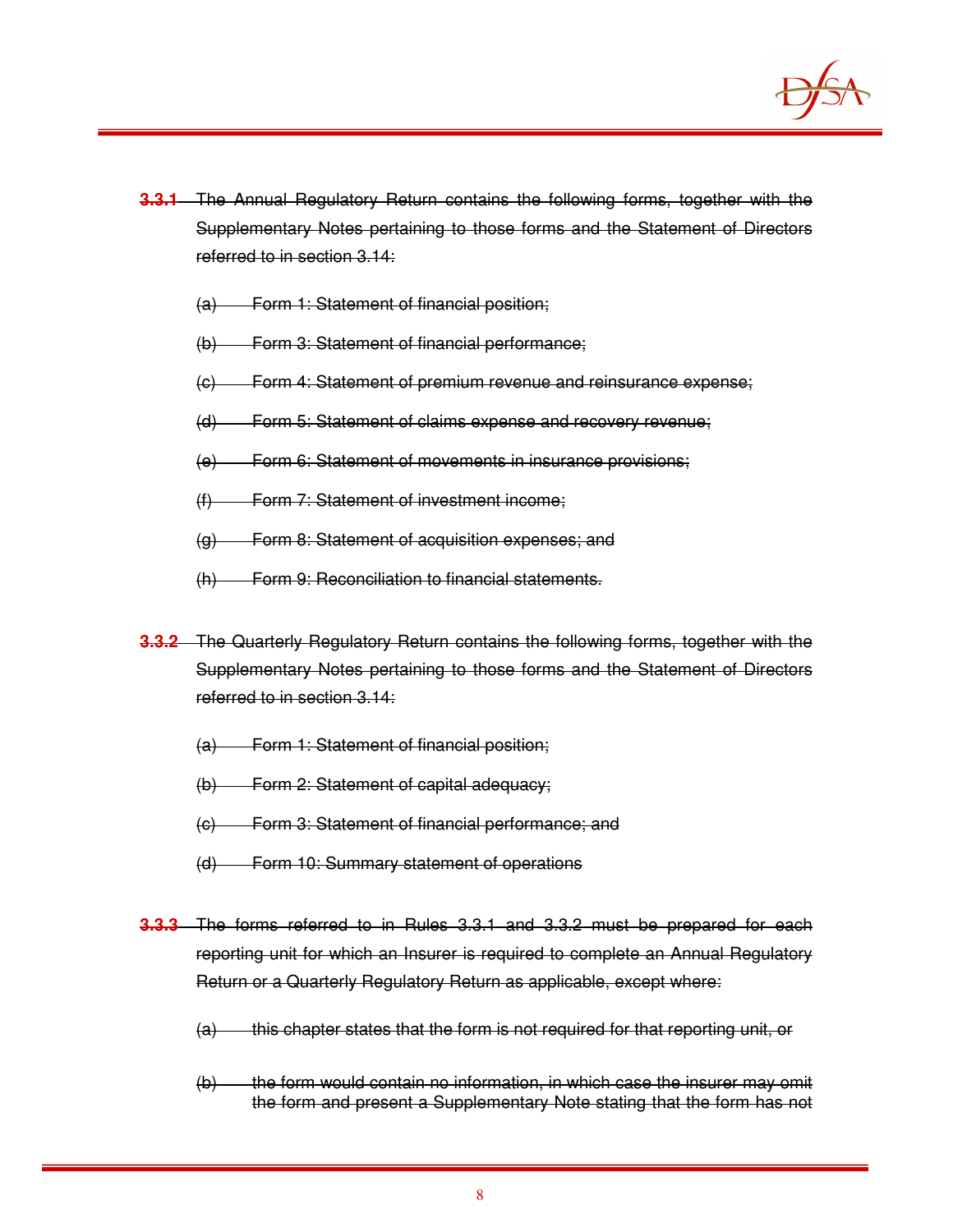

been prepared for that reason.

- **3.3.4** The format of the forms contained in the Returns is set out in chapter 4 of this module.
- **3.3.5** Items must be disclosed on the forms in accordance with the descriptions set out on the face of the forms, subject to the effects of other provisions of this chapter.
- **3.3.6** Where an item is described on the face of a form as the result of a mathematical calculation, that mathematical calculation must be used to determine that item.

## **3.4 General provisions relating to the completion of forms**

#### **Guidance**

Annual Regulatory Returns follow the cycle of the Insurer's normal statutory reporting, under the Companies Law 2004 in the DIFC and under equivalent legislation elsewhere. Quarterly Regulatory Returns are presented on a year to date basis at specified dates.

- **3.4.1** Supplementary Notes must be presented on separate pages, not included on the face of the forms to which they relate. Each Supplementary Note must identify the form to which it relates.
- **3.4.2** Returns must be presented in the English language.
- **3.4.3** A Return must be presented in United States currency, rounded to thousands of dollars, with no decimal place.
- **3.4.4** Where the format of a form requires the presentation of comparative information, the comparative information shall be presented according to the following principles:
	- $(a)$  In the case of a form forming part of the Annual Regulatory Return, the comparative information shall be that presented in the Annual Regulatory Return for the previous reporting period.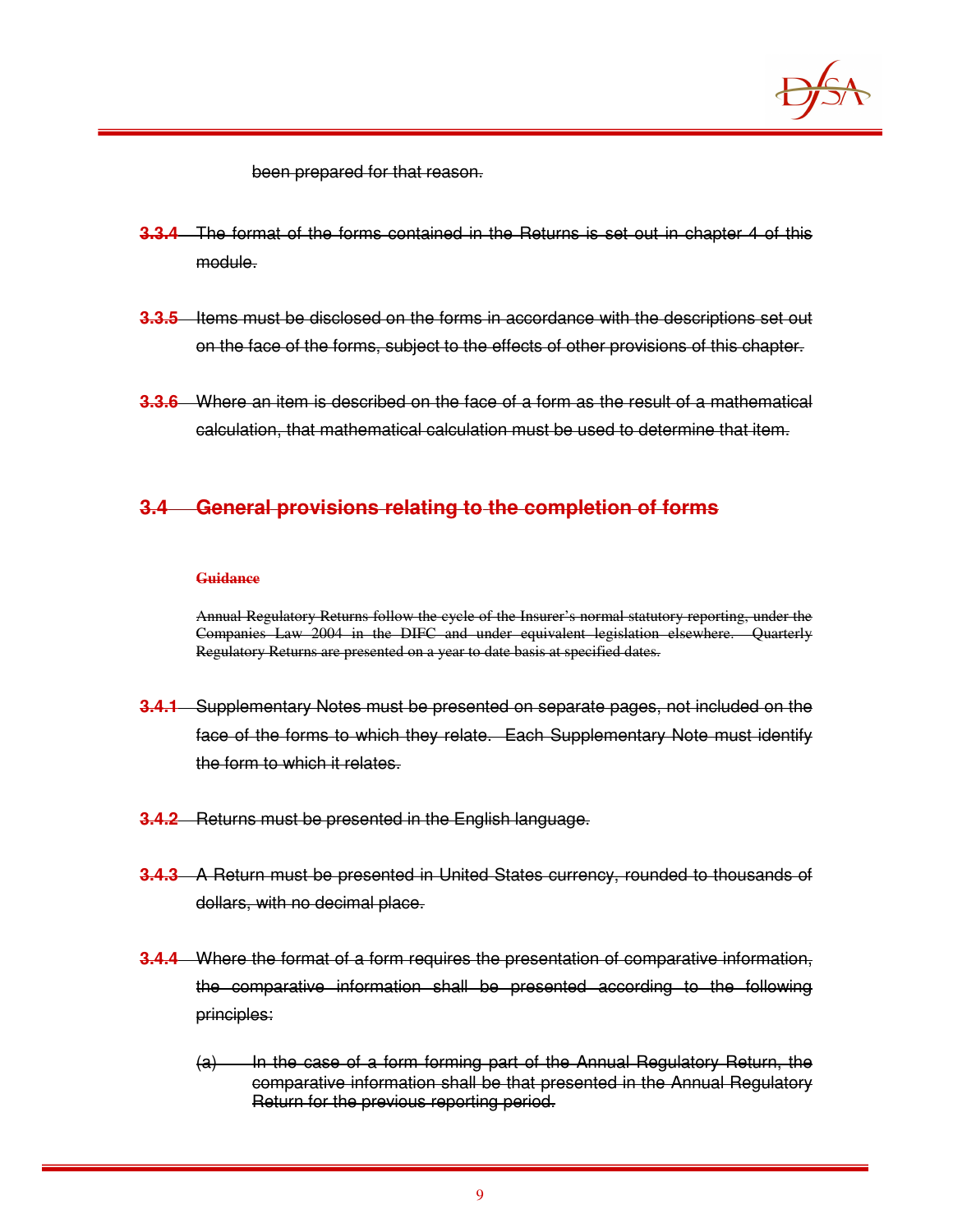

- (b) In the case of a form forming part of the Quarterly Regulatory Return, the comparative information shall be that presented in the Quarterly Regulatory Return for the corresponding quarter in the previous calendar year.
- (c) Comparative information shall be presented unless:
	- $(i)$  the Insurer did not exist at any time during the comparative period (whether or not it was an Insurer);
	- (ii) in the case of a Cell Return or a Fund Return, the Cell or Long-Term Insurance Fund to which the Return relates did not exist at any time during the comparative period; or
	- (iii) so far only as concerns the DIFC Business Return, in the case of an Insurer that is not a DIFC Incorporated Insurer, the Insurer was not at any time an Insurer during the comparative period.
- (d) An Insurer that is required to present comparative information in a Return, and that was not required to prepare a Return in respect of the comparative period, must present comparative information that would have been presented in the Return covering the comparative period, if the Insurer had been required to prepare that Return.
- (e) Comparative information shall not be changed from the time it was first presented, unless re-presentation is necessary for the interpretation of the Return. Where comparative information is changed, the Insurer must include in the Return a Supplementary Note showing the nature of the change and the reason for it.
- **3.4.5** The Annual Regulatory Return, including the Statement by Directors, is subject to audit, except where this chapter states that a form is not subject to audit.
- **3.4.6** Each page in a Return, including the Statement by Directors and any Supplementary Notes, must show: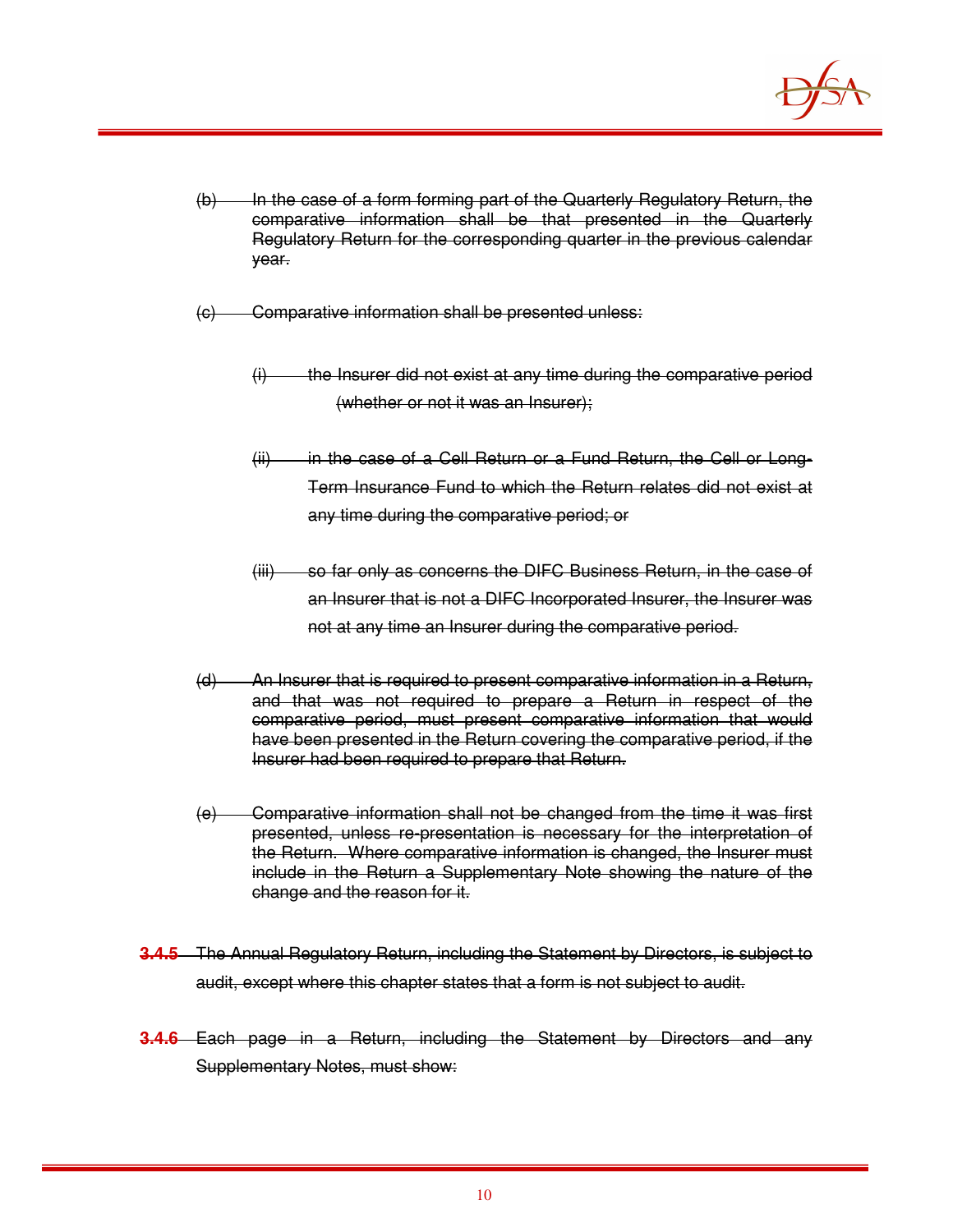

- (a) the words 'Annual Regulatory Return' or 'Quarterly Regulatory Return', as applicable;
- (b) sufficient information to identify the form or other statement:
- (c) the Insurer's licence number;
- $(d)$  the Insurer's name;
- $(e)$  the reporting period to which the Return relates;
- (f) whether the Return is a Global, Cell, Fund or DIFC Business Return; and
- (g) where the return relates to a Cell or a Long-term Insurance Fund, sufficient information to identify the Cell or Long-term Insurance Fund in question.
- **3.4.7** Where this chapter requires information to be presented for different Classes of Business or for different types of insurance contract (that is, direct insurance, facultative reinsurance, proportional reinsurance treaty and non-proportional reinsurance treaty), an Insurer required to complete the form must present the relevant information in respect of all Classes of Business and types of contract, except under the following circumstances:
	- (a) Where an item of numerical information in respect of a Class of Business for a type of insurance contract is less than two per cent of the total such numerical information in respect of all Classes of Business for that type of insurance contract, the Insurer may aggregate that numerical information for that Class of Business for that type of insurance contract with the same item of information for the Class of Business for that type of contract in which that item of information is the largest.
	- (b) Where an item of numerical information in respect of a type of insurance contract for a Class of Business is less than two per cent of the total such numerical information in respect of all types of insurance contract for that Class of Business, the Insurer may aggregate that numerical information for that type of insurance contract for that Class of Business with the same item of information for the type of insurance contract for that Class of Business in which that item of information is the largest.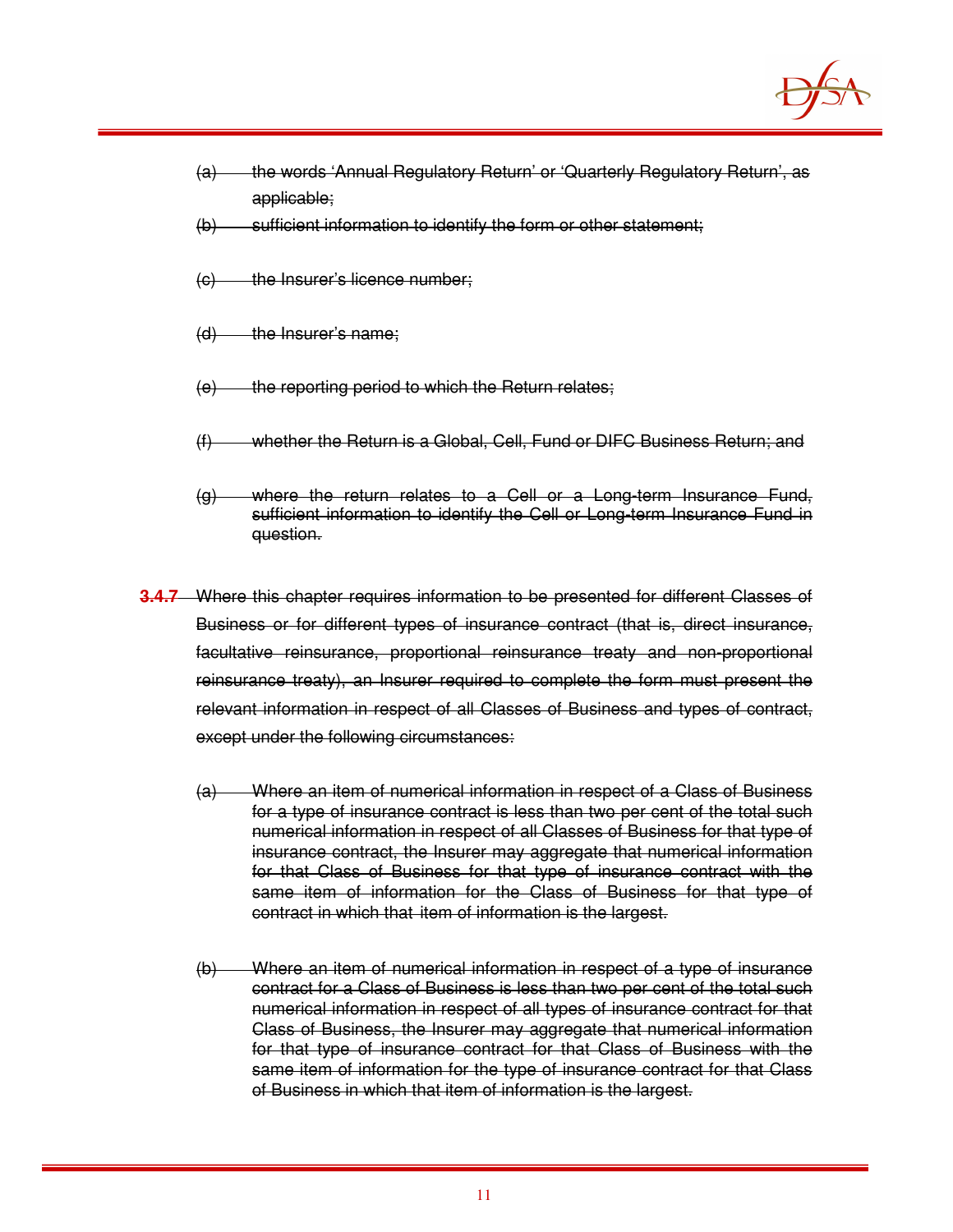

This Rule establishes de minimis limits for an Insurer in respect of detailed numerical information presented by Class of Business or by type of insurance contract. Amounts below the de minimis limits may be aggregated together with other items of information in the same line or column of a form. Insurers are not required to apply the sub-Rules in the order that they are set out. However, Insurers should ensure that the Returns continue to comply with both sub-Rules after applying either. It is possible that applying the second sub-Rule to be applied could affect compliance with the first.

**3.4.8** Where an Insurer arranges its affairs such that a Cell or Long-Term Insurance Fund maintained by it pays or receives income in the form of interest, dividends, rental, recharge of management expenses or other investment income, from another reporting unit of the Insurer, that income must be shown gross as an expense in the reporting unit bearing the expense, and as income in the reporting unit receiving the income. Where however the same reporting unit records the income and the expense, the two must be netted off. **Guidance**

This Rule establishes accounting policy in respect of transactions between reporting units. Internal recharges within an Insurer should be shown as such where they are external to a reporting unit of that Insurer. However, where a reporting unit (for example, the Global Return of an Insurer that is not a Protected Cell Company, and that maintains one or more Long-Term Insurance Funds) includes both 'sides' of the internal transaction, the internal transaction must be eliminated by netting off the income and expense.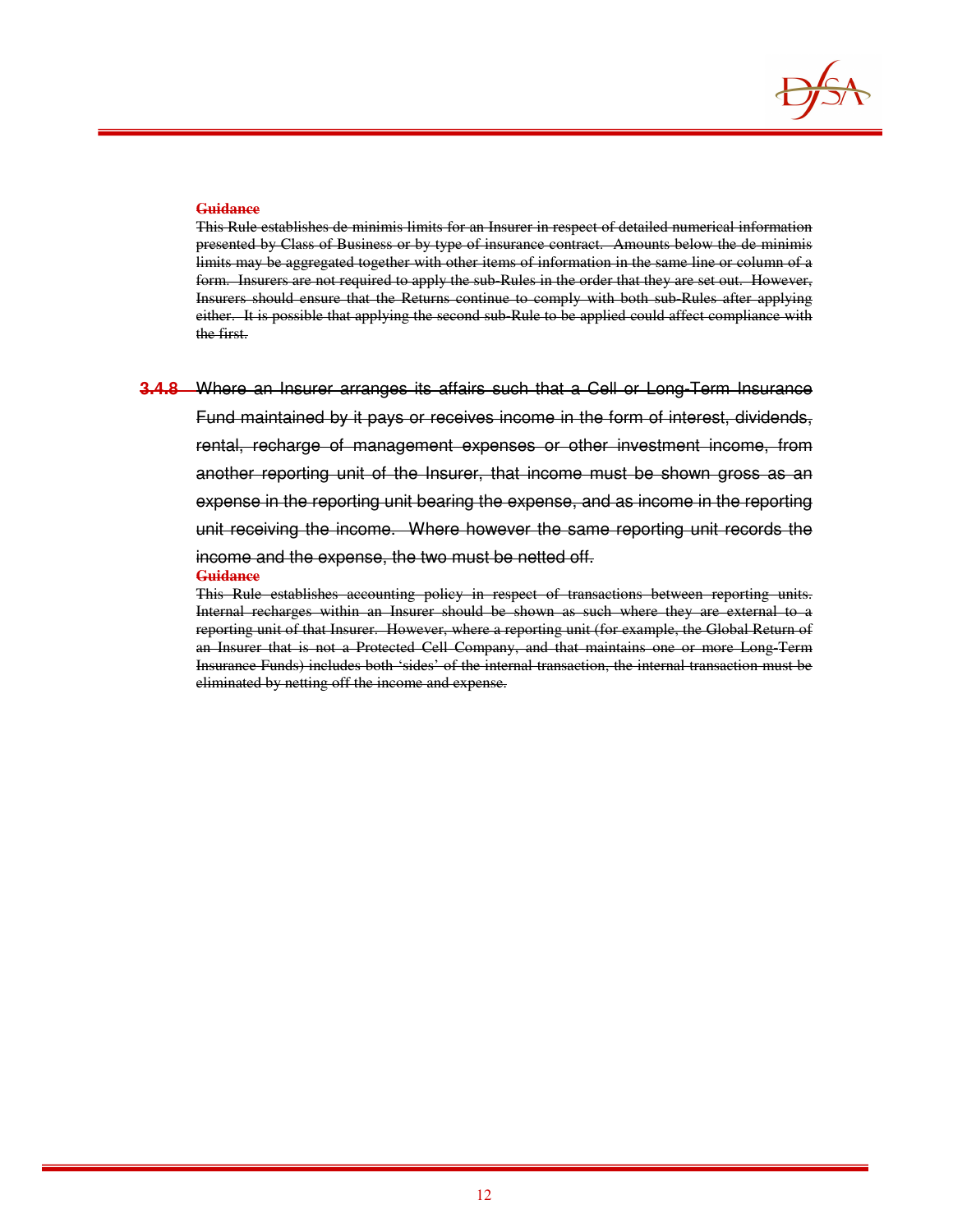

## **3.5 Form 1: Statement of financial position**

#### **Guidance**

- The 'Statement of Financial Position' provides the DFSA with the necessary information on assets, liabilities and capital to undertake an assessment of an Insurer's financial position and performance and facilitate in assessing compliance with the minimum capital requirements.
- PIN section 5.3 deals with the recognition and measurement of assets and liabilities on this form.
- The Rules in this section provide instructions as to the completion of specific lines on the form. Instructions that are provided in respect of a particular category of current assets or liabilities are normally applicable also (with the appropriate changes) to the corresponding category of non-current assets or liabilities, and vice versa.
- The completion of this form requires Insurers to make estimates, for example in assigning assets and liabilities as current or non-current. As an example, the settlement date of outstanding claims, particularly IBNR, is often uncertain. An Insurer may make a reasonable estimate of the amount that is expected to be settled within twelve months, and record that amount as a current liability, with the balance being recorded as noncurrent. A similar approach would be acceptable for the assets representing reinsurance and other recoveries, that would not normally become due and receivable until the underling claim has been settled.
- 5. Insurers are required to disclose the amount included in certain totals that relates to parties Related to the Insurer. These disclosures exclude amounts due to or from the Insurer under Contracts of Insurance.
- **3.5.1** This form is required for each reporting unit in respect of which the Insurer must prepare a Return, except for a DIFC Business Return.
- **3.5.2** Assets and liabilities must be reported as current or non-current. Current assets and liabilities are those expected to mature or be realised within a twelve-month period from the date as at which the return is drawn up. Where an asset or a liability includes elements that are current as well as elements that are noncurrent, the asset or liability must be separated into the current and non-current components, if necessary by means of an estimate.
- **3.5.3** Item 1 on the form includes only cash and liquid assets. Insurers must have regard to the following principles:
	- $(a)$  Item 1.2 includes only deposits available within 24 hours that are used by the Insurer for daily purposes of liquidity and operations. Deposits that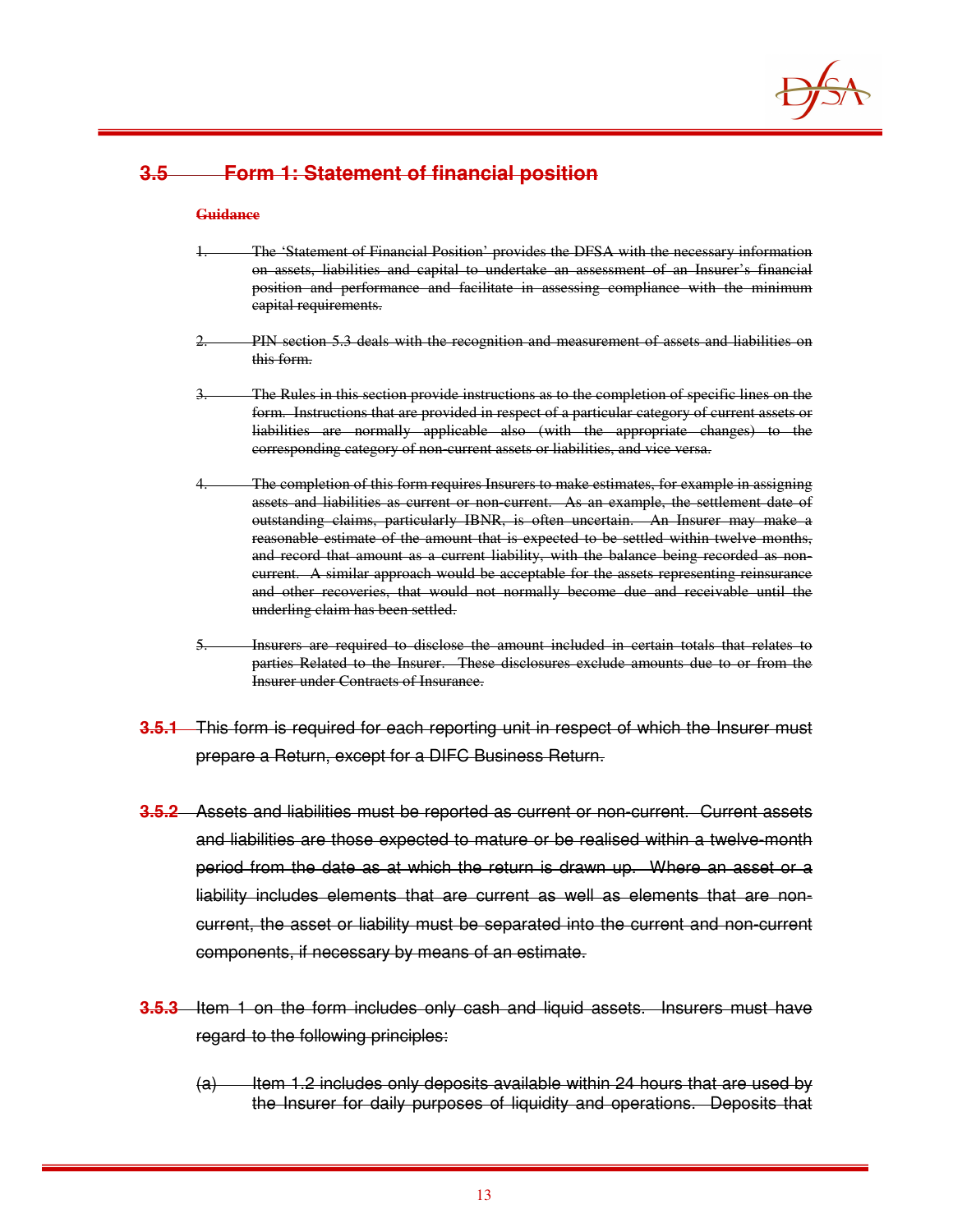

form part of the Insurer's investments are reported at item 3 or item 7; and

- (b) Bank overdrafts must be reported at item 21.3, not netted against item 1 unless there is a legal right of offset.
- **3.5.4** Item 2 on the form includes only receivables. In completing this item, Insurers must have regard to the following principles:
	- (a) Receivables must be stated net of any provision for doubtful debt or impairment of asset;
	- (b) Item 2.2 includes items such as subrogation or salvage recoveries in respect of claims that have been paid;
	- (c) Item 2.3 includes instalment premiums on General Insurance contracts that are not yet due for payment. It also includes premiums on General Insurance contracts that have been entered into but not yet recorded. It does not include premiums on Long-term Insurance contracts that are not yet due for payment;
	- (d) Item 2.4 includes amounts due and receivable under reinsurance contracts, including premiums due from cedants and deposits retained by cedants, as well as amounts due from reinsurers in respect of recoveries against claims that have been paid. Where there is a legal right of set-off, an Insurer may report the working balance on an account with a cedant or reinsurer as a net receivable or payable amount. However if there is no legal right of set-off, amounts must be recorded gross as receivables and payables;
	- $(e)$  Item 2.5 includes amounts in respect of reinsurance and other recoveries in respect of claims that have been incurred but not paid, up to the date to which the return is drawn up. This includes reinsurance and other recoveries in respect of IBNR. Because of the uncertainty of the outcome of outstanding claims and IBNR, it is necessary to estimate at least a part of this balance. The basis on which the estimate is made must be consistent with the basis of estimation of the related liability, reported at item 18;
	- (f) Reinsurance and other recoveries in respect of claims that have not yet been incurred are reported at item 2.6. It is necessary to estimate this balance. The basis on which the estimate is made must be consistent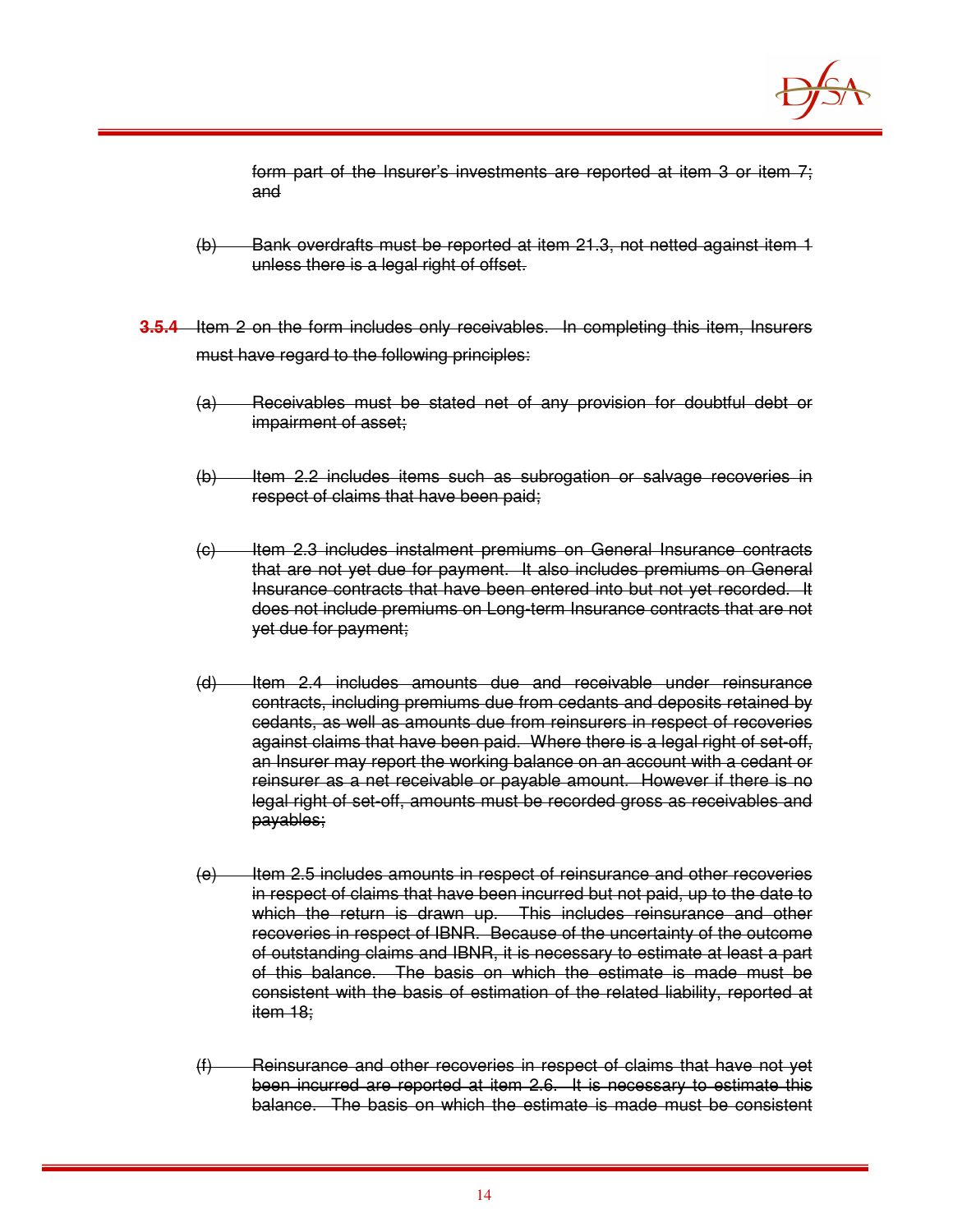

with the basis of estimation of the related liability, reported at item 19; and

(g) Where, in determining the amounts to be reported at item 2.4 or 2.5, an Insurer has made or considered making a provision for doubtful debt in respect of recoveries due or potentially due from a reinsurer, the Insurer must take into account the potential need to make a provision when determining any estimate to be included at item 2.5 or 2.6.

#### **Guidance**

It is common practice for Insurers to account for their exposures on General Insurance contracts in force by means of an unearned premium provision, an asset representing deferred reinsurance expense and (where necessary) a premium deficiency reserve. Insurers are referred to the Guidance to item 19. An insurer that uses an unearned premium provision and premium deficiency reserve as a proxy for Premium Liabilities may record its deferred reinsurance expense at item 2.6 (for the current portion) and item 7.6 (for the non-current portion).

- **3.5.5** An Insurer's current investments are reported at item 3. This item does not include derivatives used to hedge investments reported here. Hedging derivatives are included in item 5. Insurers must have regard to the following principles when completing item 3:
	- (a) Investments that are strategic in nature must be assumed to be noncurrent, and must be reported at item 8 or item 9; and
	- (b) Deposits that are of the nature of security deposits, or retentions under contracts, are not reported at item 3.1 but are reported as receivables.

#### **Guidance**

Investments that take the form of mudaraba or musharaka contracts must be reported in accordance with their nature. A contract that takes the form of a collective investment, where the Insurer is one of several investors providing capital to a mudarib who then provides the capital to the entrepreneur, should be reported as a collective investment (where it does not fall to be reported as a Profit Sharing Investment Account). Where however, a contract of mudaraba or musharaka is entered into by an Insurer as an investment directly with an entrepreneur, or through a mudarib with the Insurer as sole rab ul mal, the investment should be reported as a contract of mudaraba or musharaka as appropriate.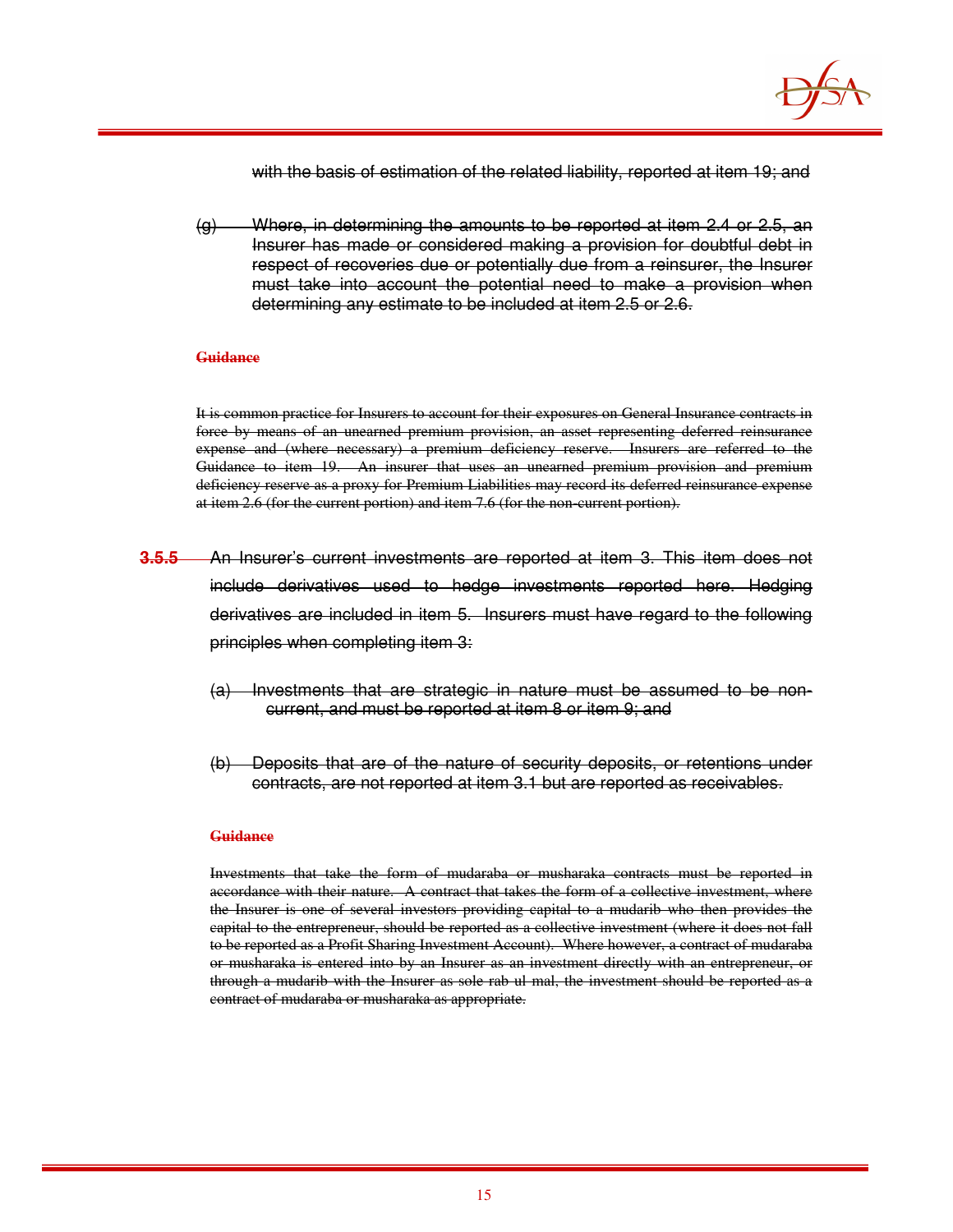

- **3.5.6** Deferred tax assets that are current assets are reported at item 4. Insurers must have regard to the following principles when completing item 4:
	- (a) Netting off of deferred tax assets and liabilities is permitted only where both the asset and the liability relate to the same tax to which the Insurer is subject, and are expected to crystallise in the same taxation period; and
	- (b) Amounts that represent refunds due from taxation authorities, that are not contingent on earning future taxable income, are not deferred tax assets but are receivables.
- **3.5.7** Item 5 includes current assets that do not fall to be reported under other items. In completing this item, insurers must have regard to the following principles:
	- (a) Acquisition costs in respect of General Insurance business must not be deferred, as the basis on which the premium liability is determined requires immediate expensing of acquisition costs; and
	- (b) Item 5.2 does not include deferred reinsurance expense, as item 2.6 stands in place of this asset.
- **3.5.8** Item 6.1 reports the total of amounts due from, balances with or investments in Related parties that form a part of the total of current assets. This amount excludes amounts due under insurance contracts.
- **3.5.9** In completing items 7 (non-current receivables) and 8 (non-current investments) Insurers should have regard to the principles set out in this section for the equivalent categories of current assets.
- **3.5.10** In item 9, investments in Related parties must be recognised and measured in accordance with the principles of chapter 5. Section 5.7 requires an Insurer to make allowance for any minimum capital requirement or equivalent to which a Subsidiary or Associate is subject in the jurisdiction in which it is incorporated.
- **3.5.11** In item 10, an Insurer must exclude any properties of the Insurer, whether or not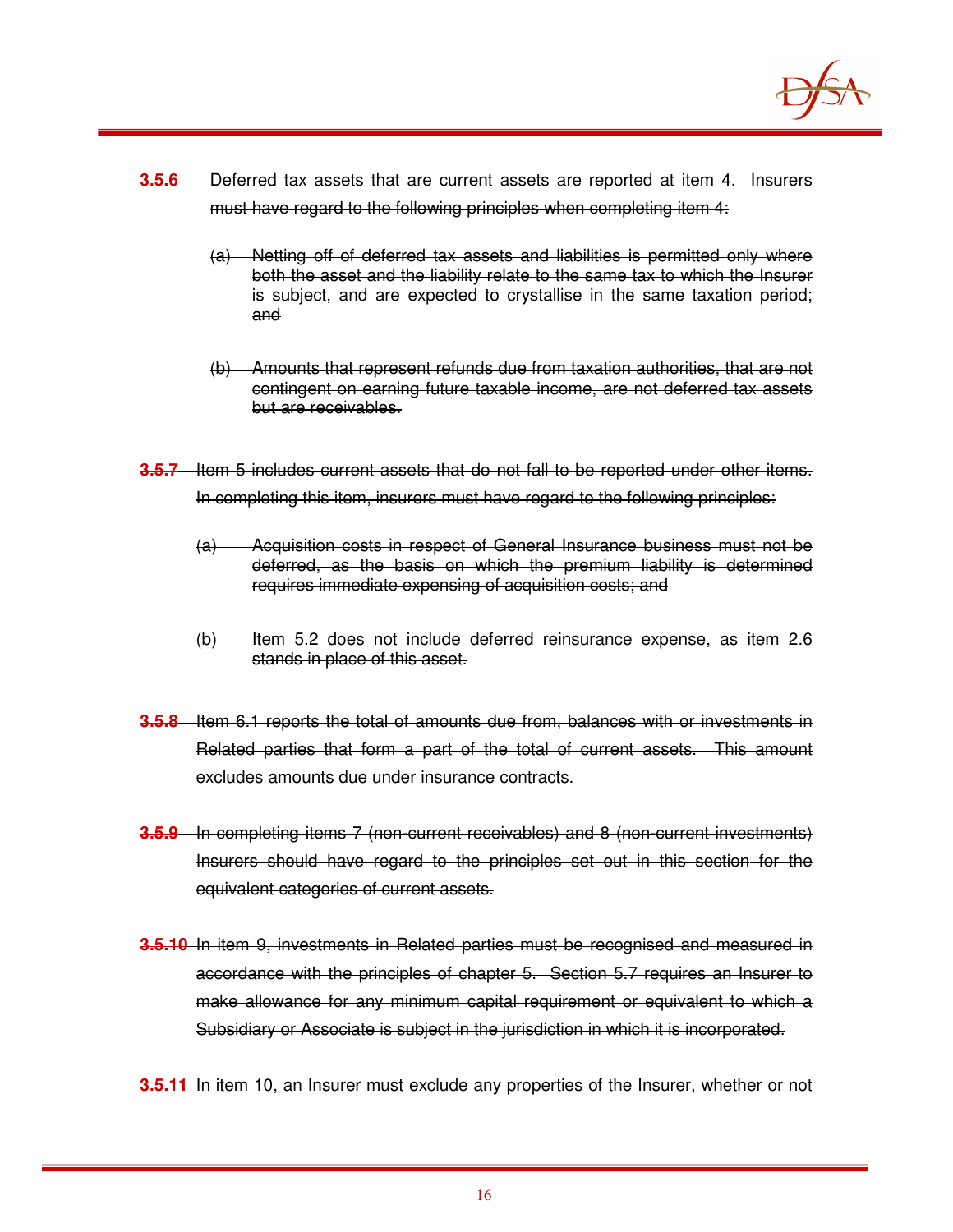

occupied. Properties must be reported at item 3.6 or 8.6 as appropriate.

- **3.5.12** In item 11, an Insurer must report intangible assets after deducting any amortisation or impairment charge in respect of those assets.
- **3.5.13** In completing items 12 (non-current deferred tax assets) and 13 (other noncurrent assets) Insurers should have regard to the principles set out in this section for the equivalent categories of current assets.
- **3.5.14** Item 14.1 reports the total of amounts due from, balances with or investments in related parties that form a part of the total of current assets. This amount excludes amounts due under insurance contracts.
- **3.5.15** Amounts due under reinsurance contracts at item 17 must include premiums payable but not yet due for payment under the terms of reinsurance contracts, and deposits withheld from reinsurers. Other items attributable to reinsurance contracts such as the reinsurer's portion of recoveries and salvage and commissions due to reinsurers must also be included under this item.
- **3.5.16** Item 18 reports the current portion of the Insurer's provision for outstanding claims. This item must be completed having regard to the following principles:
	- (a) The liability must represent the estimated cost to the insurer of settling claims which it has incurred at the reporting date but which have not been finalised. The liability is in respect of both direct business and inward reinsurance business and must take into account unpaid claims, unreported claims, adjustments for claims development and the direct and indirect claims settlement costs that the Insurer expects to incur in settling its outstanding claims;
	- (b) In the case of Long-Term Insurance Business, this item must include all claims liabilities in respect of Contracts of Insurance that are no longer included in the calculation of the net policy benefits at item 20;
	- (c) The liability must be stated without deducting reinsurance and other recoveries (these are disclosed as an asset as reinsurance receivables);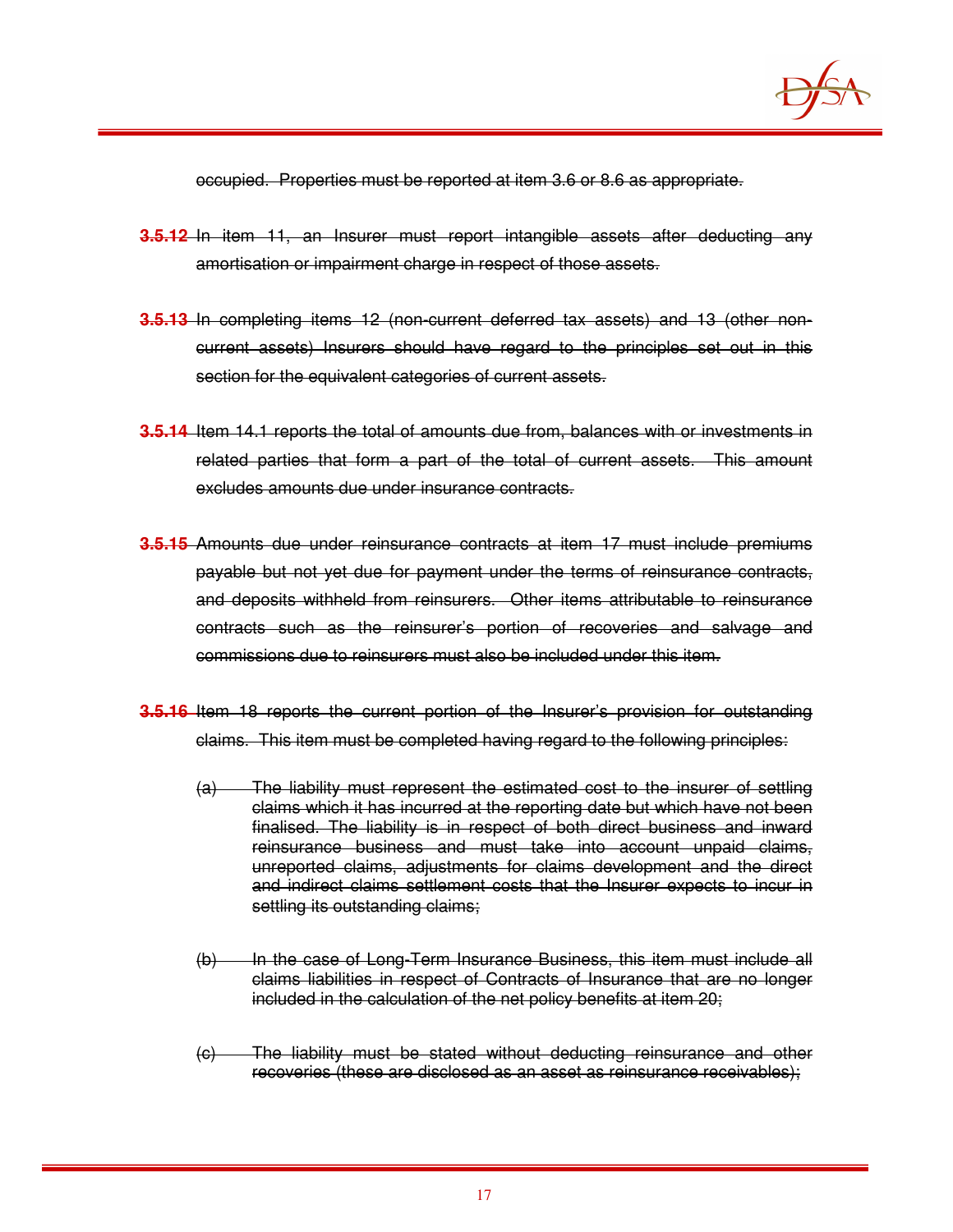

- (d) The requirements for recognition and measurement of this liability are set out in PIN sections 5.4 and 5.6; and
- (e) The liability does not include any amounts for catastrophe reserve, equalisation reserve or similar provisions that an Insurer may be required to maintain to satisfy regulatory requirements in a jurisdiction other than the DIFC.
- **3.5.17** Item 19, Premium Liability, represents the current portion of the cost of providing Insurance service over the unexpired period of general insurance contracts in force at the balance date. This item must be completed having regard to the following principles:
	- (a) The Premium Liability reported is required to cover the value of future claims payments and associated direct and indirect settlement costs arising during the unexpired portion of the contracts in question.
	- (b) Item 19 must be recorded without deducting reinsurance and other recoveries (these are disclosed as an asset as reinsurance receivables); and
	- (c) The requirements for recognition and measurement of this liability are set out in PIN section 5.4.

As stated in the Guidance to PIN Rule 5.4.7, it is common practice for Insurers to account for their exposures on General Insurance contracts in force by means of an unearned premium provision and (where necessary) a premium deficiency reserve. Where the aggregate of the unearned premium provision and the premium deficiency reserve (both gross of reinsurance) can be shown to be not less than the amount of Premium Liability determined in accordance with section 5.4, an Insurer may use that aggregate as a proxy for Premium Liability for the purposes of recording items 19 and 29 on this form.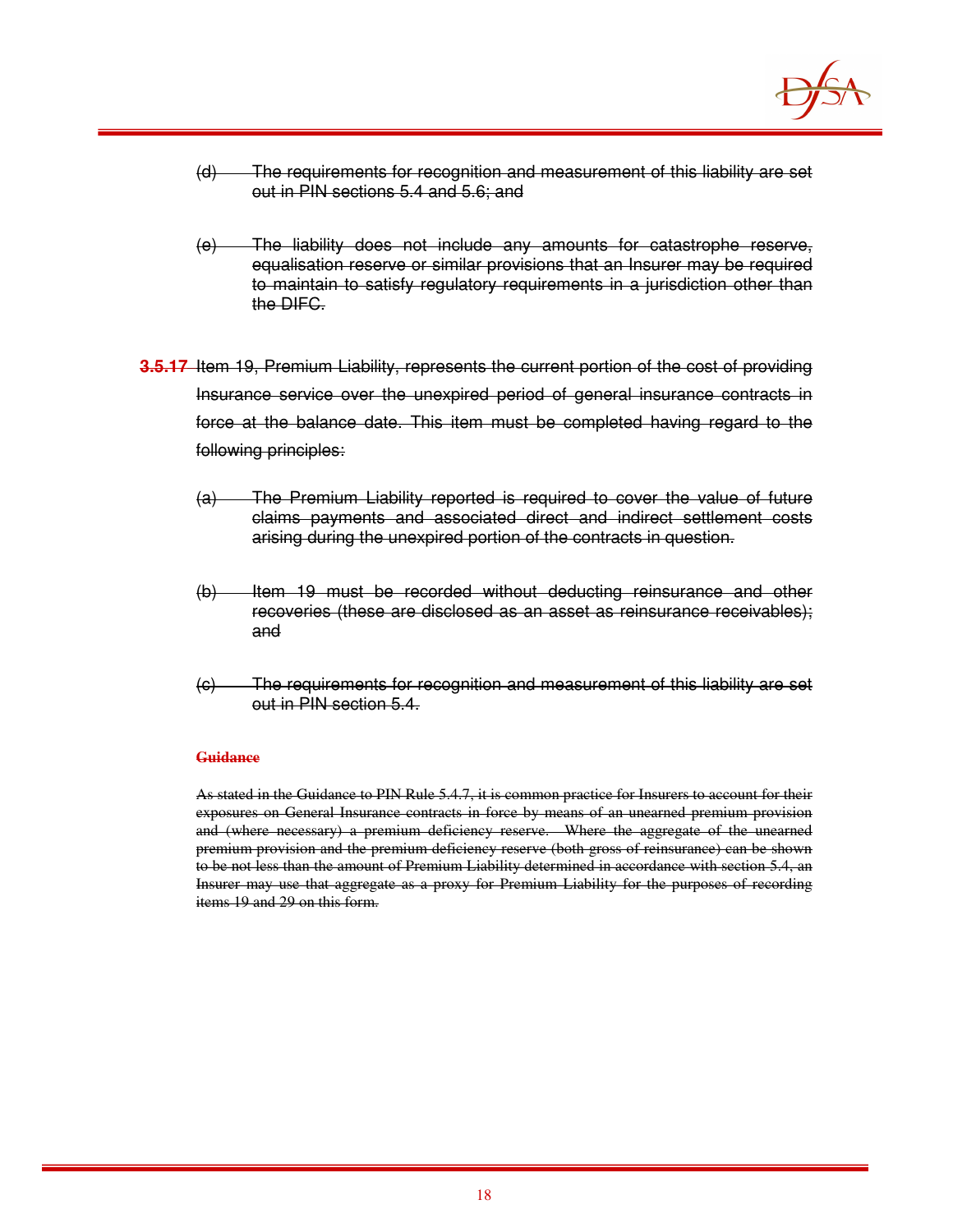

- **3.5.18** Item 20 represents the net value of future Policy Benefits under Long-Term Insurance contracts that are in force as at the date to which the return is made up. The amount reported here must be determined in accordance with PIN section 5.6.
- **3.5.19** Item 23, provisions, must be completed having regard to the following principles:
	- (a) A provision must be made at item 23.1 in respect of dividends payable out of past and current year profit, to the extent that profit has been recognised;
	- (b) Employee entitlements at item 23.2 include annual leave, gratuity, accrued allowances, staff housing and loan benefits, healthcare, pension and other employee entitlements; and
	- (c) A provision must be made at item 23.3 in respect of any costs that the Insurer expects to incur as a result of restructuring, including severance, termination and redundancy payments, and integration costs.
- **3.5.20** Item 25.1 reports the amount of current liabilities representing amounts due to Related parties, other than amounts due under insurance contracts.
- **3.5.21** In completing items 26 to 34, Insurers should have regard to the principles set out in this section for the equivalent categories of current liabilities.
- **3.5.22** Item 35 includes all loan capital and hybrid securities that have been issued by the Insurer and have a residual term to maturity of more than one year. Any loan capital or hybrid securities that have a residual term to maturity of less than one year should be reported as borrowings, at item 21.
- **3.5.23** Item 36.1 reports the amount of non-current liabilities representing amounts due to Related parties, other than amounts due under insurance contracts and amounts reported at line 35.

**3.5.24** Item 36.2 reports the amount reported at item 35 representing interests of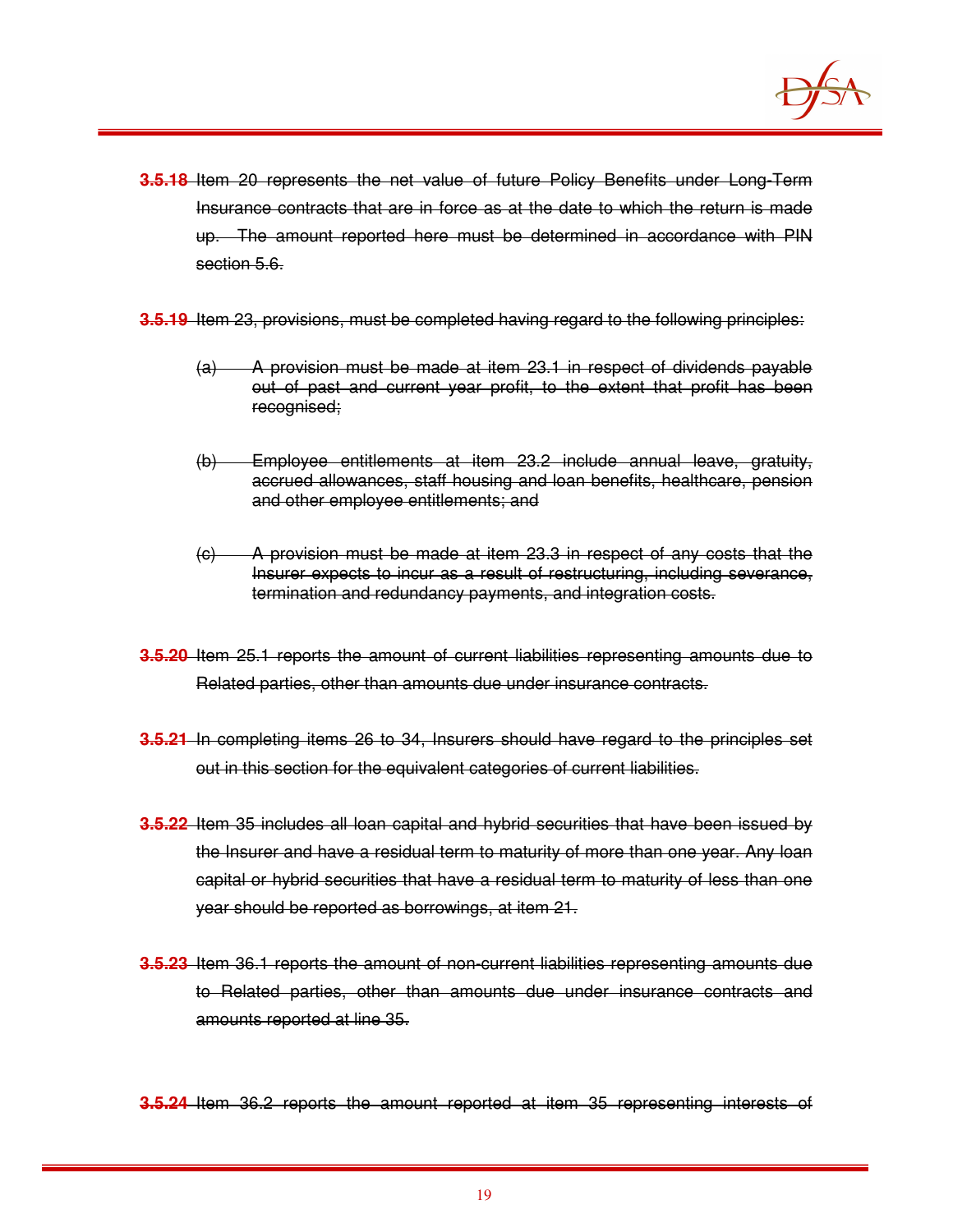

Related parties in loan capital or hybrid securities issued by the Insurer.

- **3.5.25** In completing item 39, Equity, Insurers must have regard to the following principles:
	- $(a)$  Item 39.6 must be equal to item 38;
	- (b) Hybrid securities and loan capital are reported at item 35, not item 39;
	- $(c)$  Item 39.1 is not used in a Fund Return;
	- (d) Item 39.3 is used only in a Fund Return, to record amounts of capital transferred into the Long-Term Insurance Fund; and
	- (e) Where an Insurer makes use of item 39.6, the Insurer must state in a Supplementary Note the nature of the amount recorded at this item.
- **3.5.26** Insurers must record at item 39.8 the amount included at item 39.1 meeting the following descriptions:
	- (a) in the case of a Global Return of an Insurer that is not a Protected Cell Company, the amount of ordinary share capital meeting the description at PIN Rule A3.5.1(d);
	- (b) in the case of a Global Return of an Insurer that is a Protected Cell Company, the amount of ordinary share capital meeting the description at PIN Rule A5.5.1(e); and
	- (c) in the case of a Cell Return, the amount of ordinary share capital meeting the description at PIN Rule A5.10.1(d).

**3.5.27** No amount must be recorded at item 39.8 in the case of a Fund Return.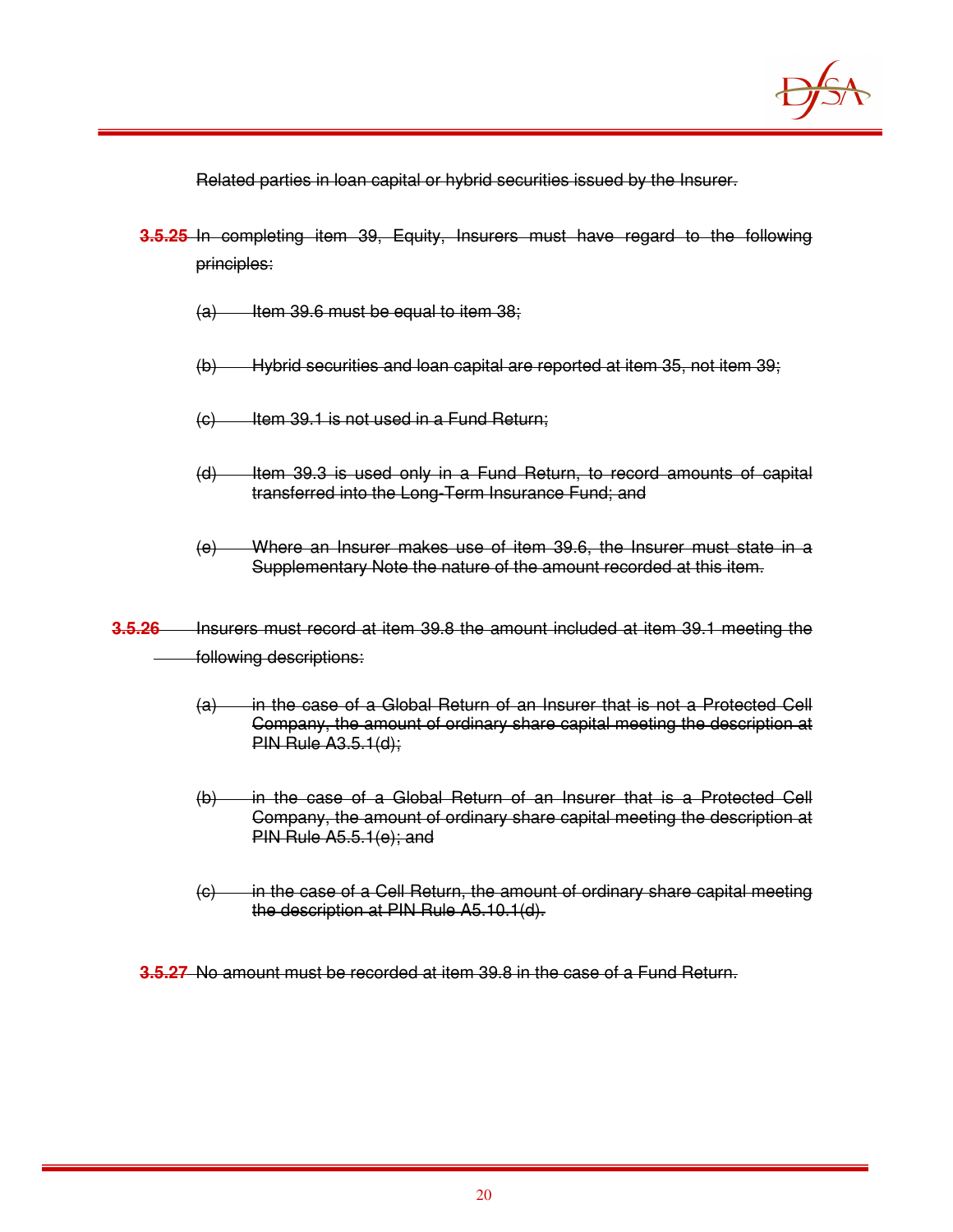

- **3.5.28** An Insurer must provide the following information in a Supplementary Note to this form:
	- (a) any amount included in item 39.7 that is not available to meet the Insurance Liabilities of the Insurer;
	- (b) the amount and details of any guarantees (apart from guarantees arising under Contracts of Insurance) given by the Insurer;
	- (c) the amount and details of any contingent liabilities existing as at the date to which the return is made up; and
	- (d) where the amount of item 39.4 is not equal to the sum of items 39.4 and 39.5 for the comparative reporting period, a reconciliation of the differences. This applies only when the form forms a part of the Annual Regulatory Return.

## **3.6 Form 2: Statement of capital adequacy**

#### **Guidance**

- This form summarises the capital adequacy position of the Insurer so far as concerns the reporting unit for which it is prepared (Global, Cell, or Fund).
- 2. The same form is used for all types of Return, although in the calculation of the capital requirements applicable to different Insurers and to their Cells and Long-Term Insurance Funds, different terminology is used. The terms on the face of the form need to be replaced with the specific equivalent terms from the relevant section (as set out in section 3.16), depending on the nature of the Insurer and the type of Return. This section contains the necessary Rules to give legal effect to this concept.
- This form lists a number of adjustments to arrive at the figure to be compared to the minimum capital requirement applicable to the reporting unit. The purpose of these adjustments is to remove significant anomalies that may arise due to the flexibility available to Insurers in selecting their accounting bases. Therefore, not all of these adjustments will be applicable to all Insurers. An item must not be added to the base capital figure if it is already included in the base capital figure because of the accounting basis adopted.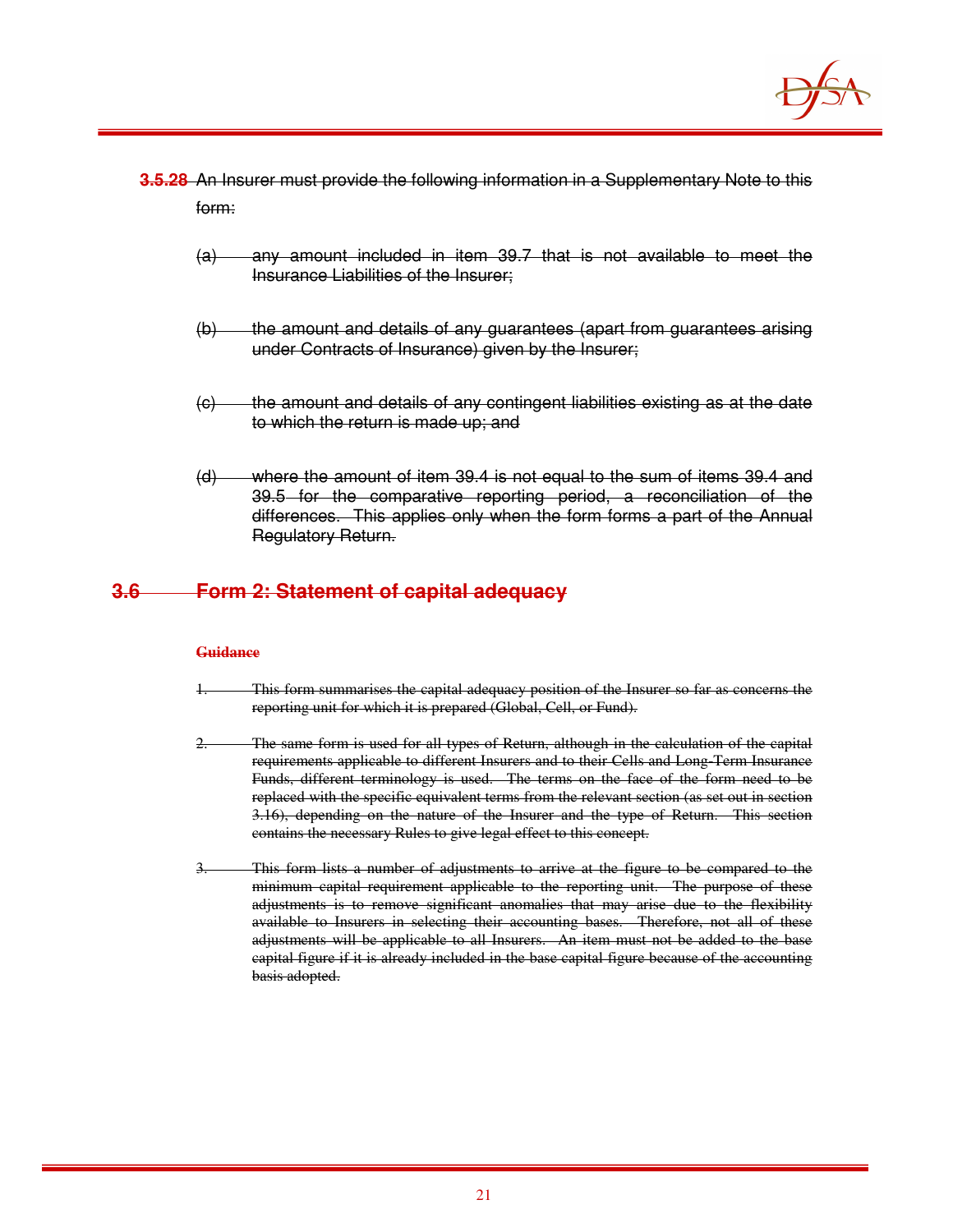

- The effect of the Rules on the Return of a Takaful Insurer is to exclude from equity any element of equity that is not available to participate in the surpluses or deficits of the Insurance Business of the Takaful Insurer, either directly or by loan to the Insurance Fund. Loans that have been made from the Owners' Equity to the Insurance Fund are included in base capital without restriction, while amounts that are available for loan are treated as hybrid capital.
- **3.6.1** This form is required for each reporting unit in respect of which the Insurer must prepare a Return, except for a DIFC Business Return.
- **3.6.2** Insurers must follow the requirements of PIN chapter 4 when preparing this form.
- **3.6.3** On this form, terms used to describe items to be recorded must be interpreted in accordance with section 3.16.
- **3.6.4** Item 1, Base capital, represents the starting-point for the calculation of the capital resources of the Insurer to be compared to the minimum capital requirement applicable to the Insurer. This item must be completed having regard to the following principles:
	- $(a)$  Item 1.1, Equity, must be equal to total equity reported at item 39.6 on form 1, less debt-financed equity reported at line 39.7 on form 1;
	- (b) Item 1.2, Owners' Equity, must be equal to the amount of Owners' Equity in a Takaful Insurer that is available for loan to the Insurance Fund. It does not include any amount of loans made from Owners' Equity to the Insurance Fund and not repaid. This item applies only to Takaful Insurers;
	- (c) Any amount recorded at item 1.3.1 must not exceed the amount recorded at item 35.1 on form 1;
	- (d) (d) Any amount recorded at item 1.3.2 must not exceed the amount recorded at item 35.2 on form 1;
	- $(e)$  Item 1.3.3 may only be used by a Takaful Insurer. This item must equal item 1.2; and
	- $(f)$  Item 1.3.4 may not exceed the amount of item 39.7 on form 1.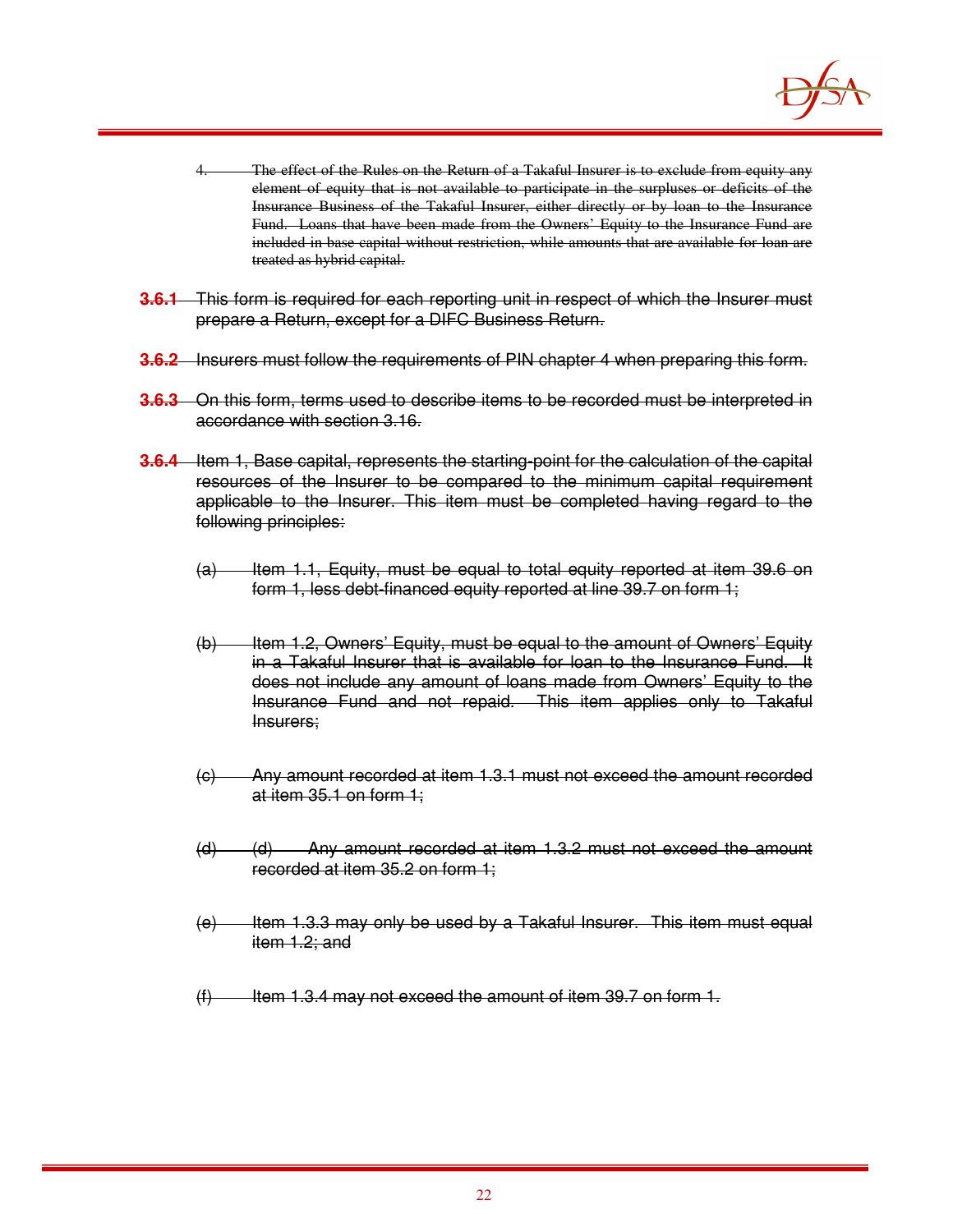

- **3.6.5** Item 2, Adjustments to base capital in accordance with PIN, must be completed having regard to the following principles:
	- (a) Amounts referred to in item 2.1 must not be reported if those amounts are included at item 1.7;
	- (b) Amounts referred to in item 2.2 must not be reported if those amounts are excluded from item 1.7;
	- (c) Item 2.1.1, minority interests in subsidiaries, applies only where an Insurer excludes from its equity an amount representing minority interests in a controlled entity that is not accounted for as an investment;
	- $(d)$  Item 2.1.2, liability for dividends to be paid in the form of shares, applies only where an Insurer has recorded as a liability a provision for dividends that are to be paid by issuing shares. This item does not apply to a Fund Return;
	- $(e)$  Item 2.2.1 applies to the liability referred to in PIN Rule A3.4.3(a) and equivalent provisions in PIN Rules A5.4.3(a), A5.8.3(a) and A7.4.2(a). This item does not apply to a Fund Return;
	- (f) Item 2.2.2 applies only to a Return of a Takaful Insurer. This item represents amounts of Owners' Equity that are not available for loan to the Insurance Fund or to participate in surpluses or deficits of the Insurance Fund;
	- (g) Item 2.2.3 represents investments of the Insurer or by any Subsidiary of the Insurer in the base capital of the Insurer recorded at item 1.4;
	- $(h)$  Item 2.2.4 represents the amount of any tax on capital gains, that was not recognised as a liability on form 1, and that would be incurred by the Insurer if the investments reported on form were realised at the values shown on that form;
	- $(i)$  Item 2.2.5 must be equal to the amount of any deferred acquisition costs included on form 1, whether as a separate asset or as a reduction from liabilities;
	- $(i)$  Item 2.2.6 must be equal to the sum of items 4.3 and 12.3 on form 1;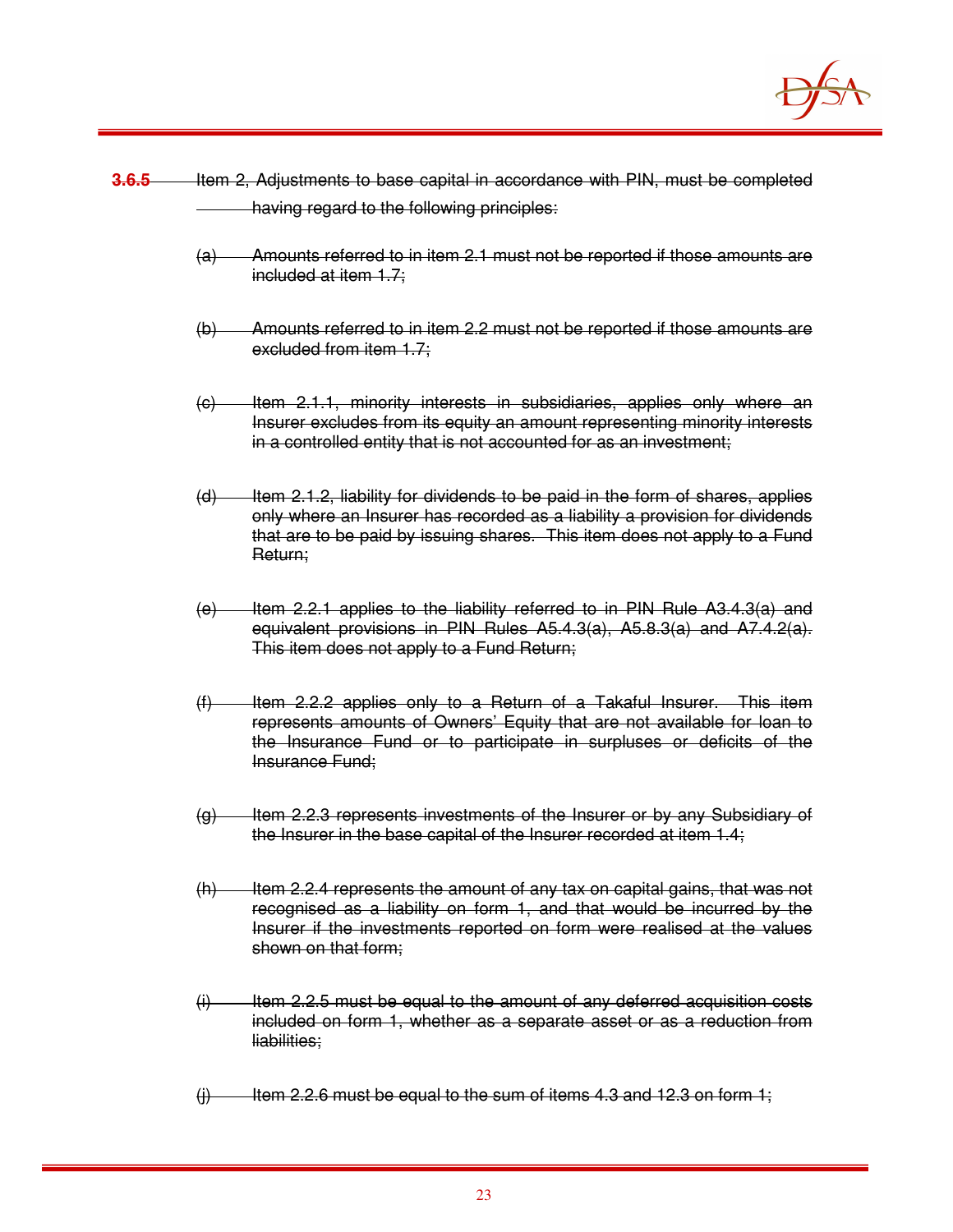

- $(k)$  Item 2.2.7 must be equal to the sum of any asset recorded on form 1 and representing the value of in-force Long-Term Insurance Business;
- $(l)$  (I) Item 2.2.8 must be equal to the sum of item 11.3 on form 1, and any other intangible assets recorded on form 1 and not otherwise excluded from base capital;
- (m) Item 2.2.9 applies only to a Return of a Takaful Insurer. This item represents any amount of Zakah or charity fund of a Takaful Insurer that is not otherwise excluded from base capital;
- (n) Item 2.2.10 represents the amount of an Insurer's Class 7 Capital Requirement, in accordance with section 4.5. This item does not apply to a Fund Return;
- $(0)$  Item 2.2.11 must be equal to the amount reported at item 10.3 on form 1; and
- $(p)$  Item 2.2.12 must record the amount of any other assets, not otherwise excluded from base capital, that are not available to meet the Insurance Liabilities of the Insurer recorded on form 1.

Rule 3.6.5(p) would normally be expected to include assets that are subject to mortgages or other charges, or than cannot for some other reason be realised for the benefit of policyholders.

**3.6.6** Item 4.1, Hybrid Capital Adjustment before DFSA approval, must be calculated as the amount by which the sum of items 1.3.1 to 1.3.4 exceeds 15/85 of the amount arrived at by deducting item 1.2.1 from item 1.1.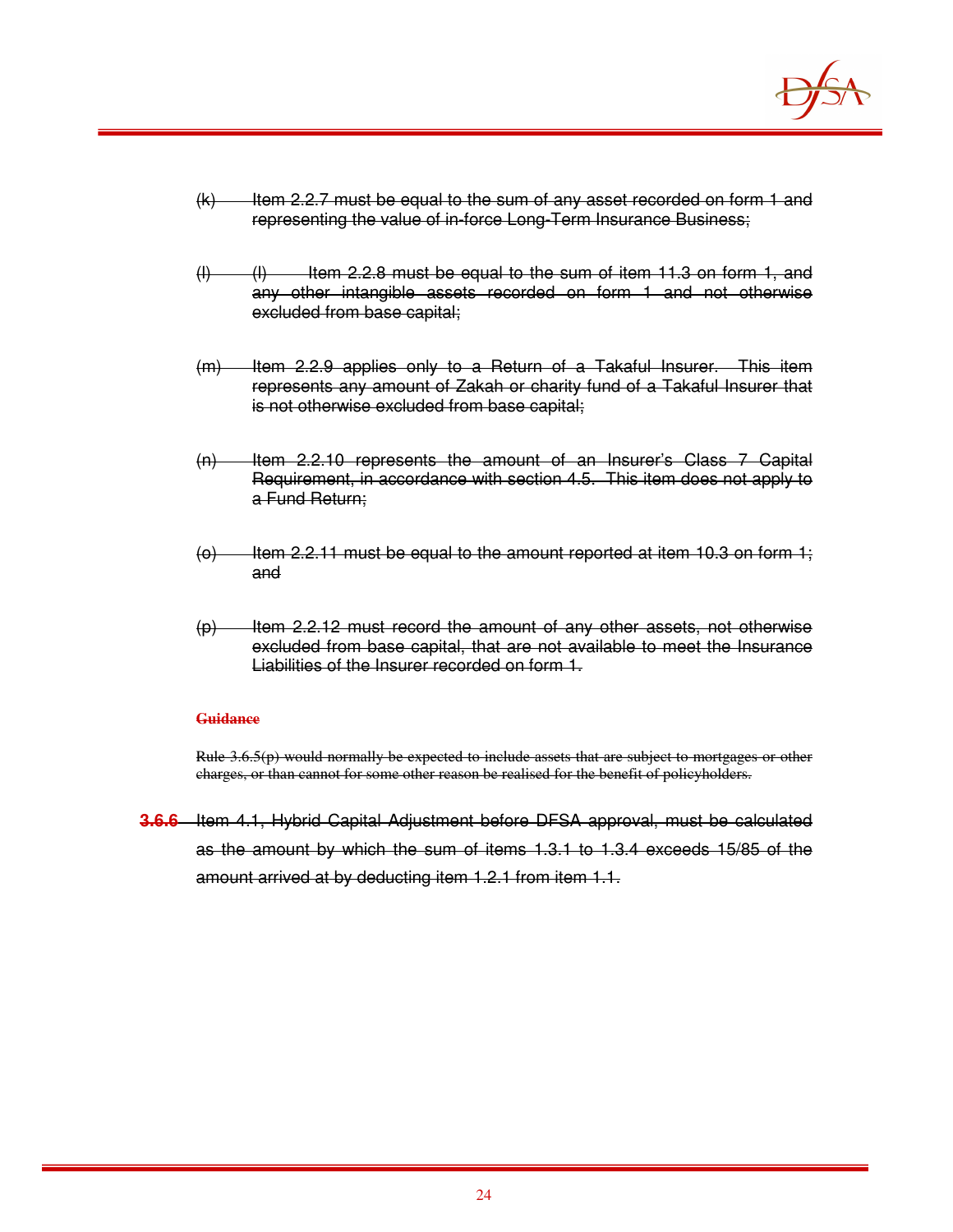

**3.6.7** Item 4.2, additional hybrid capital approved by DFSA, may only be used to record additional amounts of hybrid capital that have been approved in writing by the DFSA, in accordance with PIN Rules A3.5.2, A5.5.4, A5.10.4 or A7.5.3. The amount of item 4.2 may not exceed the amount of item 4.1

#### **Guidance**

Item 4.1 deducts hybrid capital that would normally be inadmissible because it exceeds the prescribed percentage. Item 4.2 reinstates hybrid capital that had been disallowed by item 4.1. Item 4.2 does not show the total amount of admissible hybrid capital, only that portion that exceeds the 15% ceiling.

- **3.6.8** Item 6, Minimum Capital Requirement sets out the components of the minimum capital requirement applicable to the reporting unit of the Insurer in respect of which the Return is completed. For each reporting unit, the components must be calculated in accordance with the chapter applicable to that reporting unit. The terms used in this item must be interpreted in accordance with section 3.16.
- **3.6.9** Item 3.11 may only be used with the written approval of the DFSA, to record an adjustment to the minimum capital requirement that has been approved in writing by the DFSA.
- **3.6.10** Item 7, Absolute minimum requirement applicable to reporting unit, must beinterpreted in accordance with section 3.16 to this chapter.

## **3.7 Form 3: Statement of financial performance**

#### **Guidance**

This form summarises the financial performance of the Insurer.

- **3.7.1** This form is required for each reporting unit in respect of which the Insurer must prepare a Return, except for a DIFC Business Return.
- **3.7.2** This form must agree with other forms in the Return (where those forms are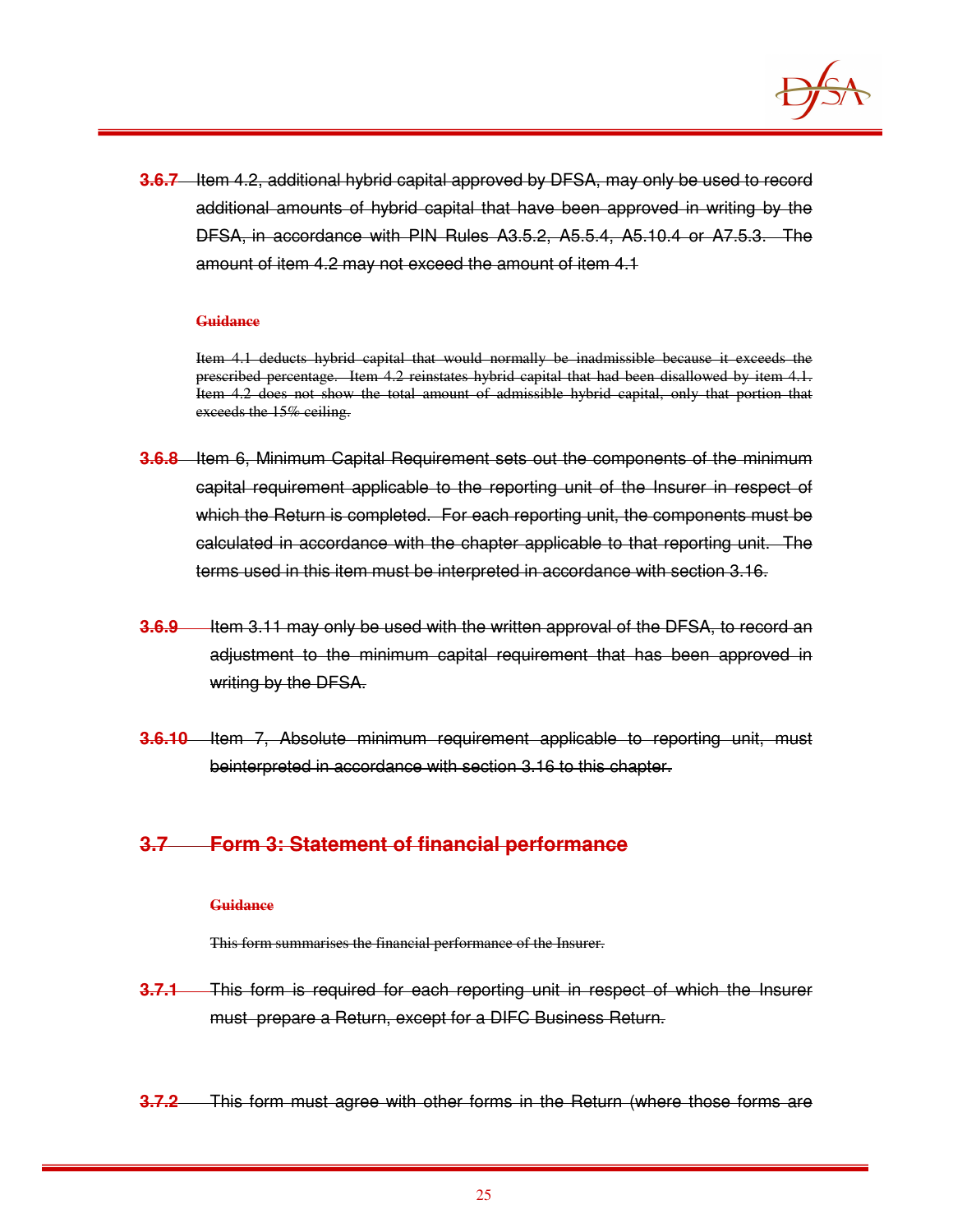

prepared for the same reporting unit) in the following respects:

- $(a)$  Item 1.1 must agree to form 4 item 9 column 5;
- $(b)$  Item 1.2 must agree to form 4 item 28 column 5;
- $(e)$  Item 2.1 must agree to form 4 item 19 column 5;
- $(d)$  Item 2.2 must agree to form 4 item 37 column 5;
- $(e)$  Item 4.1 must agree to form 5 item 9 column 5;
- $(f)$  Item 4.2 must agree to form 5 item 28 column 5;
- $(q)$  Item 5.1 must agree to form 5 item 19 column 5;
- $(h)$  Item 5.2 must agree to form 5 item 37 column 5;
- $(i)$  Item 10.1 must equal the sum of items 9 and 28 in column 5 on form 8;
- $(i)$  Item 10.2 must equal the sum of items 19 and 37 in column 5 on form 8;
- $(k)$  Item 13.1 must equal item 7 minus item 6.3 on form 7; and
- $(H)$  Item 13.2 must agree to form 7 item 6.3.
- **3.7.3** An Insurer must present at item 7 the amount of the movement in the period reported on in the balance of Insurance Liabilities.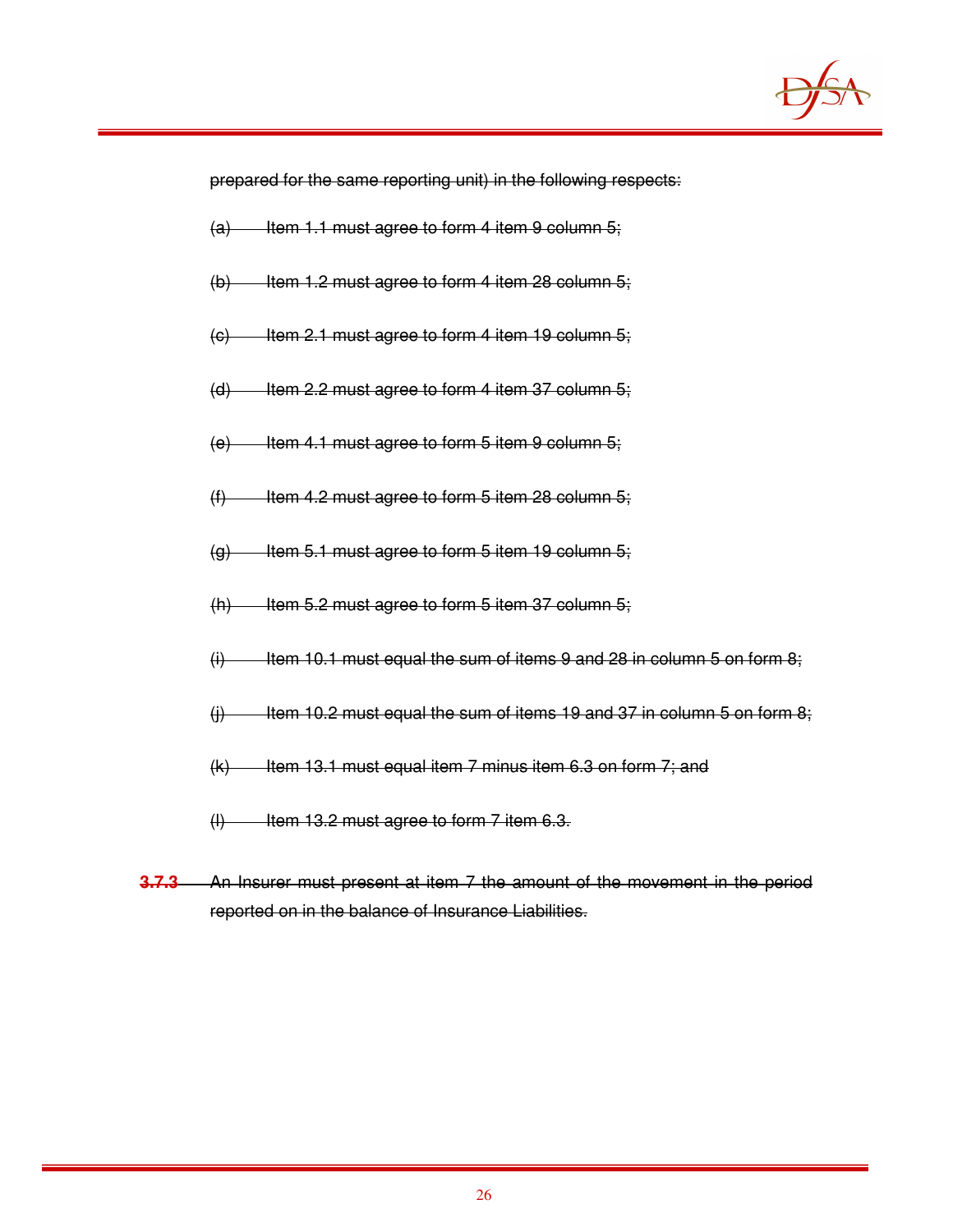

**3.7.4** An Insurer must present at item 8 the amount of the movement in the period reported on in the balance of reinsurance and other recoveries in respect of Insurance Liabilities.

#### **Guidance**

Insurance Liabilities are reported gross of reinsurance and other recoveries. Reinsurance and other recoveries that are recorded in respect of Insurance Liabilities are reported as assets. An increase in Insurance Liabilities is reported on form 3 as an expense. In the same manner, an increase in the reinsurance and other recoveries in respect of Insurance Liabilities is recorded as revenue.

- **3.7.5** An Insurer must present the following information in a Supplementary Note to this form:
	- (a) the amount if any included in item 11.2 that represents other operating income receivable from Related parties, and a description of the nature of that income;
		- (b) the amount if any included in item 13.3 that represents investment expenses payable to Related parties; and
		- (c) where item 18 does not agree to form 1 item 39.5, a reconciliation showing the differences between the two figures.

## **3.8 Form 4: Statement of premium revenue and reinsurance expense**

**3.8.1** This form is required for each reporting unit in respect of which the Insurer must prepare an Annual Regulatory Return, except for the Global Return of an Insurer that is a Protected Cell Company.

#### **Guidance**

A Protected Cell Company is prevented by COB from carrying on Insurance Business other than through a Cell. Because this form would always be blank for such a company in its Global Return, there is no need for it to submit the form or to complete a Supplementary Note to explain its absence.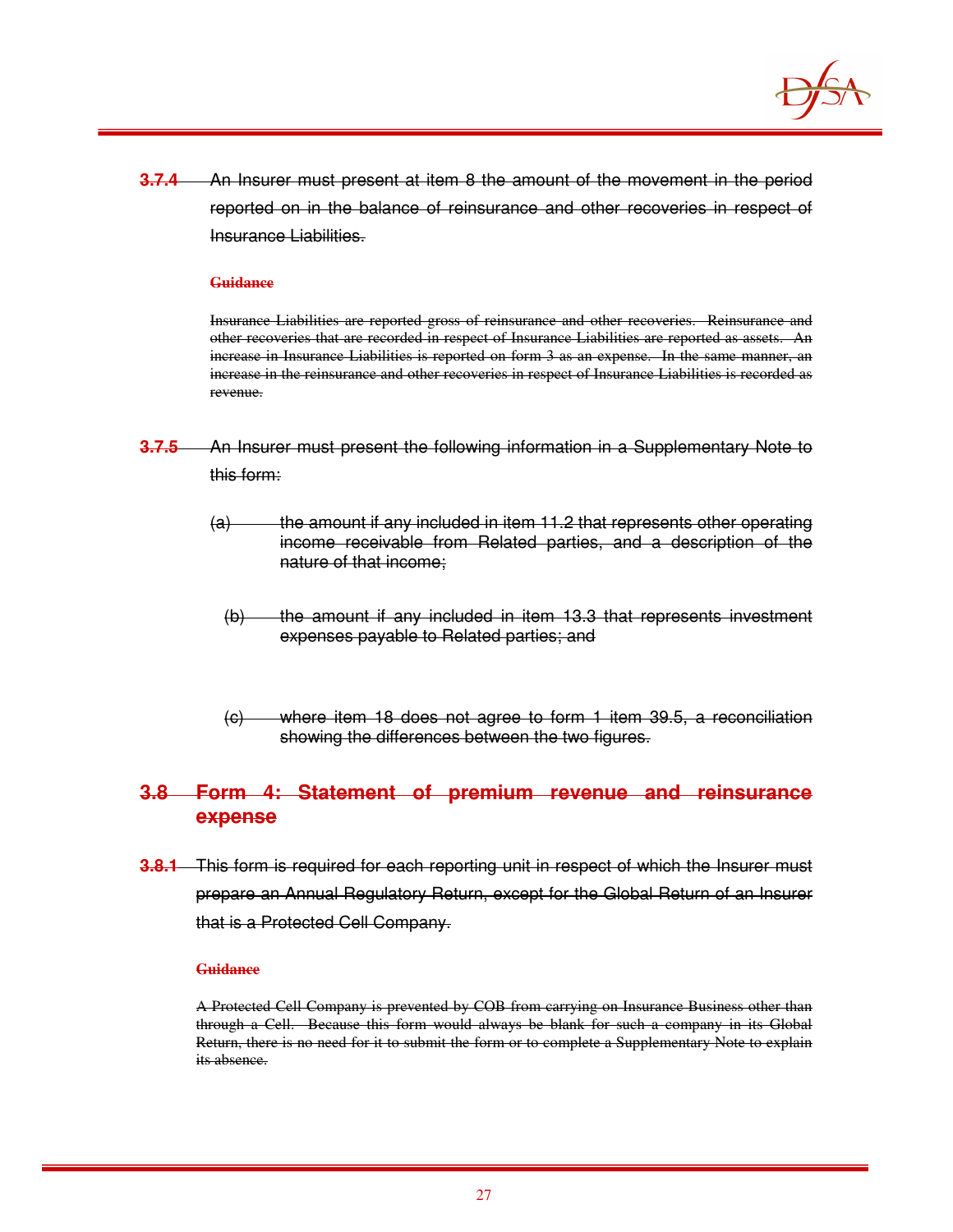

- **3.8.2** An Insurer must record premiums and reinsurance premiums relating to its Insurance Business on this form as follows:
	- (a) An Insurer that is carrying on General Insurance Business must complete part I of this form;
	- (b) An Insurer that is carrying on Long-Term Insurance Business must complete part II of this form; and
	- (c) An Insurer that is carrying on Long-Term Insurance Business and General Insurance Business of Class 1 or Class 2 may elect either to record the General Insurance Business in part I of this form, or to include that business in Class I on part II of this form. An Insurer may not, between successive Returns, change its election without the written approval of the DFSA.
- **3.8.3** At items 1 to 8 and items 21 to 27, against each Class of Business, and for each type of insurance contract as set out in columns 1 to 4, an Insurer must record its Gross Written Premium for the reporting period in respect of that Class of Business and for that type of insurance contract.
- **3.8.4** At items 11 to 18 and items 30 to 36, against each Class of Business, and for each type of insurance contract as set out in columns 1 to 4, an insurer must record the reinsurance premium ceded in respect of each Class of Business and each type of insurance contract. Reinsurance premiums recorded as ceded must be gross of any commissions or brokerage, and must be recognised on a basis consistent with the recognition of Gross Written Premium on this form.

Reinsurance premiums ceded must be analysed between columns 1 and 4 on the basis of the underlying insurance contracts that they are protecting, not on the basis of the reinsurance contracts themselves. Where reinsurance arrangements protect more than one type of business (for example both direct and facultative business) or more than one Class of Business, the Insurer must make a reasonable allocation of the reinsurance premiums between the types or Classes of Business covered.

**3.8.5** An Insurer must disclose the aggregate amount of its insurance and reinsurance transactions with its Related parties as follows: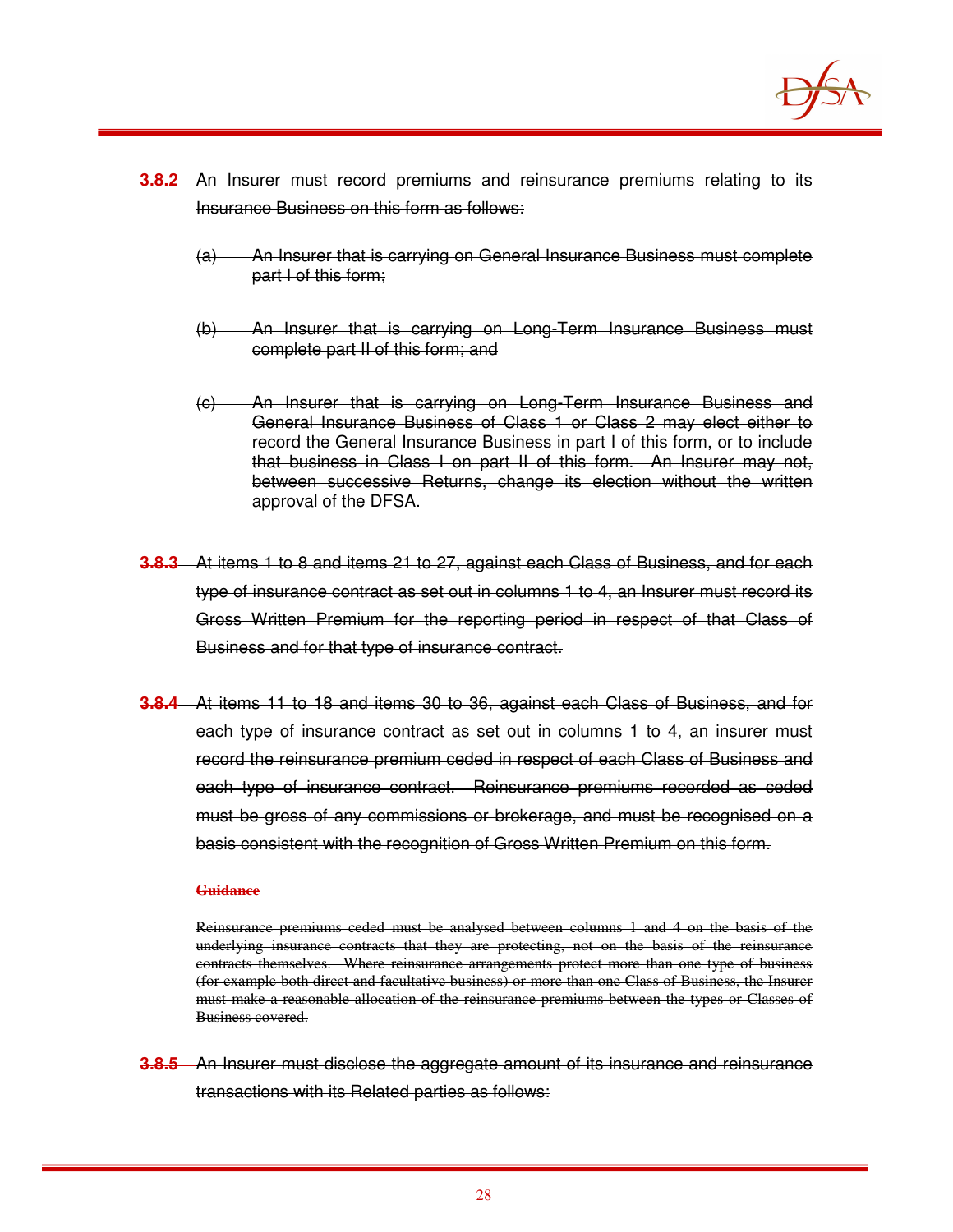

| $\left( a\right)$ | at item 10, the amount of Gross Written Premium accepted from Related |
|-------------------|-----------------------------------------------------------------------|
|                   | parties that has been included in the total at item 9;                |

- (b) at item 20, the amount of reinsurance premium ceded to Related parties that has been included in the total at item 19;
- (c) at item 29, the amount of Gross Written Premium accepted from Related parties that has been included in the total at item 28; and
- (d) at item 38, the amount of reinsurance premium ceded to Related parties that has been included in the total at item 37.

## **3.9 Form 5: Statement of claims and reinsurance and other recoveries**

**3.9.1** This form is required for each reporting unit in respect of which the Insurer must prepare an Annual Regulatory Return, except for the Global Return of an Insurer that is a Protected Cell Company.

#### **Guidance**

A Protected Cell Company is prevented by COB from carrying on Insurance Business other than through a Cell. Because this form would always be blank for such a company in its Global Return, there is no need for it to submit the form or to complete a Supplementary Note to explain its absence.

- **3.9.2** An Insurer must record claims paid and reinsurance and other recoveries in respect of claims paid relating to its Insurance Business on this form as follows:
	- (a) An Insurer that is carrying on General Insurance Business must complete part I of this form;
	- (b) An Insurer that is carrying on Long-Term Insurance Business must complete part II of this form; and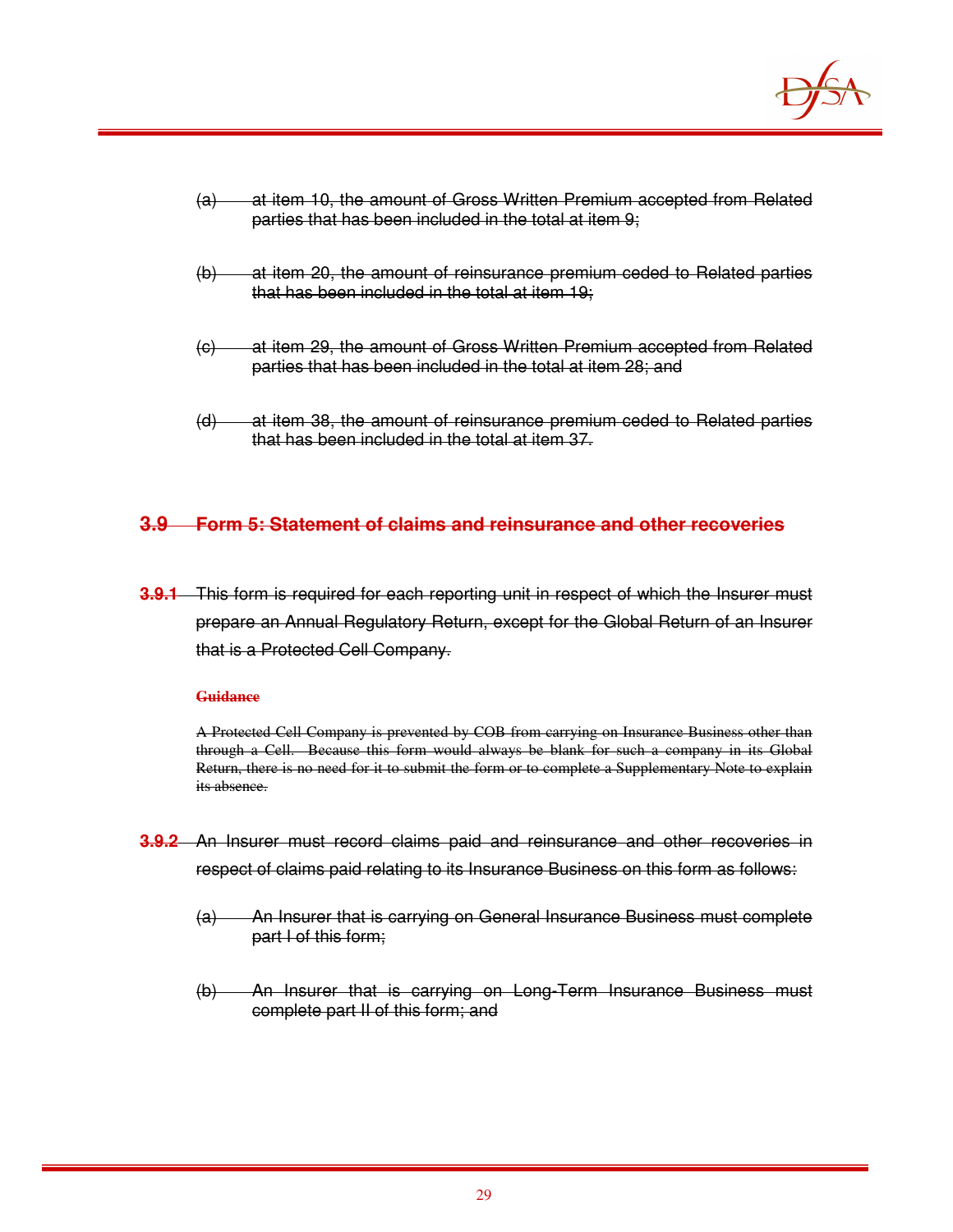

- (c) An Insurer that is carrying on Long-Term Insurance Business and General Insurance Business of Class 1 or Class 2 must record the General Insurance Business in a manner consistent with that adopted in respect of form 4 as determined under (c).
- **3.9.3** At items 1 to 8 and items 21 to 27, against each Class of Business, and for each type of insurance contract as set out in columns 1 to 4, an Insurer must record its gross claims paid for the reporting period in respect of that Class of Business and for that type of insurance contract.
- **3.9.4** For the purposes of this form, the amount of claims paid includes expenses incurred by the Insurer in the settlement of the claims.
- **3.9.5** At items 11 to 18 and items 30 to 36, against each Class of Business, and for each type of insurance contract as set out in columns 1 to 4, an insurer must record the reinsurance and other recoveries receivable in respect of claims paid, in respect of each Class of Business and each type of insurance contract.

Reinsurance recoveries must be analysed between columns 1 and 4 on the basis of the underlying insurance contracts that they relate to, not on the basis of the reinsurance contracts themselves. Where the nature of the reinsurance contract is such that the Insurer cannot identify individual claims benefiting from the recoveries (for example, in the case of an aggregate excess of loss contract, or a stop loss contract) the Insurer must make a reasonable allocation of the recoveries across the types and Classes of Business that have benefit of the reinsurance contracts.

- **3.9.6** An Insurer must disclose the aggregate amount of its insurance and reinsurance transactions with its related parties as follows:
	- (a) At item 10, the amount of gross claims paid to Related parties that has been included in the total at item 9;
	- (b) At item 20, the amount of reinsurance and other recoveries receivable from Related parties that has been included in the total at item 19;
	- (c) At item 29, the amount of gross claims paid to Related parties that has been included in the total at item 28; and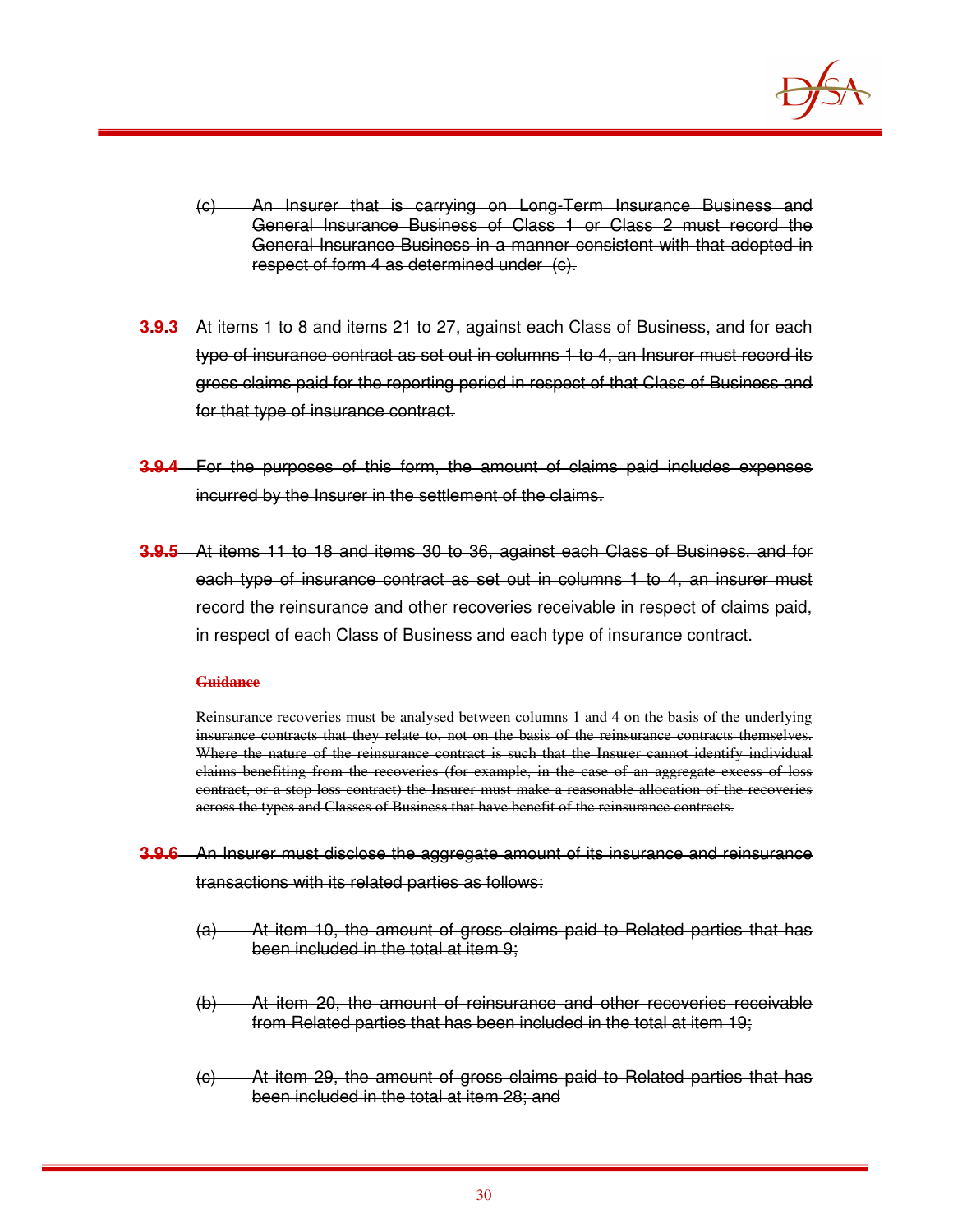

(d) At item 38, the amount of reinsurance and other recoveries receivable from Related parties that has been included in the total at item 37.

## **3.10 Form 6: Statement of movements in insurance provisions**

**3.10.1** This form is required for each reporting unit in respect of which the Insurer prepares an Annual Regulatory Return, or a part of an Annual Regulatory Return, in respect of General Insurance Business.

#### **Guidance**

- 1. A Protected Cell Company is prevented by COB from carrying on Insurance Business other than through a Cell. Because this form would always be blank for such a company in its Global Return, and it is exempted from the requirement to complete other forms relating to General Insurance Business, there is no need for it to submit the form, or to complete a Supplementary Note to explain its absence.
- 2. A Global Return of an Insurer that does not carry on General Insurance Business, or a Cell Return, Fund Return or DIFC Business Return of such an Insurer, also omits this form, without the need for a Supplementary Note to explain its absence. However, if an Insurer that carries on Long-Term Insurance Business together with Class 1 or Class 2 General Insurance Business elects to report that Class 1 or Class 2 business as General Insurance Business for the purposes of form 4 or form 5, it must also complete this form in respect of that business.
- **3.10.2** An Insurer must record separately, in parts I to IV and parts V to VIII respectively of this form, the information required in respect of claims outstanding (including IBNR) gross of reinsurance and other recoveries, and reinsurance and other recoveries in respect of those claims outstanding. This information must be presented for each Class of Business.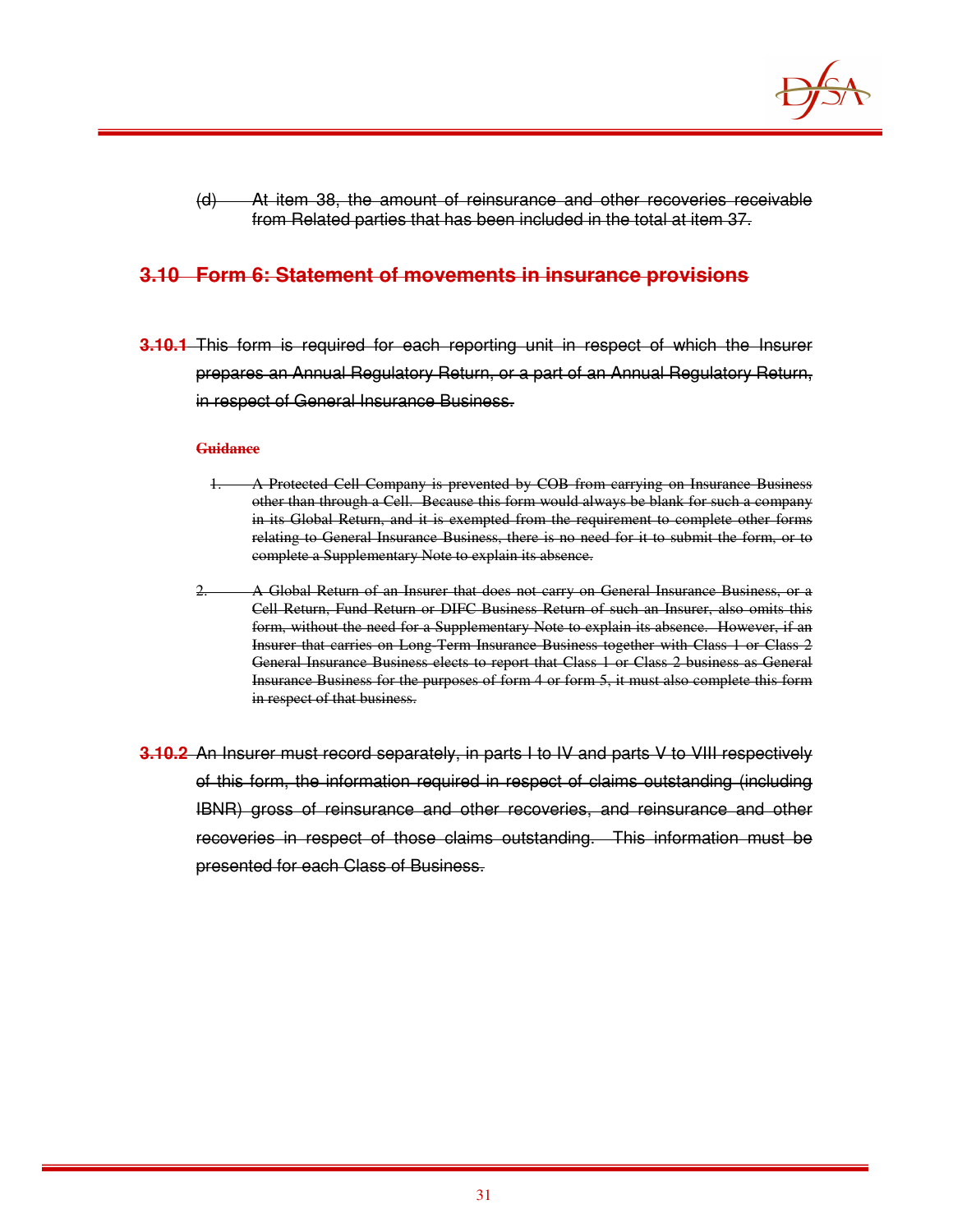

Reinsurance recoveries must be analysed between parts V to VIII on the basis of the underlying insurance contracts that they relate to, not on the basis of the reinsurance contracts themselves. Where the nature of the reinsurance contract is such that the Insurer cannot identify individual claims benefiting from the recoveries (for example, in the case of an aggregate excess of loss contract, or a stop loss contract) the Insurer must make a reasonable allocation of the recoveries across the types and Classes of Business that have benefit of the reinsurance contracts.

**3.10.3** Parts I, II, III and IV must be prepared on the following basis:

- (a) At column 1 in each part, the Insurer must record the amount of claims outstanding (including IBNR), at the end of the reporting period and in respect of claims incurred during the reporting period;
- (b) At column 2 in each part, the Insurer must record the amount of claims outstanding (including IBNR), at the beginning of the reporting period and in respect of claims incurred during the previous reporting period;
- (c) At column 3 in each part, the Insurer must record the amount of the movement during the reporting period in the provision for claims outstanding (including IBNR), in respect of claims incurred during the previous reporting period, that arises from those claims being one year closer to settlement;

#### **Guidance**

PIN chapter 5 requires an Insurer to record its Insurance Liabilities on a discounted basis. A liability for an outstanding claim increases between the beginning and end of a reporting period, because the amount of discount applied at the later is less. The expense represented by this increase is referred to in the form as release of discount.

- (d) At column 4 in each part, the Insurer must record the amount of claims paid during the reporting period, in respect of claims incurred during the previous reporting period;
- (e) At column 5 in each part, the Insurer must record the amount of other movements in the provision for claims outstanding (including IBNR), in respect of claims incurred during the previous reporting period;
- (f) At column 7 in each part, the Insurer must record the amount of claims outstanding (including IBNR), at the beginning of the reporting period and in respect of claims incurred before the beginning of the previous reporting period;
- (g) At column 8 in each part, the Insurer must record the amount of the movement during the reporting period in the provision for claims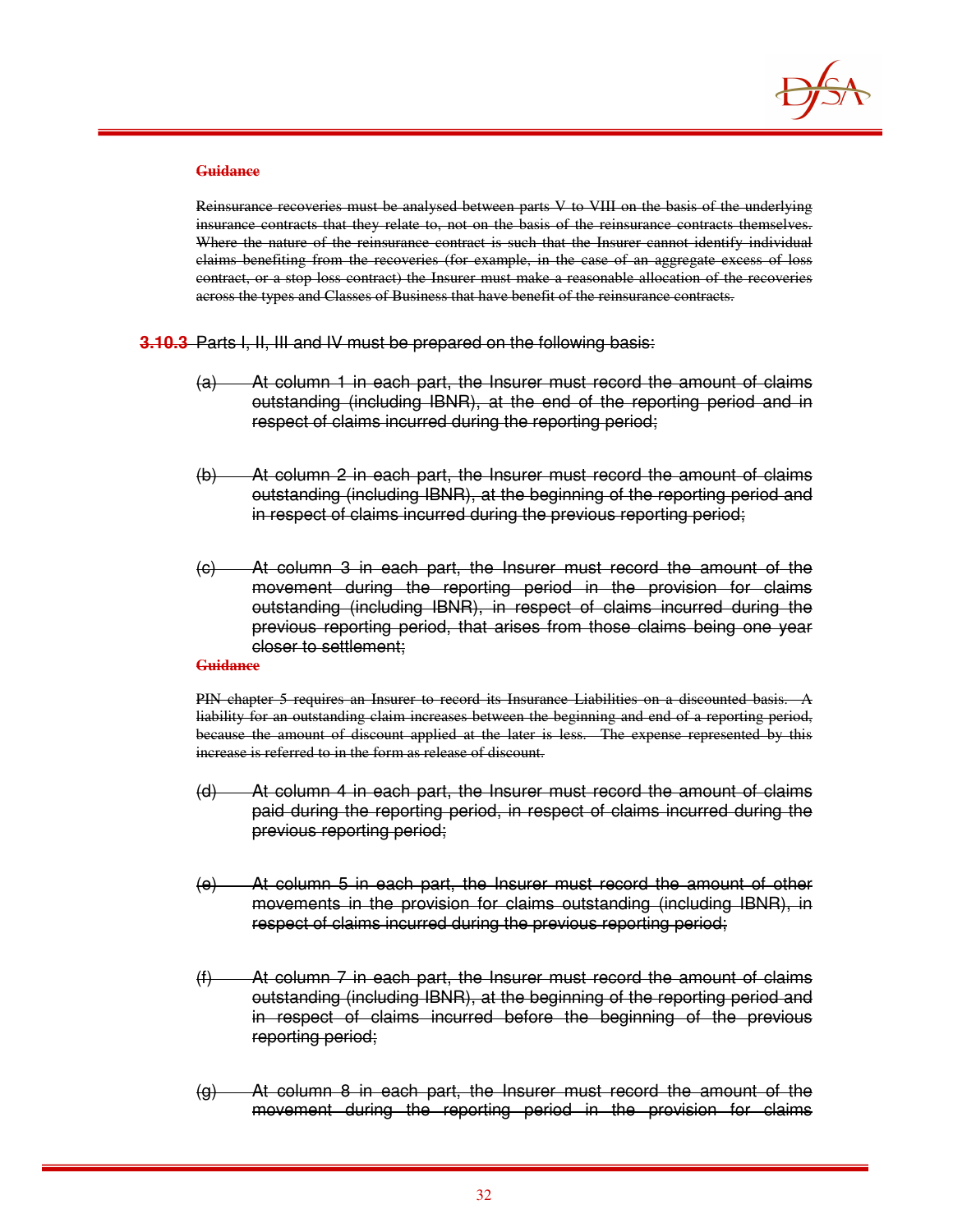

outstanding (including IBNR), in respect of claims incurred before the beginning of the previous reporting period, that arises from those claims being one year closer to settlement;

- (h) At column 9 in each part, the Insurer must record the amount of claims paid during the reporting period, in respect of claims incurred before the beginning of the previous reporting period; and
- (i) At column 10 in each part, the Insurer must record the amount of other movements in the provision for claims outstanding (including IBNR), in respect of claims incurred before the beginning of the previous reporting period.

**3.10.4** Parts V, VI, VII and VIII must be prepared on the following basis:

- (a) At column 1 in each part, the Insurer must record the amount of the asset representing reinsurance and other recoveries in respect of outstanding claims (including IBNR), at the end of the reporting period and in respect of claims incurred during the reporting period;
- (b) At column 2 in each part, the Insurer must record the amount of the asset representing reinsurance and other recoveries in respect of outstanding claims (including IBNR), at the beginning of the reporting period and in respect of claims incurred during the previous reporting period;
- (c) At column 3 in each part, the Insurer must record the amount of the movement during the reporting period in the asset representing reinsurance and other recoveries in respect of outstanding claims (including IBNR), in respect of claims incurred during the previous reporting period, that arises from those recoveries being one year closer to settlement;

#### **Guidance**

PIN chapter 5 requires an Insurer to record its Insurance Liabilities and associated assets on a discounted basis. The asset representing reinsurance and other recoveries against outstanding claims increases between the beginning and end of a reporting period, because the amount of discount applied at the later is less. The revenue represented by this increase is referred to in the form as release of discount.

(d) At column 4 in each part, the Insurer must record the amount of recoveries received during the reporting period, in respect of claims incurred during the previous reporting period;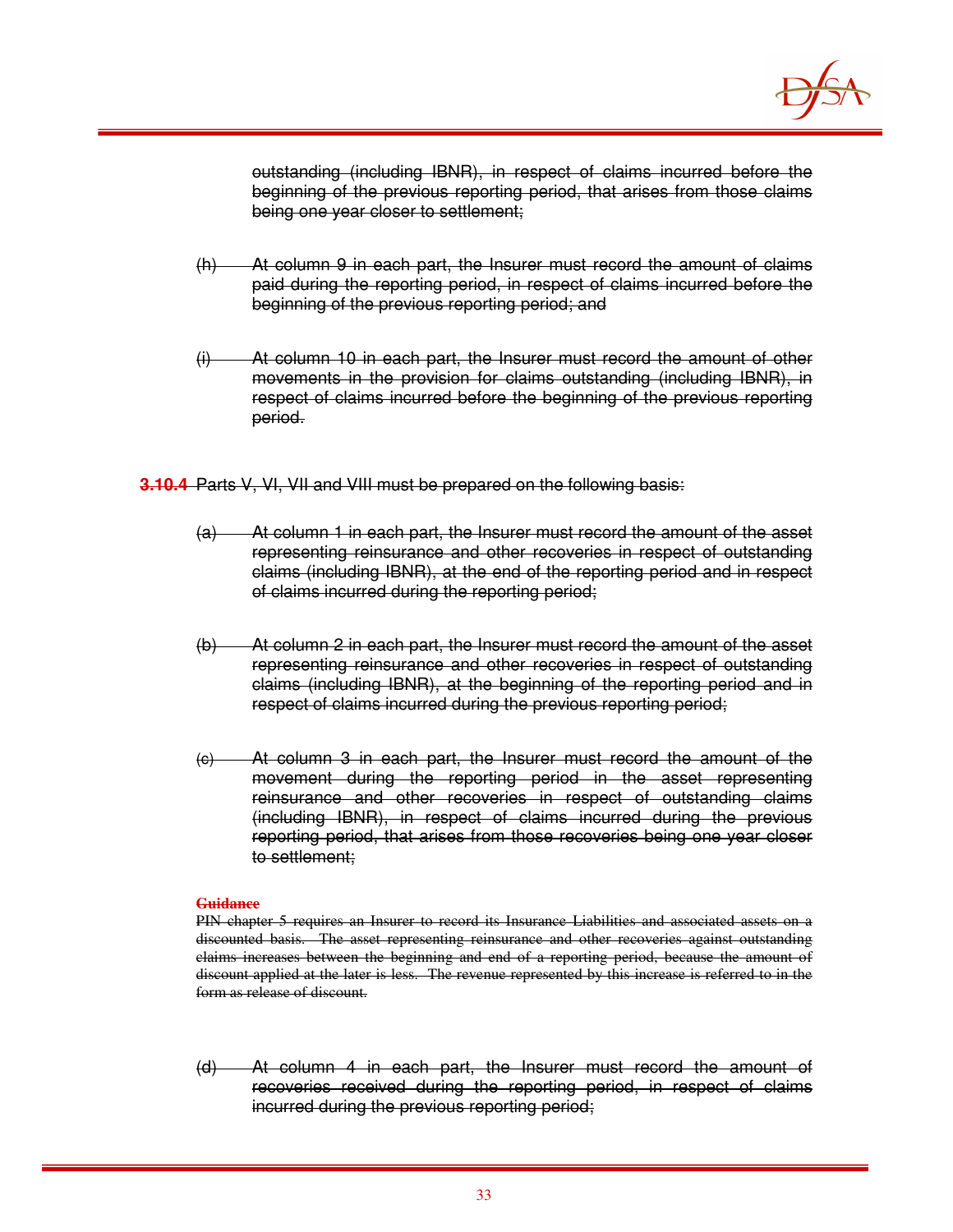

- (e) At column 5 in each part, the Insurer must record the amount of other movements in the asset representing reinsurance and other recoveries in respect of outstanding claims (including IBNR), in respect of claims incurred during the previous reporting period;
- (f) At column 7 in each part, the Insurer must record the amount of the asset representing reinsurance and other recoveries in respect of outstanding claims (including IBNR), at the beginning of the reporting period and in respect of claims incurred before the beginning of the previous reporting period;
- $(q)$  At column 8 in each part, the Insurer must record the amount of the movement during the reporting period in the asset representing reinsurance and other recoveries in respect of outstanding claims (including IBNR), in respect of claims incurred before the beginning of the previous reporting period, that arises from those claims being one year closer to settlement;
- (h) At column 9 in each part, the Insurer must record the amount of reinsurance and other recoveries received during the reporting period, in respect of claims incurred before the beginning of the previous reporting period; and
- (i) At column 10 in each part, the Insurer must record the amount of other movements in the asset representing reinsurance and other recoveries in respect of outstanding claims (including IBNR), in respect of claims incurred before the beginning of the previous reporting period.
- **3.10.5** The aggregate of items 9, 18, 27 and 36 in column 12 of this form must together equal the sum on form 1 of items 18 and 28, except in the case of a Return that does not include form 1.
- **3.10.6** The aggregate of items 45, 54, 63 and 72 in column 12 of this form must together equal the sum on form 1 of items 2.5 and 7.5, except in the case of a Return that does not include form 1.
- **3.10.7** An Insurer must present, as a Supplementary Note to this form, the following information: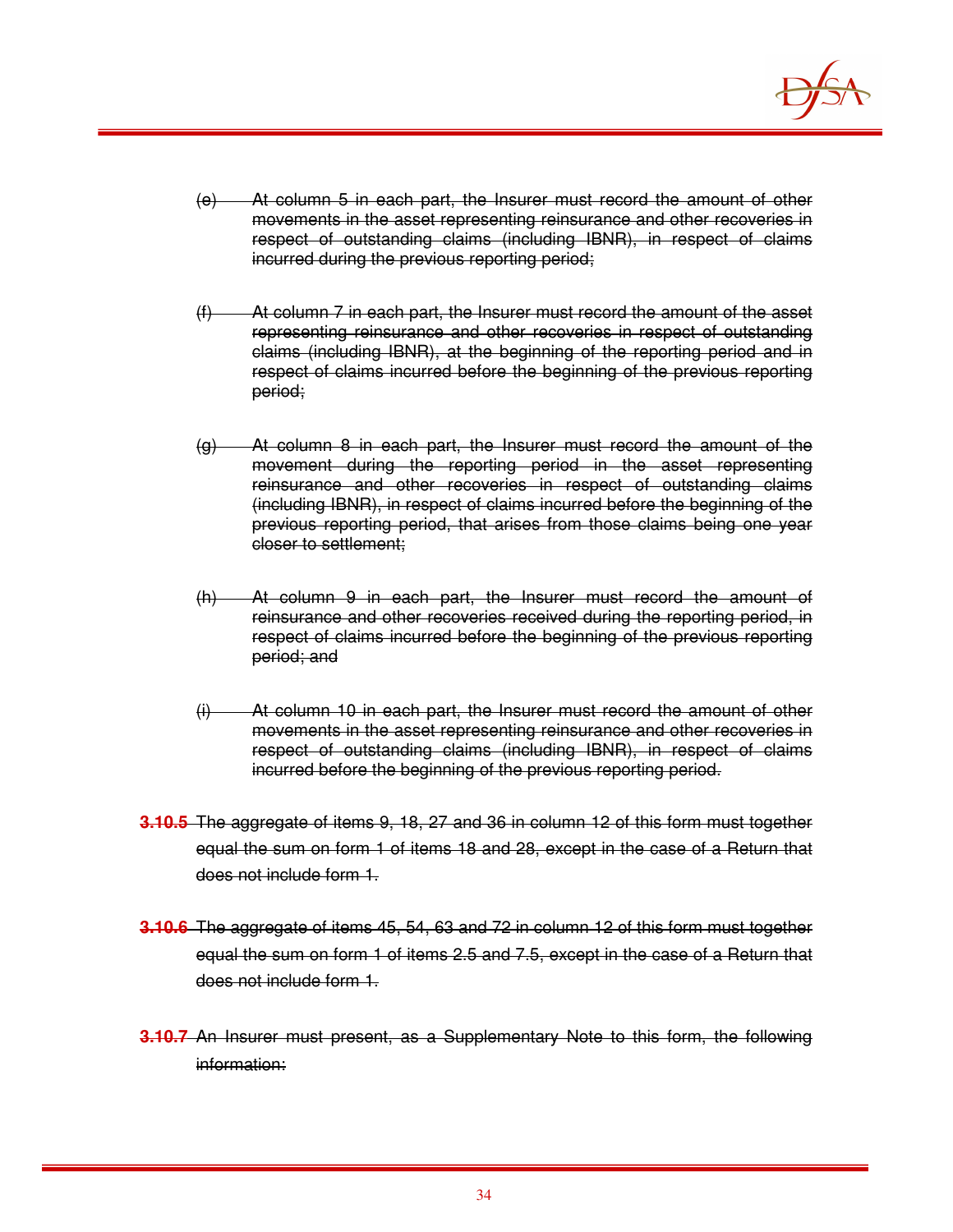

- (a) the assumed inflation and discount rates, expressed as an annualised percentage, used by the Insurer in determining the amounts reported on this form, distinguishing between the rates assumed for the periods:
	- $(i)$  up to two calendar years after the end of the reporting period;
	- (ii) more than two and up to five calendar years after the end of the reporting period; and
	- (iii) more than five calendar years after the end of the reporting period;
- (b) the basis on which those assumed inflation and discount rates were determined; and
- (c) the estimated weighted average term to settlement of:
	- $(i)$  claims incurred in the reporting period;
	- (ii) claims incurred in the previous reporting period; and
	- (iii) claims incurred in earlier reporting periods.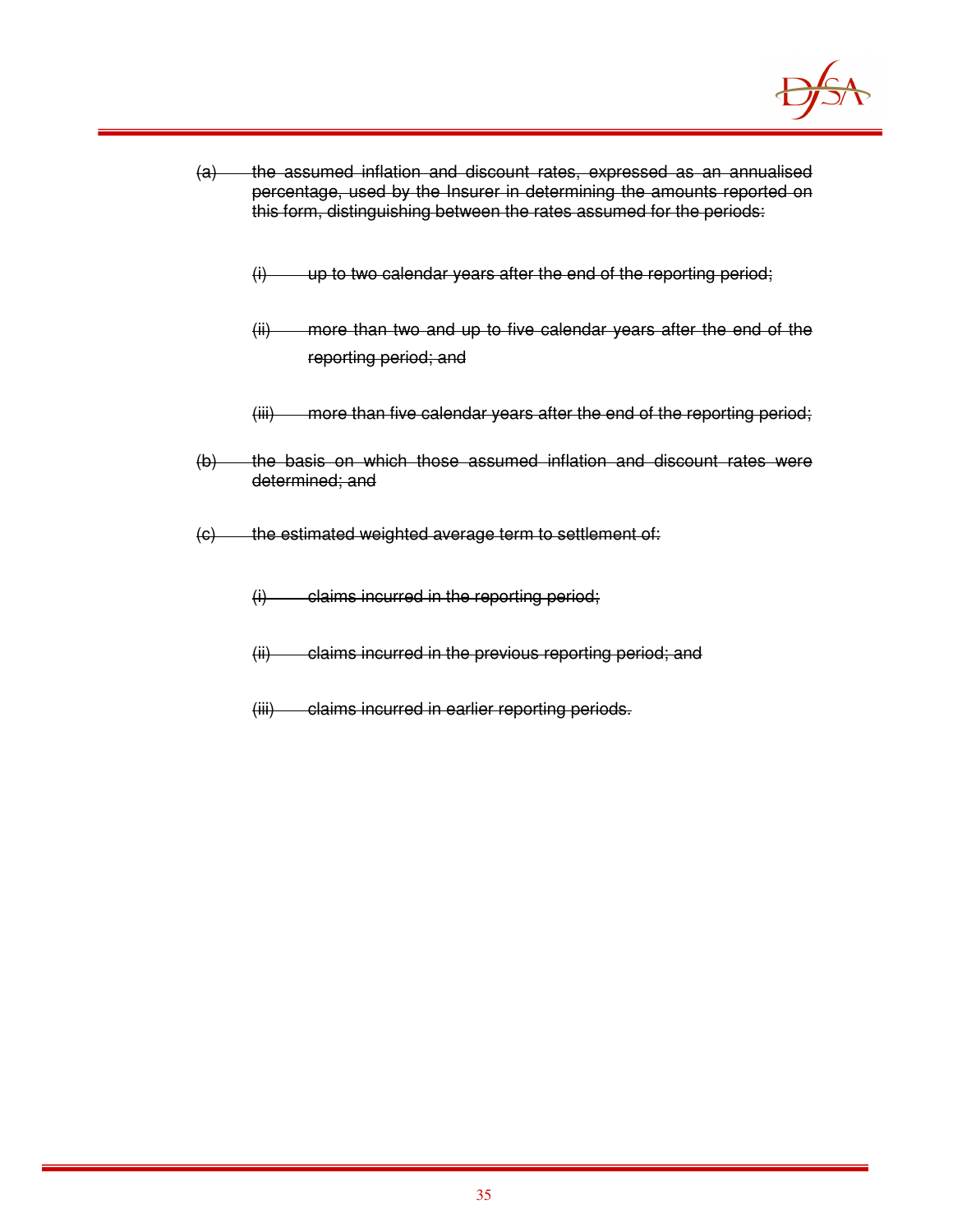

## **3.11 Form 7: Statement of investment income**

- **3.11.1** This form is required for each reporting unit in respect of which the Insurer must prepare an Annual Regulatory Return, except for a DIFC Business Return.
- **3.11.2** This form must be completed in accordance with the following principles:
	- (a) The Insurer must disclose at item 1 interest receivable, measured on accruals basis, on securities and loans bearing a fixed or variable rate of interest. This item should include interest receivable on cumulative preference shares;
	- (b) The Insurer must disclose at item 2 dividends receivable on equity Securities:
	- (c) The Insurer must disclose at item 3 rental income receivable, on an accruals basis, for the use of real property;
	- (d) The Insurer must disclose at item 4 income receivable, on an accruals basis, under investment contracts of mudaraba and musharaka other than Profit Sharing Investment Accounts or contracts of the nature of collective investments;

### **Guidance**

Item 4 should include income receivable under contracts of mudaraba and musharaka where the nature of the investment is that the Insurer provides capital to the counterparty either directly or through a mudarib, but not in the form of a Profit Sharing Investment Account (PSIA), mutual fund or other collective investment. Collective investments including PSIAs are disclosed at item 5.

(e) The Insurer must disclose at item 5 income receivable, on an accruals basis, from collective investments, including mutual funds, Profit Sharing Investment Accounts and contracts taking the form of collective investments;

#### **Guidance**

Item 5 should include income receivable under contracts that by their nature are collective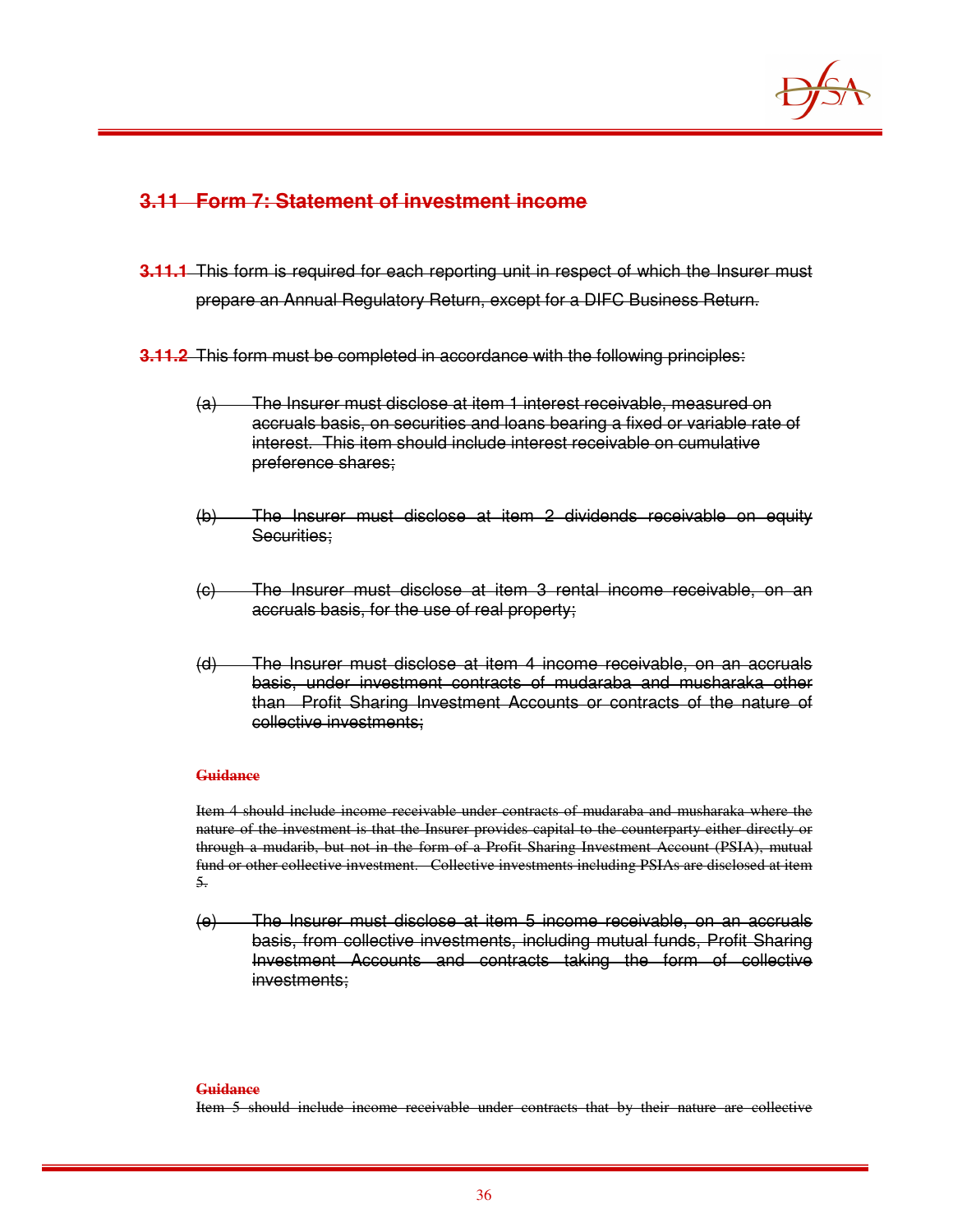

investments, where the Insurer stands as one of several rab ul mal providing capital to a mudarib who in turn invests that capital. The rab ul mal may receive a Sukuk or certificate which may be transferable. Investments in Profit Sharing Investment Accounts will normally be disclosed here.

- (f) The Insurer must disclose at item 6 the aggregate amount of changes in value in its invested assets. Where the aggregate amount of changes in value for either of item 6.1 or 6.2 represents a reduction in value, the Insurer must record that item as a negative figure; and
- $(g)$  The Insurer must disclose at item 7 the aggregate amount of any investment income that does not fall into any of items 1 to 5. Where an Insurer uses this item, it must provide details of the item in question in a Supplementary Note to this form.

#### **Guidance**

Item 7 will normally be used only by Insurers with income on investments that do not readily fall into any of the categories described in this Rule. An Insurer reporting an amount under this item will normally be expected to provide sufficient information to explain to the DFSA the nature of the investment and the nature of the income arising from it.

### **3.12 Form 8: Statement of acquisition expenses**

**3.12.1** This form is required for each reporting unit in respect of which the Insurer must prepare an Annual Regulatory Return, except for the Global Return of an Insurer that is a Protected Cell Company.

### **Guidance**

A Protected Cell Company is prevented by COB from carrying on Insurance Business other than through a Cell. Because this form would always be blank for such a company in its Global Return, there is no need for it to submit the form or to complete a Supplementary Note to explain its absence.

- **3.12.2** An Insurer must record acquisition expenses relating to its Insurance Business on his form as follows:
	- (a) An Insurer that is carrying on General Insurance Business must complete part I of this form;
	- (b) An Insurer that is carrying on Long-Term Insurance Business must complete part II of this form;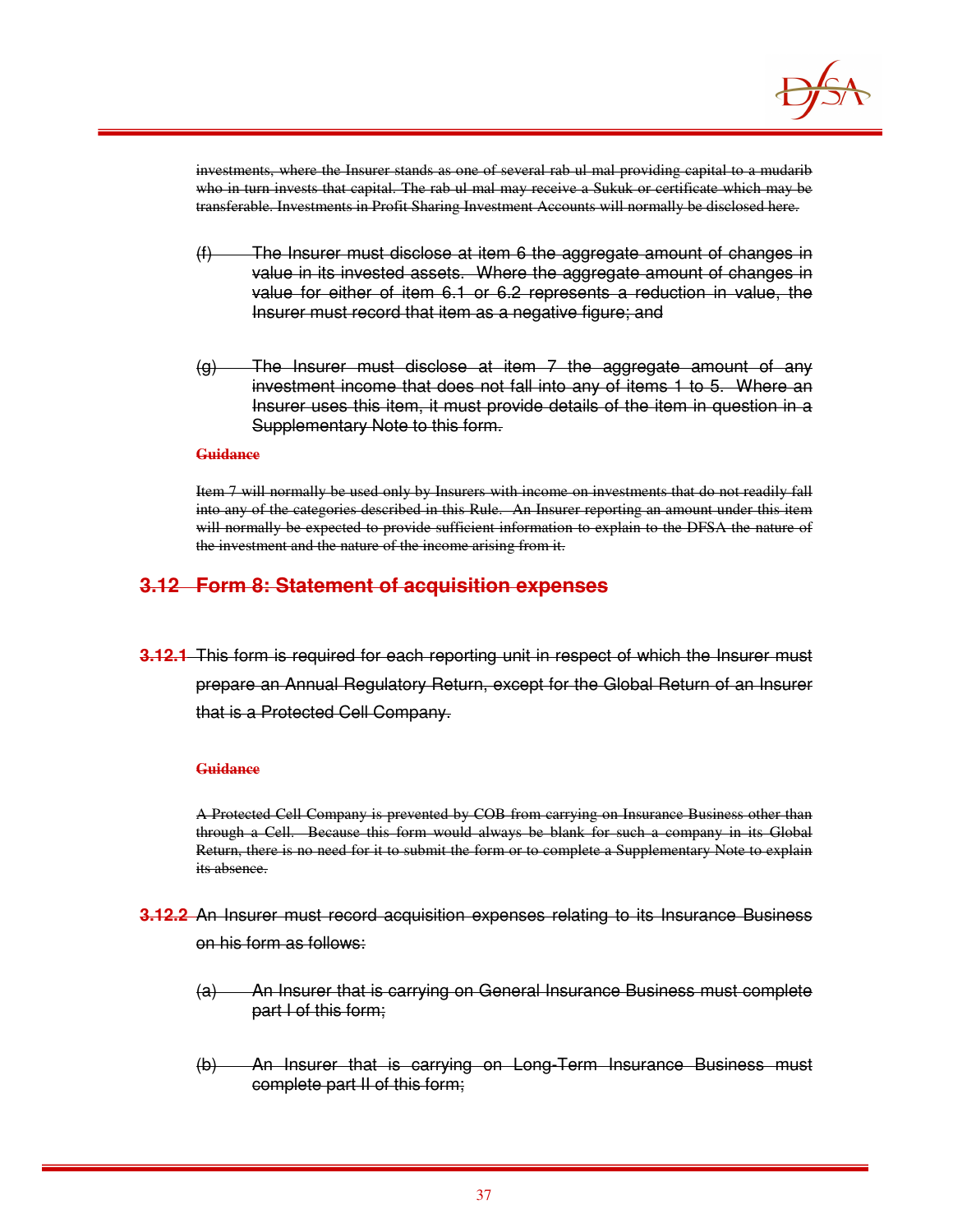

- (c) An Insurer that is carrying on Long-Term Insurance Business and General Insurance Business of Class 1 or Class 2 must record that business consistently with the election made pursuant to Rule 3.9.2 (c); and
- (d) Commissions receivable by insurers from their reinsurers (often referred to as exchange commissions, overriders or ceded acquisition costs) must not be netted against acquisition costs disclosed on this form but must be recorded as income on form 3 at item 11.1.
- **3.12.3** At items 1 to 8 and items 21 to 27, against each Class of Business, and for each type of insurance contract as set out in columns 1 to 4, an Insurer must record commissions and brokerage payable by it for the reporting period in respect of that Class of Business and for that type of insurance contract.
- **3.12.4** At items 11 to 18 and items 30 to 36, against each Class of Business, and for each type of insurance contract as set out in columns 1 to 4, an insurer must record acquisition expenses other than commission and brokerage payable by it in respect of each Class of Business and each type of insurance contract.
- **3.12.5** An Insurer must disclose the aggregate amount of acquisition costs payable to related parties as follows:
	- (a) at item 10, the amount of commissions and brokerage payable to related parties that has been included in the total at item 9;
	- (b) at item 20, the amount of other acquisition expenses payable to related parties that has been included in the total at item 19;
	- (c) at item 29, the amount of commissions and brokerage payable to related parties that has been included in the total at item 28; and
	- (d) at item 38, the amount of other acquisition expenses payable to related parties that has been included in the total at item 37.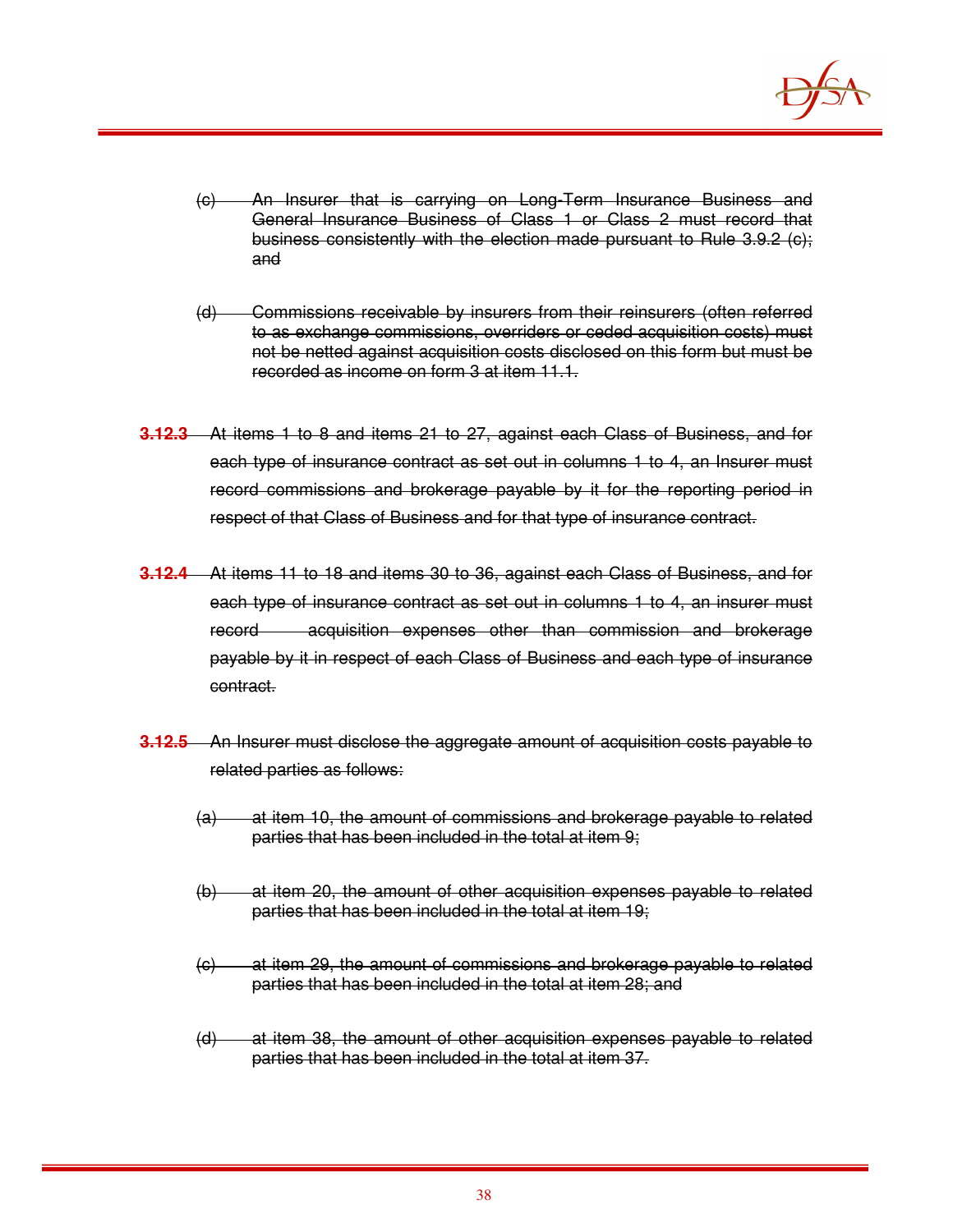

## **3.13 Form 9: Reconciliation to financial statements**

**3.13.1** This form is required only for an Insurer's Global Return. This form is not subject to audit.

#### **Guidance**

- The purpose of this form is to provide a reconciliation between the net assets of the Insurer as recorded on form 1 and the net assets of the Insurer as recorded in its financial statements prepared under relevant companies legislation for the same reporting period.
- 2. Where an Insurer's financial statements prepared under relevant companies legislation are not available at the time of lodgement of the Annual Regulatory Return, the Insurer will be expected to complete this form based on the draft financial position of the Insurer as at the end of the reporting period. Where the financial statements are subsequently provided to the DFSA as permitted by PIN Rule 3.5.7, the Insurer should consider whether it is necessary to draw the attention of the DFSA to any significant changes between the draft financial statements on which this form was based and the financial statements subsequently provided.
- **3.13.2** An Insurer must disclose the amounts making up the difference between the Insurer's net assets reported at item 39.7 on form 1 and the Insurer's net assets (or equivalent designation) reported on the balance sheet, statement of financial position or equivalent document (referred to in this section as the 'statutory balance sheet') forming part of the financial statements that the Insurer is required to complete under the Companies Law 2004 (or equivalent legislation in jurisdictions other than the DIFC), made up as at the same date as the information contained in form 1.
- **3.13.3** Item 1 must agree to form 1 item 39.7.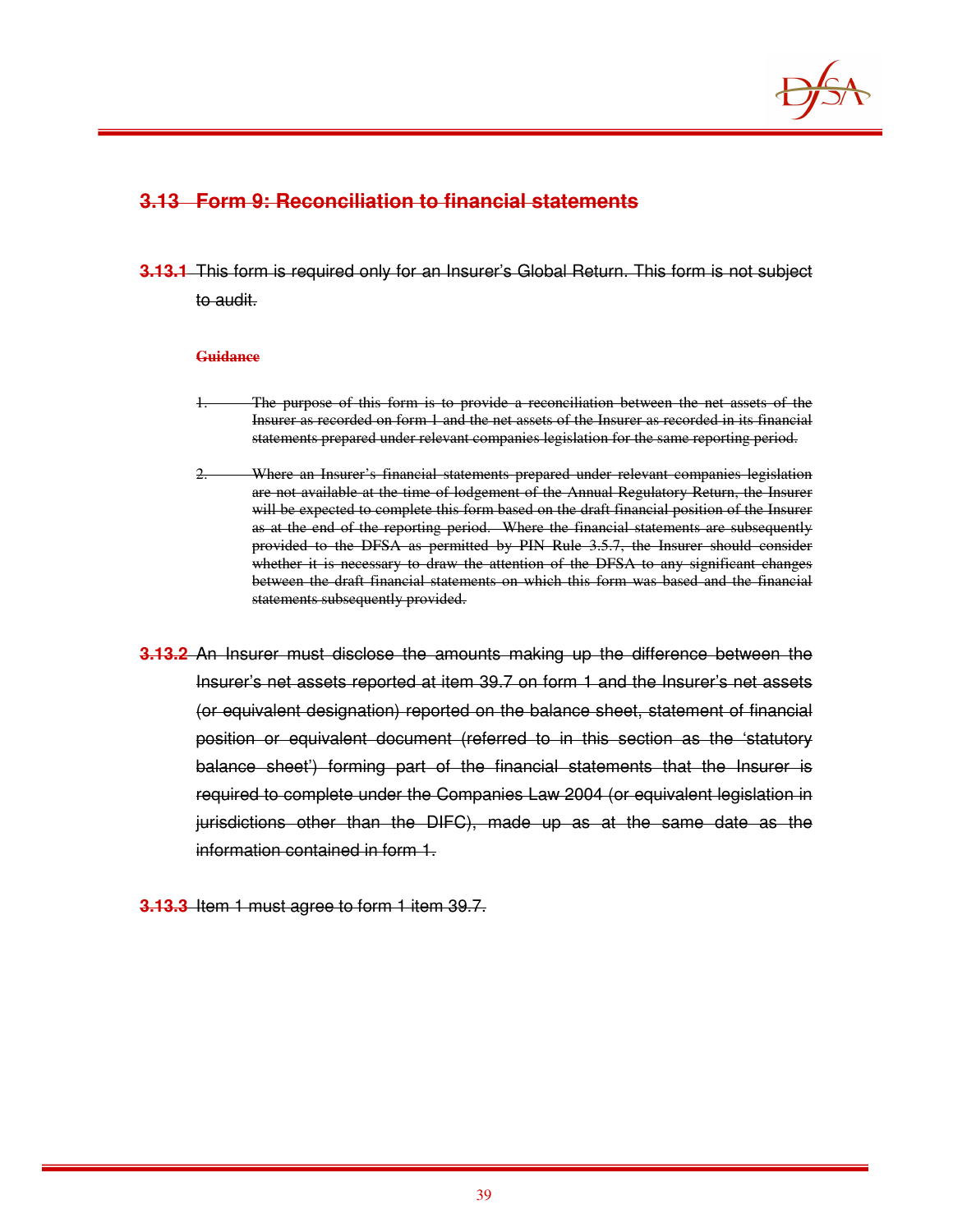

- **3.13.4** Differences constituting differences in recognition of assets and liabilities must be disclosed at item 2.1. Where an asset is recognised in the statutory balance sheet but not in form 1, the item must be disclosed as a positive amount, and vice versa. Where a liability is recognised in the statutory balance sheet but not in form 1, the item must be disclosed as a negative amount, and vice versa.
- **3.13.5** Differences constituting differences in valuation of assets and liabilities that are recognised in both the statutory balance sheet and form 1 must be disclosed at item 2.2. Where an asset is valued at more in the statutory balance sheet than in form 1, the item must be disclosed as a positive amount, and vice versa. Where a liability is valued at more in the statutory balance sheet than in form 1, the item must be disclosed as a negative amount, and vice versa.
- **3.13.6** The information presented at items 2.1 and 2.2 must include:
	- (a) the amount of each material difference; and
	- (b) a description of each material difference.
- **3.13.7** Item 3 must agree to the amount of net assets (or equivalent designation) in the Insurer's statutory balance sheet.
- **3.13.8** Where this form does not contain sufficient space for the presentation of the information required by this section, the Insurer must present a Supplementary Note containing that information.

#### **Guidance**

Presenting a Supplementary Note does not relieve an Insurer from the obligation to prepare the form. However it will be acceptable for an Insurer to include on the form a reference to the Supplementary Note containing the information required to be presented, together with the aggregate amount covered in that Supplementary Note.

## **3.14 Form 10: Summary statement of operations**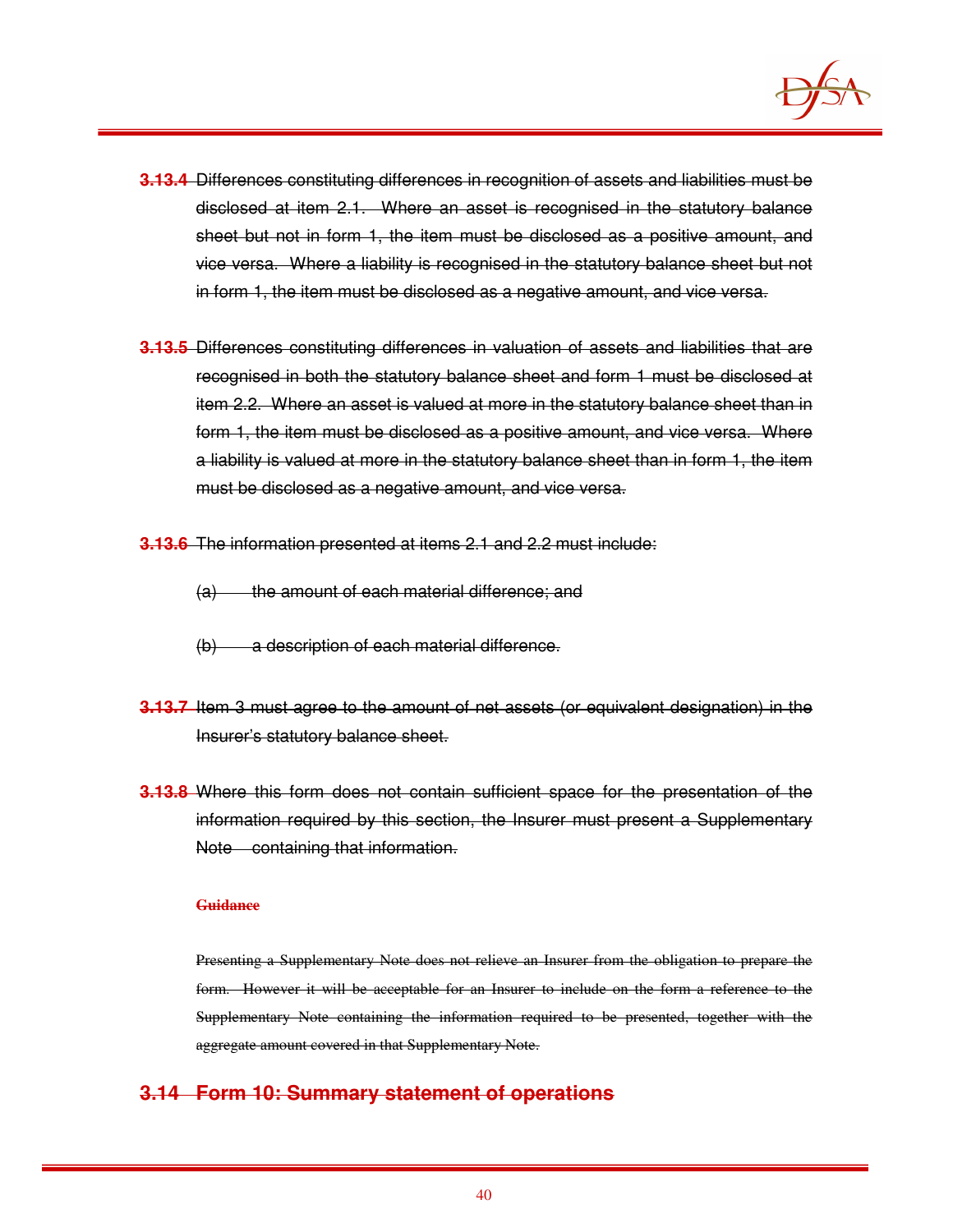

#### **Guidance**

- The Summary statement of operations provides the DFSA with quarterly information on the operations of a DIFC Branch of an Insurer that is not incorporated in the DIFC.
- 2. The Rules in this section provide instructions as to the completion of specific lines on the form. The instructions are similar to those applicable to corresponding items on forms 1 and 3, which are not applicable to DIFC Business Returns.
- 3. On this form, reinsurance premiums and reinsurance recoveries refer to amounts ceded and recovered in respect of insurance contracts entered into as part of the Insurer's DIFC Insurance Business, regardless of where the reinsurance premiums and reinsurance recoveries are payable or receivable.
- **3.14.1** This form is required only for a DIFC Business Return.
- **3.14.2** An Insurer must present at item 1 the amount of its Gross Written Premium in respect of its business conducted in the DIFC.
- **3.14.3** An Insurer must present at item 2 the amount of reinsurance premium ceded in respect of insurance contracts whose Gross Written Premium is recorded at item 1.
- **3.14.4** An Insurer must present at item 4 the amount of claims paid in respect of its business conducted in the DIFC.
- **3.14.5** An Insurer must present at item 5 the amount of reinsurance and other recoveries receivable in respect of claims recorded at item 4.
- **3.14.6** An Insurer must present at item 7 the amount of the movement in the period reported on in the balance of Insurance Liabilities.
- **3.14.7** An Insurer must present at item 8 the amount of the movement in the period reported on in the balance of reinsurance and other recoveries in respect of Insurance Liabilities.

#### **Guidance**

Insurance Liabilities are reported gross of reinsurance and other recoveries. Reinsurance and other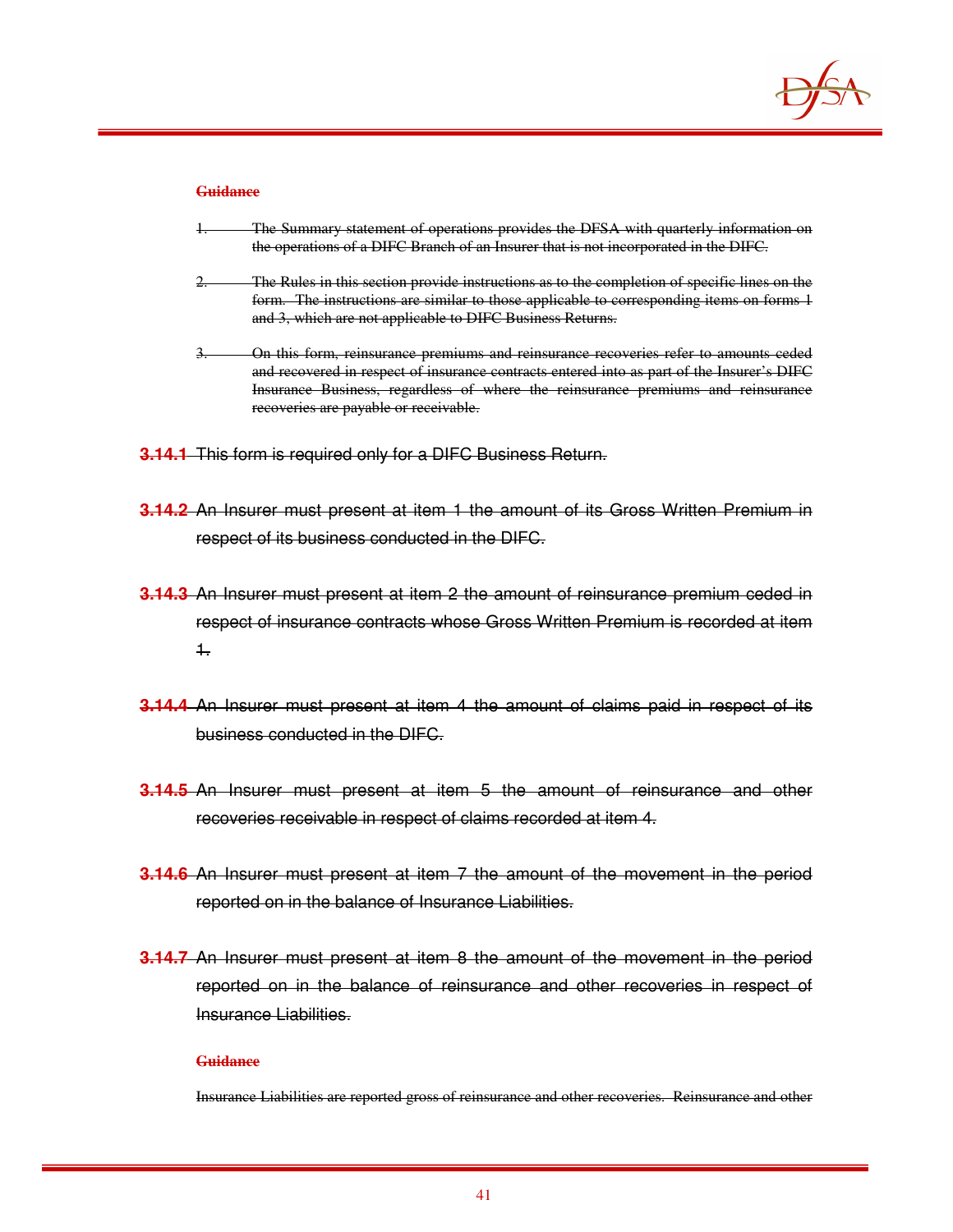

recoveries that are recorded in respect of Insurance Liabilities are reported as assets. An increase in Insurance Liabilities is reported on form 10 as an expense. In the same manner, an increase in the reinsurance and other recoveries in respect of Insurance Liabilities is recorded as revenue.

- **3.14.8** Where an Insurer reports any amount at item 11.2, the Insurer must present in a Supplementary Note the amount of any such income receivable from Related parties, and a description of the nature of that income.
- **3.14.9** Item 13 reports the Insurer's provision for outstanding claims. This item must be completed having regard to the following principles:
	- (a) The liability must represent the estimated cost to the insurer of settling claims which it has incurred at the reporting date but which have not been finalised. The liability is in respect of both direct business and inward reinsurance business and must take into account unpaid claims, unreported claims, adjustments for claims development and the direct and indirect claims settlement costs that the Insurer expects to incur in settling its outstanding claims;
	- (b) In the case of Long-Term Insurance business, this item must include all claims liabilities in respect of Contracts of Insurance that are no longer included in the calculation of the net policy benefits at item 17;
	- (c) The liability must be stated without deducting reinsurance and other recoveries (these are disclosed as an asset as reinsurance receivables);
	- (d) The requirements for recognition and measurement of this liability are set out in PIN sections 5.4 and 5.6; and
	- (e) The liability does not include any amounts for catastrophe reserve, equalisation reserve or similar provisions that an Insurer may be required to maintain to satisfy regulatory requirements in a jurisdiction other than the DIFC.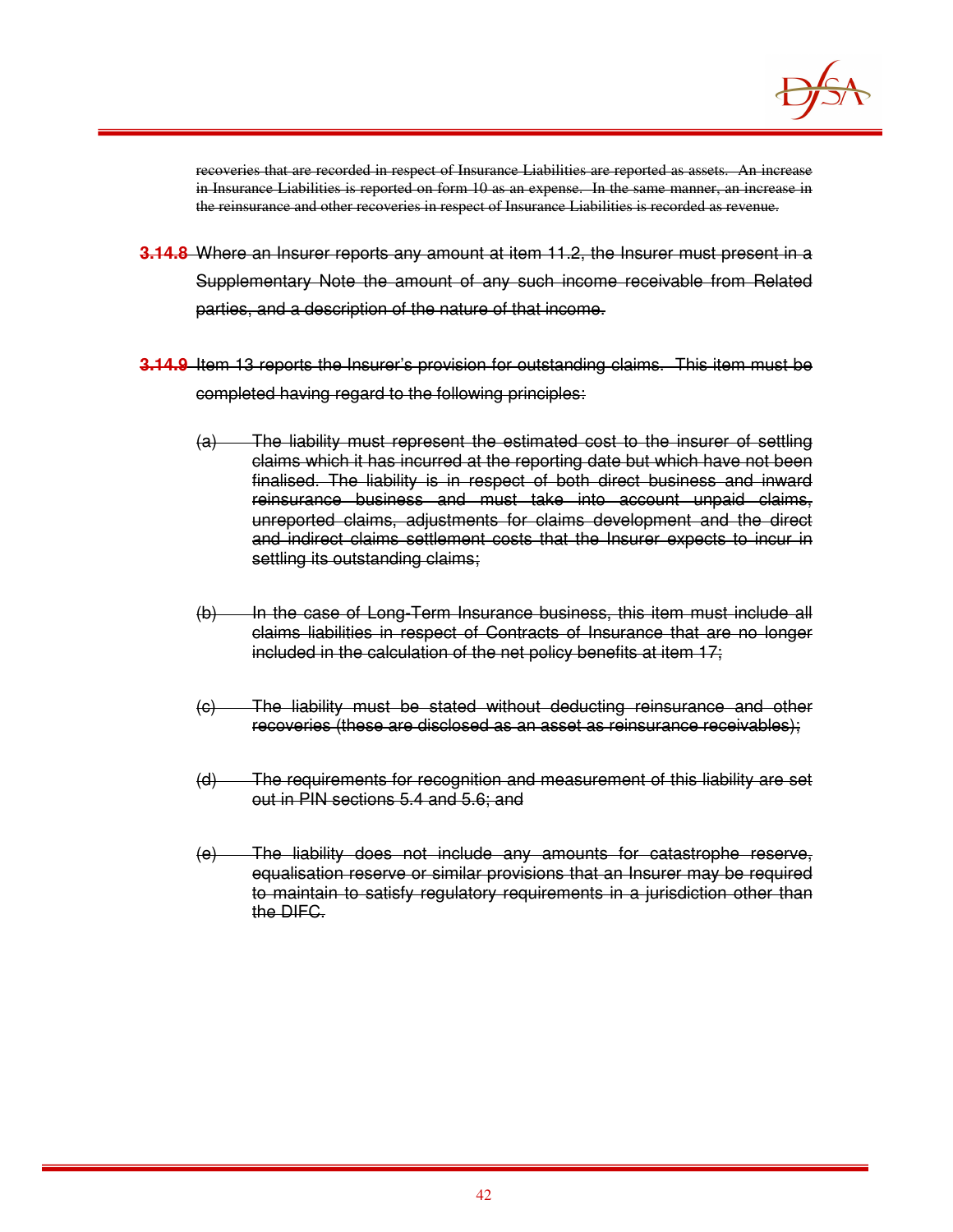

- **3.14.10** Item 14 includes amounts in respect of reinsurance and other recoveries in respect of claims that have been incurred but not paid, up to the date to which the return is drawn up. This includes reinsurance and other recoveries in respect of IBNR. Because of the uncertainty of the outcome of outstanding claims and IBNR, it is necessary to estimate at least a part of this balance. The basis on which the estimate is made must be consistent with the basis of estimation of the related liability, reported at item 13.
- **3.14.11** Item 15, Premium Liability, represents the current portion of the cost of providing insurance service over the unexpired period of general insurance contracts in force at the balance date. This item must be completed having regard to the following principles:
	- (a) The Premium Liability reported is required to cover the value of future claims payments and associated direct and indirect settlement costs arising during the unexpired portion of the contracts in question;
	- (b) Item 15 must be recorded without deducting reinsurance and other recoveries (these are disclosed as an asset as reinsurance receivables); and
	- (c) The requirements for recognition and measurement of this liability are set out in PIN section 5.4.

#### **Guidance**

As stated in the Guidance to PIN Rule 5.4.7, it is common practice for Insurers to account for their exposures on General Insurance contracts in force by means of an unearned premium provision and (where necessary) a premium deficiency reserve. Where the aggregate of the unearned premium provision and the premium deficiency reserve (both gross of reinsurance) can be shown to be not less than the amount of Premium Liability determined in accordance with section 5.4, an Insurer may use that aggregate as a proxy for Premium Liability for the purposes of recording item 15 on this form.

**3.14.12** Reinsurance and other recoveries in respect of claims that have not yet been incurred are reported at item 16. It is necessary to estimate this balance. The basis on which the estimate is made must be consistent with the basis of estimation of the Related liability, reported at item 15.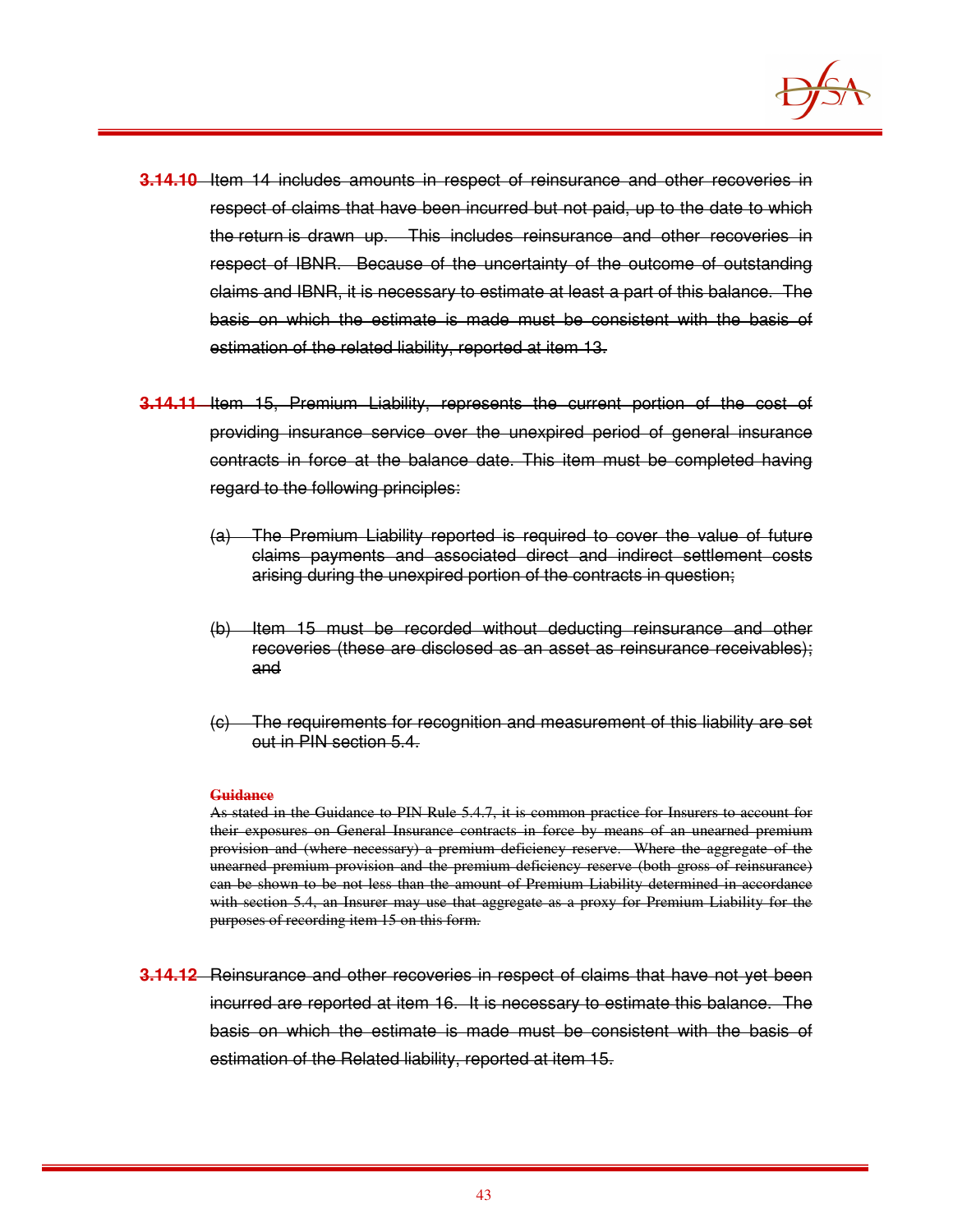

**3.14.13** Where, in determining the amount to be reported at item 14, an Insurer has made or considered making a provision for doubtful debt in respect of recoveries due or potentially due from a reinsurer, the Insurer must take into account the potential need to make a provision when determining any estimate to be included at item 14 or 16.

#### **Guidance**

It is common practice for Insurers to account for their exposures on General Insurance contracts in force by means of an unearned premium provision, an asset representing deferred reinsurance expense and (where necessary) a premium deficiency reserve. Insurers are referred to the Guidance to item 15. An insurer that uses an unearned premium provision and premium deficiency reserve as a proxy for Premium Liabilities may record its deferred reinsurance expense at item 16.

**3.14.14** Item 17 represents the net value of future Policy Benefits under Long-Term Insurance contracts that are in force as at the date to which the return is made up. The amount reported here must be determined in accordance with PIN section 5.6.

### **3.15 Statement by directors**

#### **Guidance**

- The Statement by Directors forms a part of the Annual Regulatory Return or the Quarterly Regulatory Return. By providing these statements the directors confirm that the returns have been properly prepared and that the Insurer complies with applicable prudential Rules.
- The Statement by Directors is set out as statements that must be made, but circumstances may arise when a statement cannot be made because it would be untrue to do so. Under such circumstances this section provides for the Directors to provide an explanation in place of the omitted statement.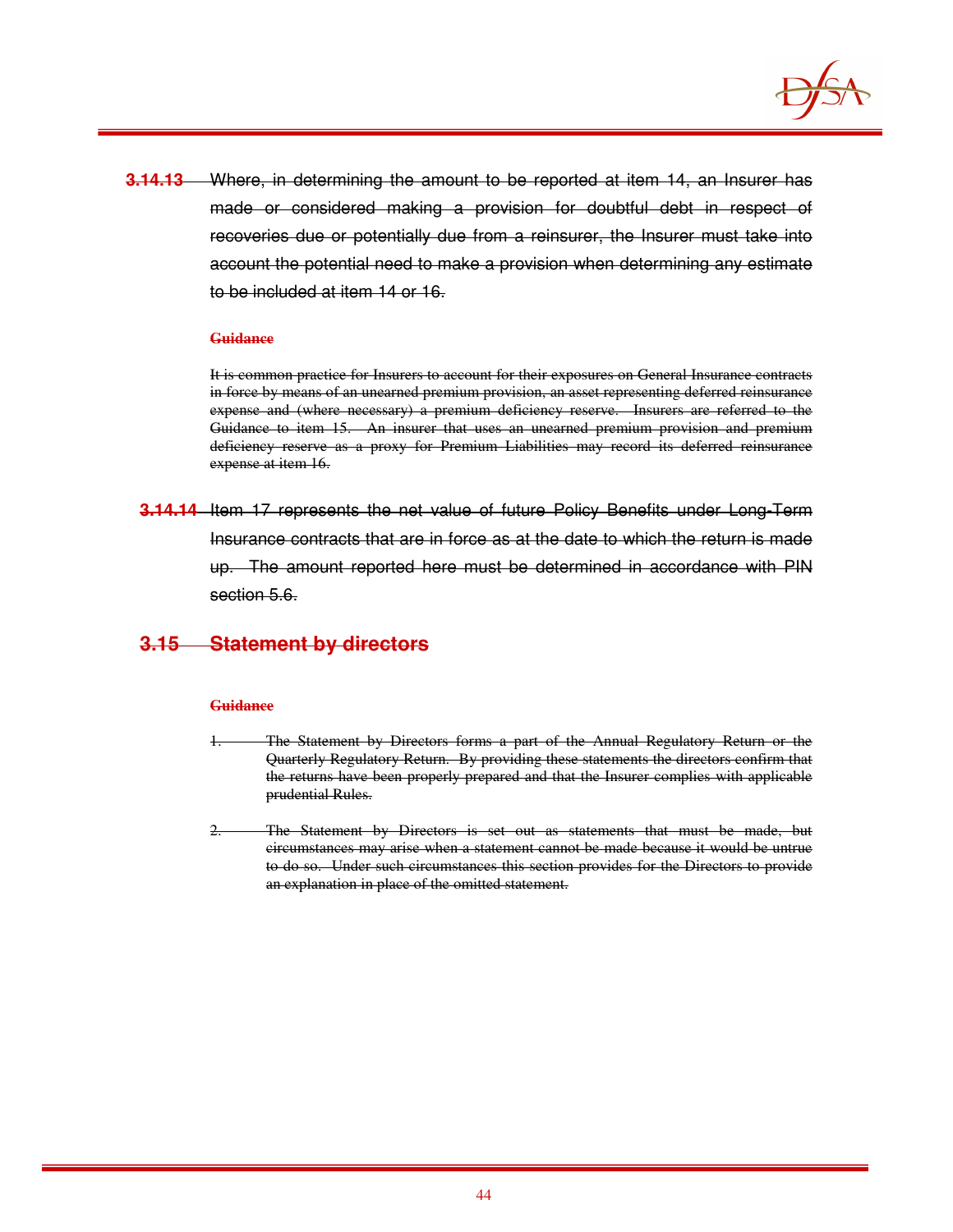

- **3.15.1** Every Return must include a Statement by Directors, in accordance with this section.
- **3.15.2** The Statement by Directors forming part of the Annual Regulatory Return must state that:
	- (a) the Annual Regulatory Return has been prepared in accordance with the provisions of PIN chapter 6 and this chapter;
	- (b) proper accounting records have been maintained and adequate information obtained by the Insurer;
	- (c) appropriate systems and controls have been established and maintained by the Insurer over its transactions and records;
	- (d) the Insurer has complied with the provisions of PIN chapter 4 throughout the reporting period; and
	- (e) the Insurer complies, as at the date of the statement, with those provisions of PIN that are applicable to it.
- **3.15.3** The Statement by Directors forming part of the Quarterly Regulatory Return must state that:
	- (a) the Quarterly Regulatory Return has been prepared in accordance with the provisions of PIN chapter 3 of and this chapter; and
	- (b) the Insurer complies, as at the date of the statement, with those provisions of PIN that are applicable to it.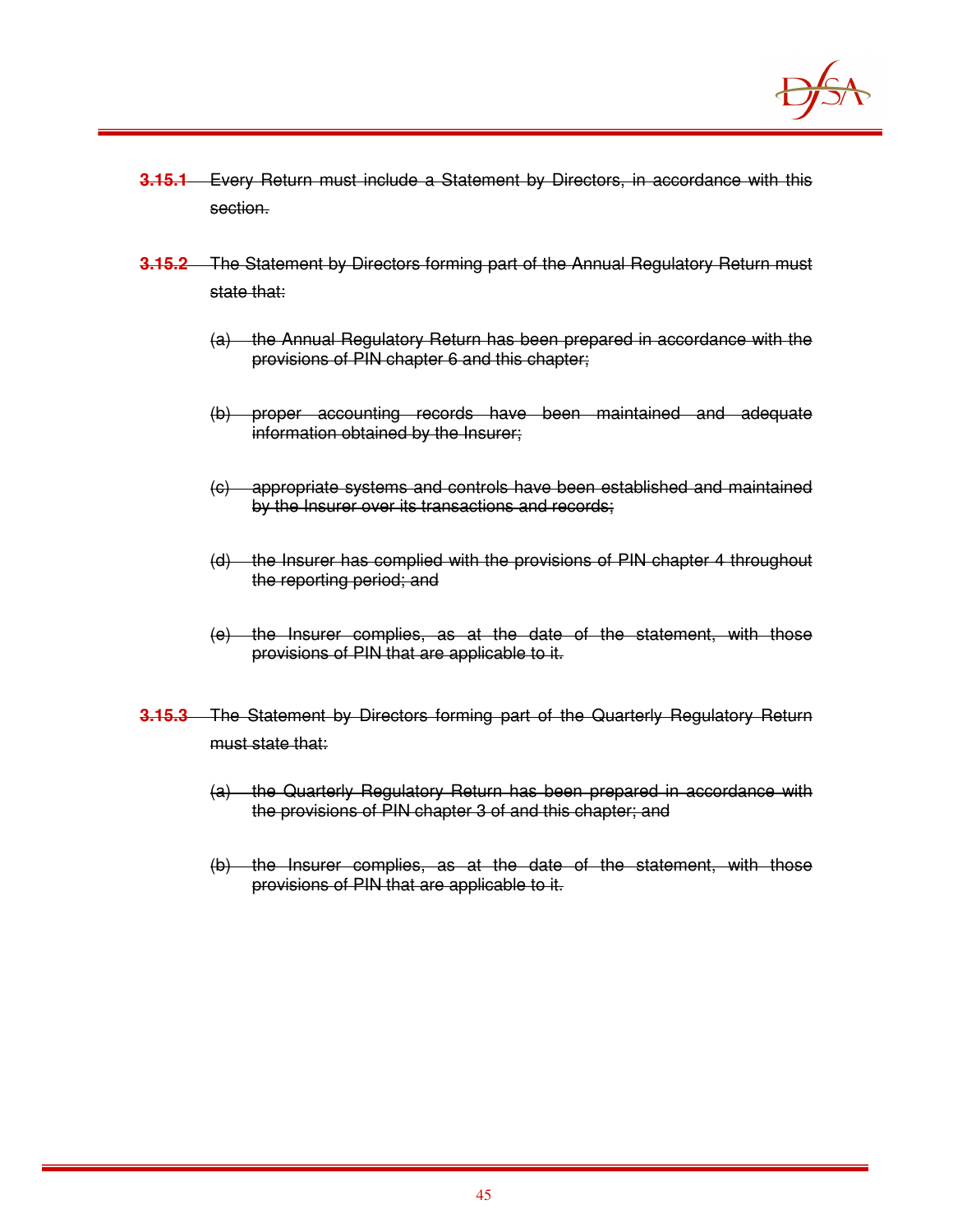

**3.15.4** If in the opinion of the directors it would be untrue to make one or more of the statements referred to in Rules 3.15.1 and 3.15.3, the statements concerned must be omitted and the Insurer must instead state in a Supplementary Note that the directors are unable to make the statements in question, and must give the reasons for that inability.

## **3.16 Interpretation of terms in form 2**

#### **Guidance**

- 1. This section provides the necessary mechanism to apply the relevant factors in the calculation of the Insurer's capital adequacy position, for each type of Return, when preparing form 2. Form 2 is not prepared in the case of a DIFC Business Return.
- 2. This section sets out in tabular form the cross-references between the terms used on form 2 and the meanings that must be given to those terms for each type of Return.
- **3.16.1** For the purposes of form 2, the meaning that must be given to each of the terms set out in the leftmost column of the table below for each type of Return is contained in the column headed by that type of Return.
- **3.16.2** Where a term does not apply to a type of Return, this is denoted by the characters 'N/A' and this item must be left blank on the form.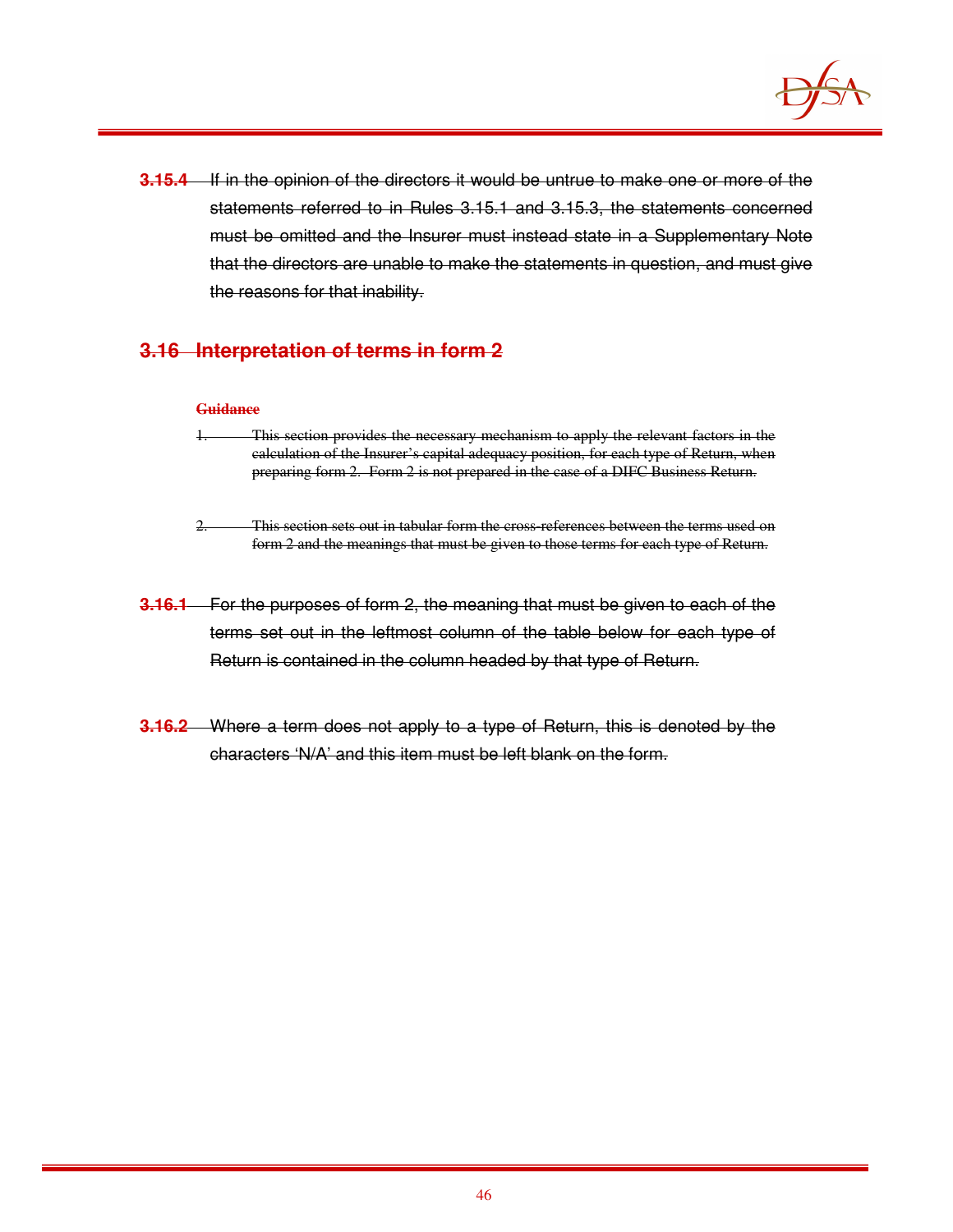|                |                                   | <b>Meaning of term for each type of Return</b> |                                                            |                                                        |                               |
|----------------|-----------------------------------|------------------------------------------------|------------------------------------------------------------|--------------------------------------------------------|-------------------------------|
| Item           | Term used in form                 | <b>Global Return (all Insurers</b>             | Global Return (Protected                                   | <b>Cell Return</b>                                     | <b>Fund Return</b>            |
| no.            |                                   | $cell$<br><b>Protected</b><br>except           | <b>Cell Companies)</b>                                     |                                                        |                               |
|                |                                   | <b>Companies</b> )                             |                                                            |                                                        |                               |
| $\overline{1}$ | Base capital                      | Base capital as defined in PIN                 | Base non-cellular capital as<br>defined in PIN Rule A5.3.1 | Base cellular capital as<br>defined in PIN Rule A5.7.1 | Base fund capital as defined  |
|                |                                   | <b>Rule A3.3.1</b>                             |                                                            |                                                        | in $PIN$ Rule $A7.3.2$        |
| $\overline{3}$ | Adjusted equity                   | AE as defined in PIN Rule                      | ANE as defined in PIN Rule<br>A5.2.1                       | ACE as defined in PIN Rule<br>A5.6.1                   | AFF as defined in PIN Rule    |
|                |                                   | A3.2.1                                         |                                                            |                                                        | A7.2.1                        |
| $\overline{4}$ | <b>Hybrid Capital Adjustment</b>  | HCA as defined in PIN Rule                     | HNCA as defined in PIN<br>Rule A5.2.1                      | <b>HCCA</b> as defined in PIN<br>Rule A5.6.1           | FHCA as defined in PIN        |
|                |                                   | A3.2.1                                         |                                                            |                                                        | <b>Rule A7.2.1</b>            |
| 5              | <b>Adjusted Capital Resources</b> | ACR as defined in PIN Rule                     | ANCR as defined in PIN<br>Rule A5.2.1                      | <b>ACCR</b> as defined in PIN<br>Rule A5.6.1           | AFCR as defined in PIN        |
|                |                                   | A3.2.1                                         |                                                            |                                                        | Rule A7.2.1                   |
| 6              | Minimum Capital Requirement       | MCR as defined in PIN Rule                     | MSCR as defined in PIN<br><b>Rule A6.2.2</b>               | MSCR as defined in PIN<br>Rule A6.2.2                  | MFCR as defined in PIN        |
|                |                                   | A4.2.1                                         |                                                            |                                                        | <b>Rule A8.2.1</b>            |
| 6.1            | Default risk component            | DRC as defined in PIN Rule                     | DRC as defined in PIN, Rule<br>A6.2.2                      | DRC as defined in PIN<br><b>Rule A6.2.2</b>            | DRC as defined in PIN         |
|                |                                   | A4.2.1                                         |                                                            |                                                        | <b>Rule A8.2.1</b>            |
| 6.2            | Investment volatility risk        | <b>IVRC</b> as defined in PIN Rule             | <b>IVRC</b> as defined in PIN Rule<br>A6.2.2               | <b>IVRC</b> as defined in PIN<br><b>Rule A6.2.2</b>    | <b>IVRC</b> as defined in PIN |
|                | component                         | A4.2.1                                         |                                                            |                                                        | Rule A8.2.1                   |
| 6.3            | Off-balance sheet asset risk      | OARC as defined in PIN Rule                    | OARC as defined in PIN<br>Rule A6.2.2                      | OARC as defined in PIN<br>Rule A6.2.2                  | OARC as defined in PIN        |
|                | component                         | A4.2.1                                         |                                                            |                                                        | <b>Rule A8.2.1</b>            |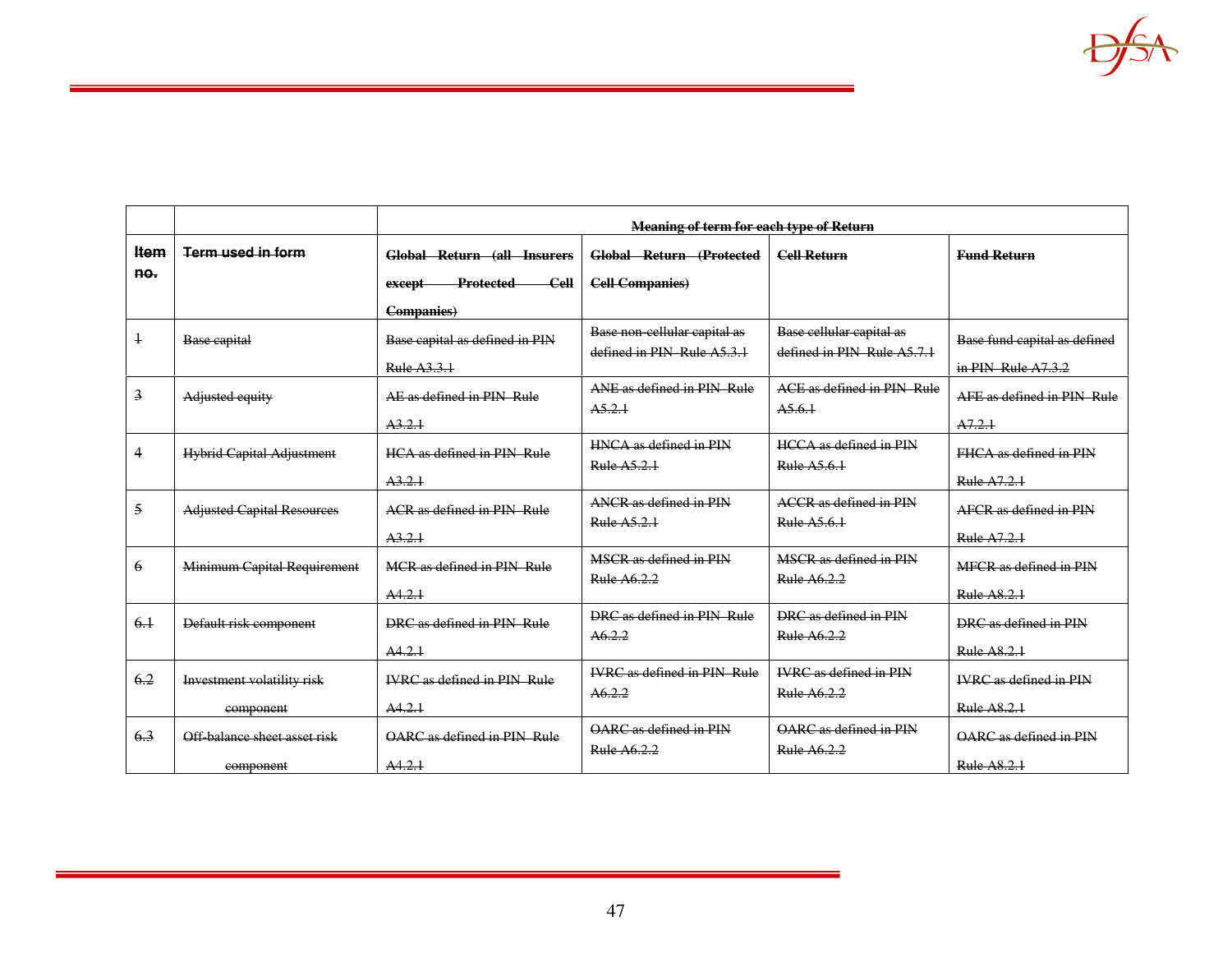

| 6.4           | Off-balance sheet liability risk        | OLRC as defined in PIN Rule       | OLRC as defined in PIN<br>Rule A6.2.2                       | OLRC as defined in PIN<br>Rule A6.2.2    | OLRC as defined in PIN            |
|---------------|-----------------------------------------|-----------------------------------|-------------------------------------------------------------|------------------------------------------|-----------------------------------|
|               | component                               | A4.2.1                            |                                                             |                                          | Rule A8.2.1                       |
| 6.5           | Concentration risk component            | CRC as defined in PIN Rule        | CRC as defined in PIN Rule<br>A6.2.2                        | CRC as defined in PIN Rule<br>A6.2.2     | <b>CRC</b> as defined in PIN Rule |
|               |                                         | A4.2.1                            |                                                             |                                          | A8.2.1                            |
| 6.6           | Size factor adjustment                  | SFAC as defined in PIN Rule       | <b>SFAC as defined in PIN Rule</b><br>A6.2.2                | SFAC as defined in PIN<br>Rule A6.2.2    | SFAC as defined in PIN            |
|               |                                         | A4.2.1                            |                                                             |                                          | <b>Rule A8.2.1</b>                |
| 6.7           | Underwriting risk component             | URC as defined in PIN Rule        | N/A                                                         | URC as defined in PIN<br>Rule A6.2.2     | N/A                               |
|               |                                         | A4.2.1                            |                                                             |                                          |                                   |
| 6.8           | Reserving risk component                | RRC as defined in PIN Rule        | N/A                                                         | RRC as defined in PIN Rule<br>A6.2.2     | N/A                               |
|               |                                         | A4.2.1                            |                                                             |                                          |                                   |
| 6.9           | Long-Term-<br><b>Insurance</b><br>-risk | LIRC as defined in PIN Rule       | N/A                                                         | LIRC as defined in PIN<br>Rule A6.2.2    | LIRC as defined in PIN            |
|               | component                               | A4.2.1                            |                                                             |                                          | Rule A8.2.1                       |
| 6.10          | risk<br><b>Asset</b><br>management      | AMRC as defined in PIN Rule       | AMRC as defined in PIN<br>Rule A6.2.2                       | AMRC as defined in PIN<br>Rule A6.2.2    | AMRC as defined in PIN            |
|               | component                               | A4.2.1                            |                                                             |                                          | Rule A8.2.1                       |
| $\mathcal{I}$ | Absolute minimum requirement            | The amount set out in PIN Rule    | The amount set out in PIN<br>Rule A6.2.4 or, if higher, the | The amount set out in PIN<br>Rule A6.2.5 | The amount set out in PIN         |
|               | applicable to reporting                 | A4.2.3, applicable to the Insurer | MSCR as defined in PIN                                      |                                          | Rule A8.2.3                       |
|               | unit                                    |                                   | Rule A6.2.2 plus any amount                                 |                                          |                                   |
|               |                                         |                                   | that must be added to that                                  |                                          |                                   |
|               |                                         |                                   | amount pursuant to PIN Rule                                 |                                          |                                   |
|               |                                         |                                   | A6.2.6                                                      |                                          |                                   |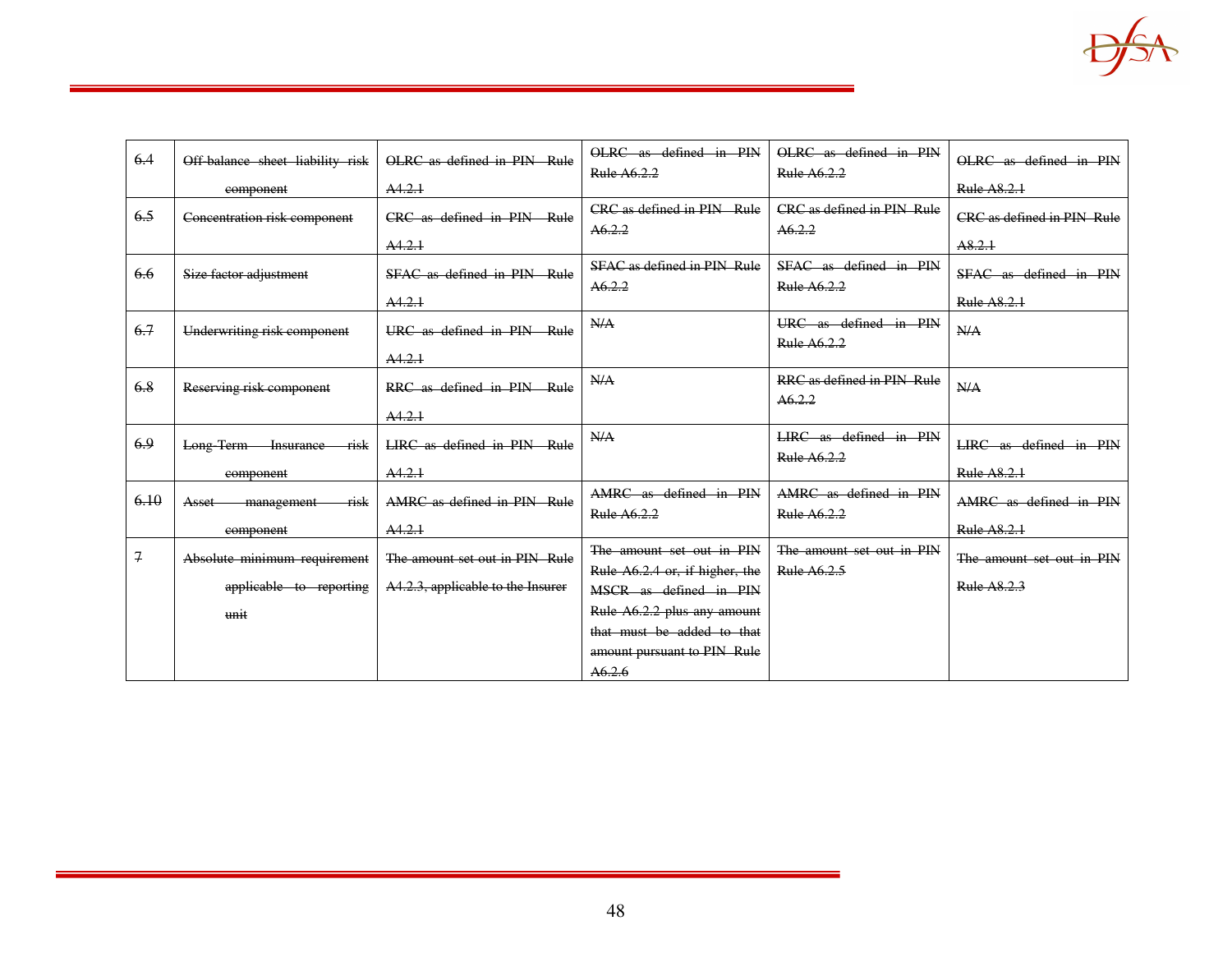

# **3 INSTRUCTIONAL GUIDELINES**

This chapter of PRU contains the following sections:

- **3.1** PIN 1 Statement of Financial Position
- **3.2** PIN 2 Statement of Capital Adequacy
- **3.3** PIN 3 Statement of Financial Performance
- **3.4** PIN 4 Statement of Premium Revenue and Reinsurance Expenses
- **3.5** PIN 5 Statement of Claims and Reinsurance and other Recoveries
- **3.6** PIN 6 Statement of Movements in Insurance Provisions
- **3.7** PIN 7 Statement of Investment Income
- **3.8** PIN 8 Statement of Acquisition Expenses
- **3.9** PIN 9 Reconciliation to Financial Statements
- **3.10** PIN 10 Summary Statement to Operations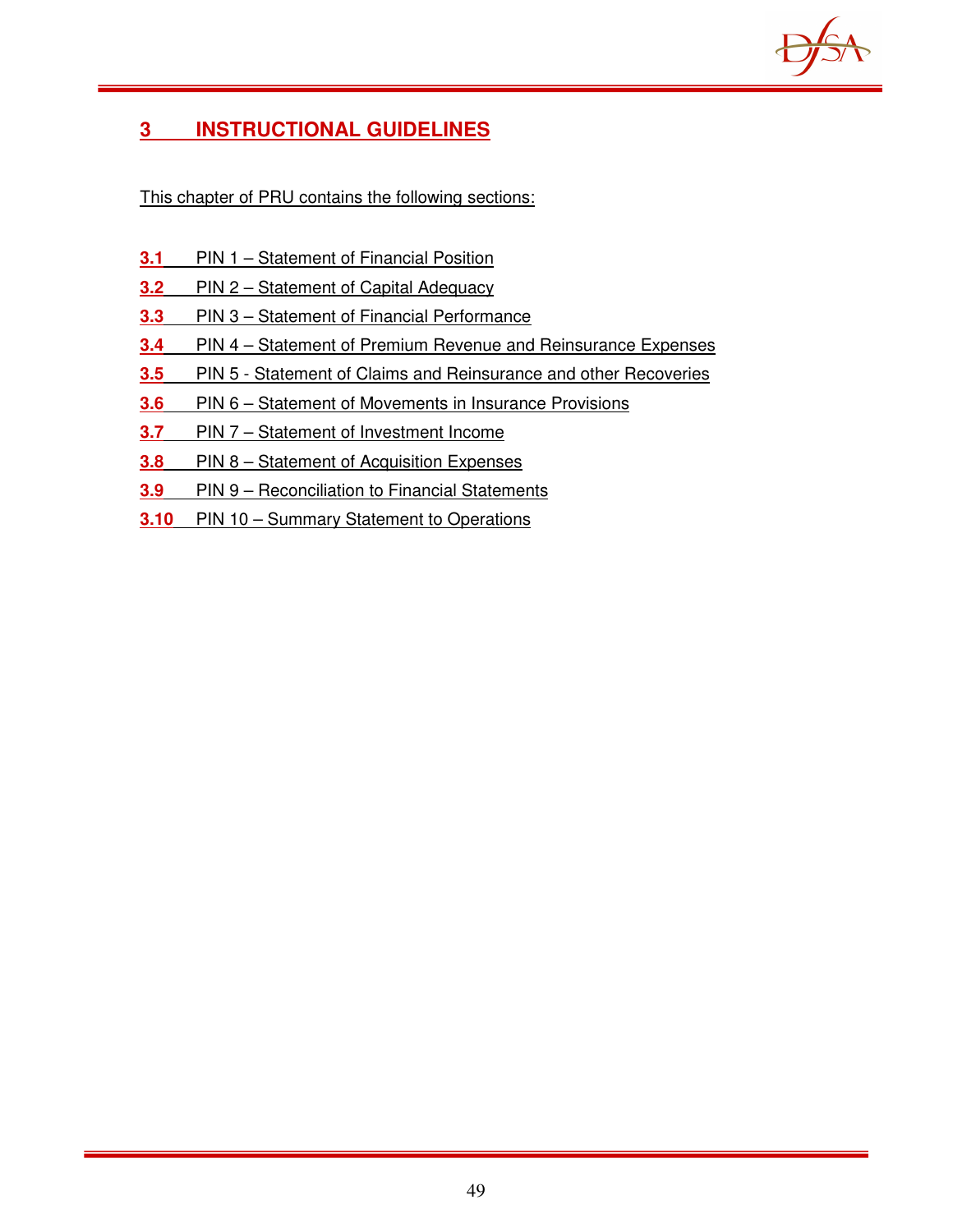

# **3 INSTRUCTIONAL GUIDELINES**

## **3.1 Instructional Guidelines for form PIN1 – Statement of Financial Position**

- 1. The 'Statement of Financial Position' provides the DFSA with the necessary information on assets, liabilities and capital to undertake an assessment of an Insurer's financial position and performance and facilitate assessing compliance with the minimum capital requirements.
- 2. PIN section 5.3 deals with the recognition and measurement of assets and liabilities on this form.
- 3. The instructional guidelines in this section provide instructions as to the completion of specific lines on the form. Instructions that are provided in respect of a particular category of current assets or liabilities are normally applicable also (with the appropriate changes) to the corresponding category of non-current assets or liabilities, and vice versa.
- 4. The completion of this form requires Insurers to make estimates, for example, in assigning assets and liabilities as current or non-current. As an example, the settlement date of outstanding claims, particularly IBNR, is often uncertain. An Insurer may make a reasonable estimate of the amount that is expected to be settled within twelve months, and record that amount as a current liability, with the balance being recorded as non-current. A similar approach would be acceptable for the assets representing reinsurance and other recoveries that would not normally become due and receivable until the underlying claim has been settled.
- 5. Insurers are required to disclose the amount included in certain totals with respect to parties Related to the Insurer. These disclosures exclude amounts due to or from the Insurer under Contracts of Insurance.
- 6. This form is required for each reporting unit in respect of which the Insurer must prepare a Return, except for a DIFC Business Return.
- 7. Assets and liabilities must be reported as current or non-current. Current assets and liabilities are those expected to mature or be realised within a twelve-month period from the date as at which the return is drawn up. Where an asset or a liability includes elements that are current as well as elements that are non-current, the asset or liability must be separated into the current and non-current components, if necessary by means of an estimate.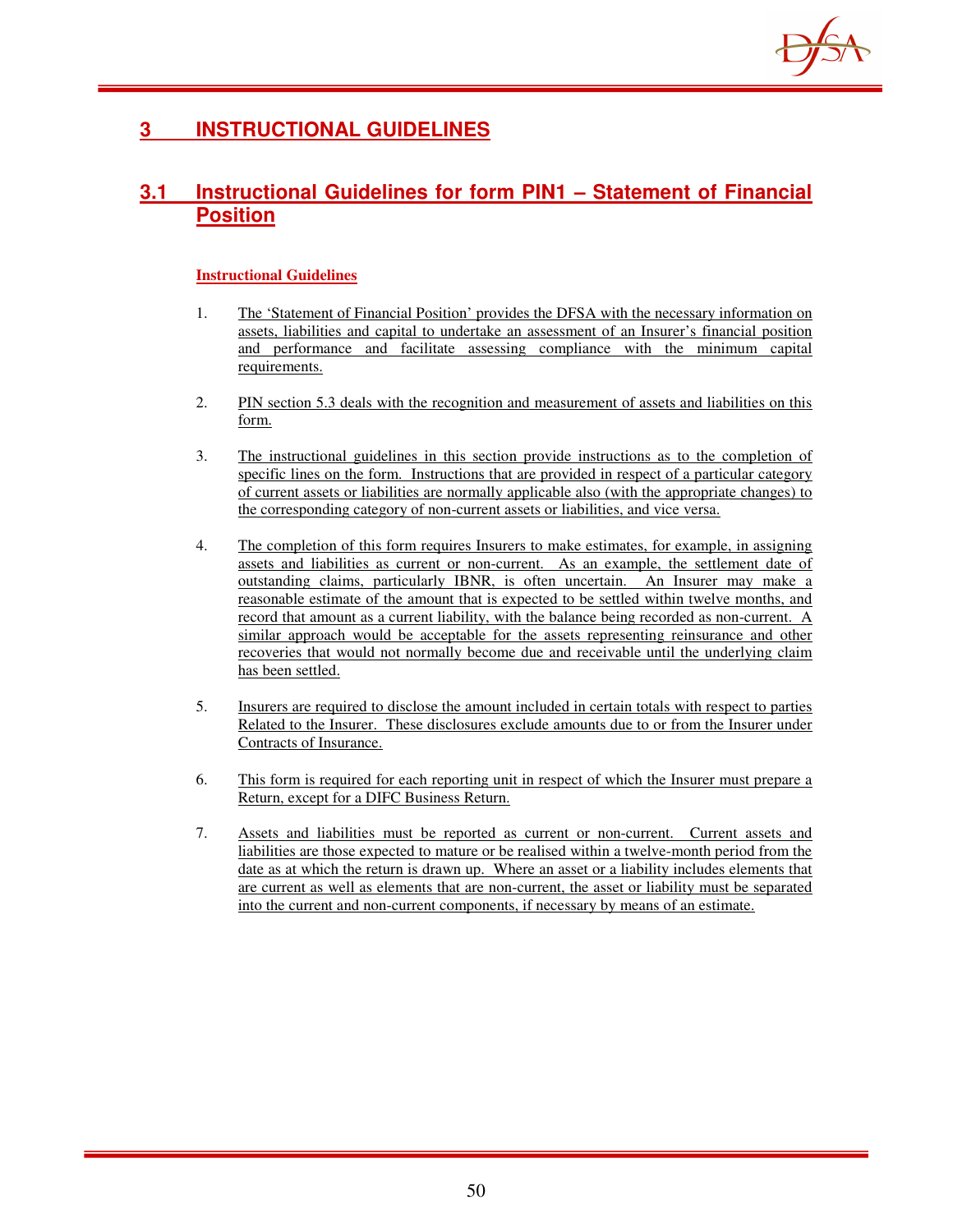

| <b>Item</b><br>No. | <b>Item</b>               | <b>Instructional Guidelines</b>                                                                                                                                                                                                                                                                                                                                                                                                                                                                                                                                                                                                                                                                                                                                                                                                                                                                                                                                                                                                                                                                                                                                                                                                                                                                                                                                                                                                                                                                                                                                                                                                                                                                                                                                                                                                                                                                                                                                                                                                                                                                                                                                                                     |
|--------------------|---------------------------|-----------------------------------------------------------------------------------------------------------------------------------------------------------------------------------------------------------------------------------------------------------------------------------------------------------------------------------------------------------------------------------------------------------------------------------------------------------------------------------------------------------------------------------------------------------------------------------------------------------------------------------------------------------------------------------------------------------------------------------------------------------------------------------------------------------------------------------------------------------------------------------------------------------------------------------------------------------------------------------------------------------------------------------------------------------------------------------------------------------------------------------------------------------------------------------------------------------------------------------------------------------------------------------------------------------------------------------------------------------------------------------------------------------------------------------------------------------------------------------------------------------------------------------------------------------------------------------------------------------------------------------------------------------------------------------------------------------------------------------------------------------------------------------------------------------------------------------------------------------------------------------------------------------------------------------------------------------------------------------------------------------------------------------------------------------------------------------------------------------------------------------------------------------------------------------------------------|
| <u>1.</u>          | Cash and liquid<br>assets | <u>Item 1 on the form includes only cash and liquid assets. Insurers must have</u><br>regard to the following principles:<br>(a) Item 1.2 includes only deposits available within 24 hours that are used by<br>the Insurer for daily purposes of liquidity and operations. Deposits that<br>form part of the Insurer's investments are reported at item 3 or item 7;<br>and<br>(b) Bank overdrafts must be reported at item 21.3, not netted against item 1                                                                                                                                                                                                                                                                                                                                                                                                                                                                                                                                                                                                                                                                                                                                                                                                                                                                                                                                                                                                                                                                                                                                                                                                                                                                                                                                                                                                                                                                                                                                                                                                                                                                                                                                         |
| 2.                 | Receivables               | unless there is a legal right of offset.<br>Item 2 on the form includes only receivables. In completing this item,<br>Insurers must have regard to the following principles:<br>(a) Receivables must be stated net of any provision for doubtful debt or<br>impairment of asset;<br>(b) Item 2.2 includes items such as subrogation or salvage recoveries in<br>respect of claims that have been paid;<br>(c) Item 2.3 includes instalment premiums on General Insurance contracts<br>that are not yet due for payment. It also includes premiums on General<br>Insurance contracts that have been entered into but not yet recorded. It<br>does not include premiums on Long-term Insurance contracts that are not<br>yet due for payment;<br>(d) Item 2.4 includes amounts due and receivable under reinsurance<br>contracts, including premiums due from cedants and deposits retained by<br>cedants, as well as amounts due from reinsurers in respect of recoveries<br>against claims that have been paid. Where there is a legal right of set-off,<br>an Insurer may report the working balance on an account with a cedant or<br>reinsurer as a net receivable or payable amount. However, if there is no<br>legal right of set-off, amounts must be recorded gross as receivables and<br>payables;<br>(e) Item 2.5 includes amounts in respect of reinsurance and other recoveries<br>in respect of claims that have been incurred but not paid, up to the date to<br>which the return is drawn up. This includes reinsurance and other<br>recoveries in respect of IBNR. Because of the uncertainty of the outcome<br>of outstanding claims and IBNR, it is necessary to estimate at least a part<br>of this balance. The basis on which the estimate is made must be<br>consistent with the basis of estimation of the related liability, reported at<br>item $18$ ;<br>(f) Reinsurance and other recoveries in respect of claims that have not yet<br>been incurred are reported at item 2.6. It is necessary to estimate this<br>balance. The basis on which the estimate is made must be consistent with<br>the basis of estimation of the related liability, reported at item 19; and |
|                    |                           |                                                                                                                                                                                                                                                                                                                                                                                                                                                                                                                                                                                                                                                                                                                                                                                                                                                                                                                                                                                                                                                                                                                                                                                                                                                                                                                                                                                                                                                                                                                                                                                                                                                                                                                                                                                                                                                                                                                                                                                                                                                                                                                                                                                                     |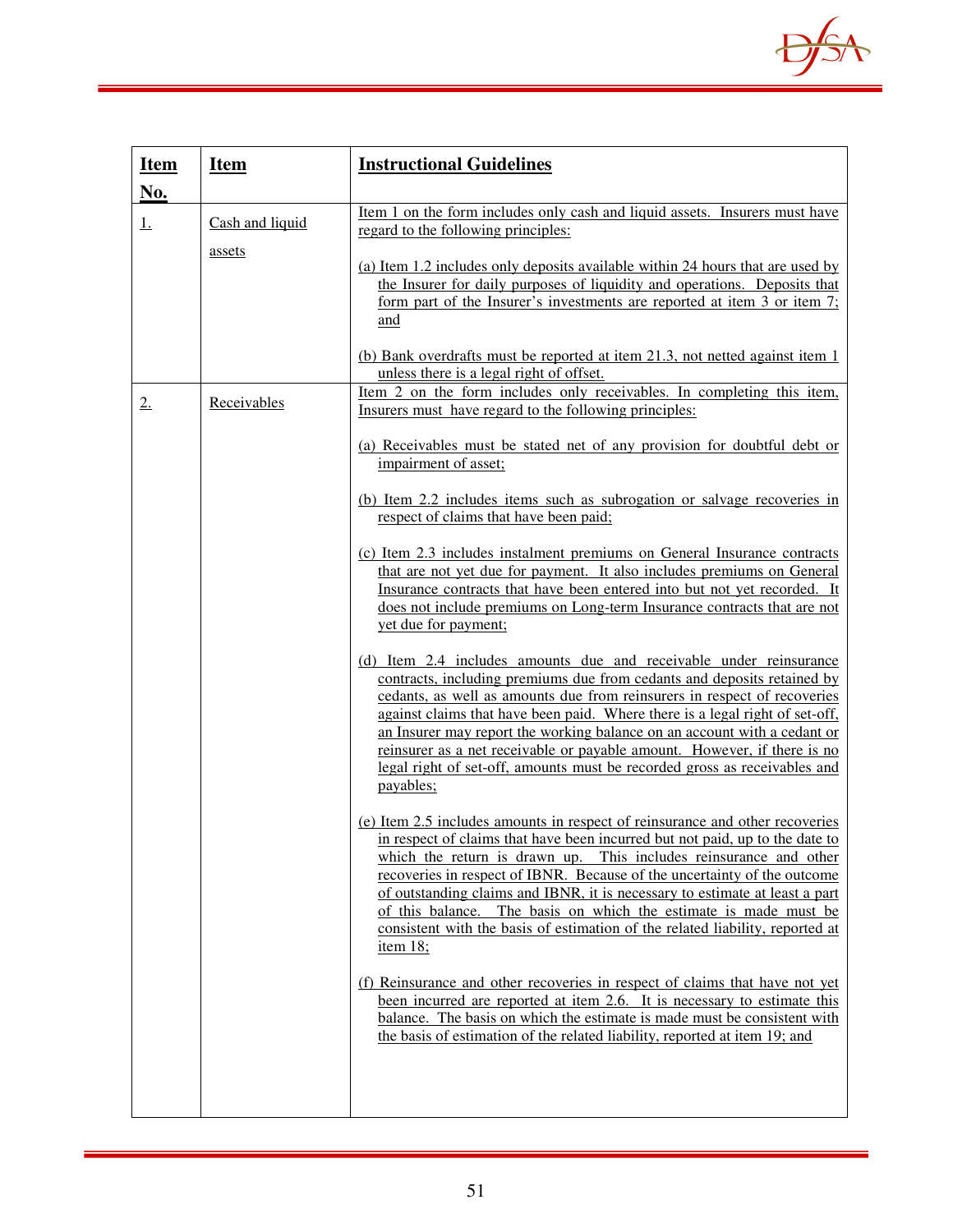

|                  |                     | (g) Where, in determining the amounts to be reported at item 2.4 or 2.5, an<br>Insurer has made or considered making a provision for doubtful debt in<br>respect of recoveries due or potentially due from a reinsurer, the Insurer<br>must take into account the potential need to make a provision when<br>determining any estimate to be included at item 2.5 or 2.6.<br>It is common practice for Insurers to account for their exposures on General<br>Insurance contracts in force by means of an unearned premium provision, an<br>asset representing deferred reinsurance expense and (where necessary) a<br>premium deficiency reserve. Insurers are referred to the instructional<br>guidelines to item 19. An insurer that uses an unearned premium provision<br>and premium deficiency reserve as a proxy for Premium Liabilities may<br>record its deferred reinsurance expense at item 2.6 (for the current portion)<br>and item 7.6 (for the non-current portion).                                                                                                                                                                                                                                                                                                                                                            |
|------------------|---------------------|----------------------------------------------------------------------------------------------------------------------------------------------------------------------------------------------------------------------------------------------------------------------------------------------------------------------------------------------------------------------------------------------------------------------------------------------------------------------------------------------------------------------------------------------------------------------------------------------------------------------------------------------------------------------------------------------------------------------------------------------------------------------------------------------------------------------------------------------------------------------------------------------------------------------------------------------------------------------------------------------------------------------------------------------------------------------------------------------------------------------------------------------------------------------------------------------------------------------------------------------------------------------------------------------------------------------------------------------|
| $\overline{3}$ . | Investments         | An Insurer's current investments are reported at item 3. This item does not<br>include derivatives used to hedge investments reported here. Hedging<br>derivatives are included in item 5. Insurers must have regard to the<br>following principles when completing item 3:<br>(a) Investments that are strategic in nature must be assumed to be non-<br>current, and must be reported at item 8 or item 9; and<br>(b) Deposits that are of the nature of security deposits, or retentions under<br>contracts, are not reported at item 3.1 but are reported as receivables.<br>Investments that take the form of mudaraba or musharaka contracts must be<br>reported in accordance with their nature. A contract that takes the form of a<br>collective investment, where the Insurer is one of several investors providing<br>capital to a mudarib who then provides the capital to the entrepreneur,<br>should be reported as a collective investment (where it does not fall to be<br>reported as a Profit Sharing Investment Account). Where however, a<br>contract of mudaraba or musharaka is entered into by an Insurer as an<br>investment directly with an entrepreneur, or through a mudarib with the<br>Insurer as sole rab ul mal, the investment should be reported as a contract of<br>mudaraba or musharaka as appropriate. |
| $\overline{4}$ . | Deferred Tax assets | Deferred tax assets that are current assets are reported at item 4. Insurers<br>must have regard to the following principles when completing item 4:<br>(a) Netting off of deferred tax assets and liabilities is permitted only where<br>both the asset and the liability relate to the same tax to which the Insurer<br>is subject, and are expected to crystallise in the same taxation period; and<br>(b) Amounts that represent refunds due from taxation authorities, that are not<br>contingent on earning future taxable income, are not deferred tax assets<br>but are receivables.                                                                                                                                                                                                                                                                                                                                                                                                                                                                                                                                                                                                                                                                                                                                                 |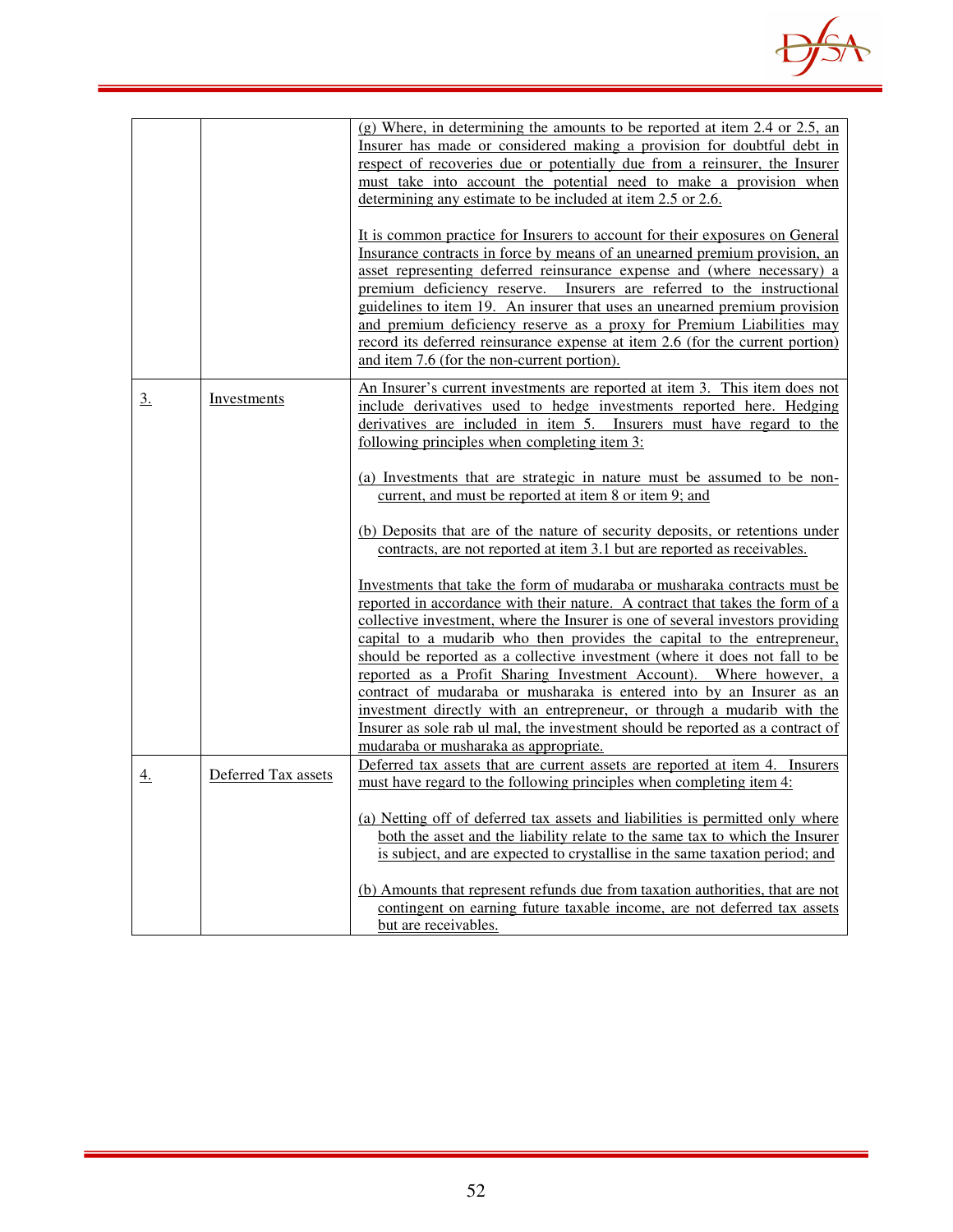

| 5.         | <b>Other Current Assets</b>                         | Item 5 includes current assets that do not fall to be reported under other<br>items. In completing this item, insurers must have regard to the following<br>principles:<br>(a) Acquisition costs in respect of General Insurance business must not be                                                                                                                                             |
|------------|-----------------------------------------------------|---------------------------------------------------------------------------------------------------------------------------------------------------------------------------------------------------------------------------------------------------------------------------------------------------------------------------------------------------------------------------------------------------|
|            |                                                     | deferred, as the basis on which the premium liability is determined<br>requires immediate expensing of acquisition costs; and                                                                                                                                                                                                                                                                     |
|            |                                                     | (b) Item 5.2 does not include deferred reinsurance expense, as item 2.6<br>stands in place of this asset.                                                                                                                                                                                                                                                                                         |
| <u>6.</u>  | <b>Total Current Assets</b>                         | Item 6.1 reports the total of amounts due from, balances with or investments<br>in Related parties that form a part of the total of current assets. This amount<br>excludes amounts due under insurance contracts.                                                                                                                                                                                |
| 7.         | Receivables<br>(non current)                        | In completing item 7 (non-current receivables) Insurers should have regard<br>to the principles set out in this section for the equivalent categories of<br>current assets.                                                                                                                                                                                                                       |
| 8.         | Investments (other<br>than related entities)        | In completing item 8 (non-current investments) Insurers should have regard<br>to the principles set out in this section for the equivalent categories of<br>current assets.                                                                                                                                                                                                                       |
| 9.         | Investments in<br>related entities                  | In item 9, investments in Related parties must be recognised and measured<br>in accordance with the principles of PIN chapter 5. PIN Rule 5.7 requires an<br>Insurer to make allowance for any minimum capital requirement or<br>equivalent to which a Subsidiary or Associate is subject in the jurisdiction in<br>which it is incorporated.                                                     |
| 10.        | Plant and equipment                                 | In item 10, an Insurer must exclude any properties of the Insurer, whether or<br>not occupied. Properties must be reported at item 3.6 or 8.6 as appropriate.                                                                                                                                                                                                                                     |
| 11.        | Intangible assets                                   | In item 11, an Insurer must report intangible assets after deducting any<br>amortisation or impairment charge in respect of those assets.                                                                                                                                                                                                                                                         |
| <u>12.</u> | Deferred tax assets                                 | In completing item 12 (non-current deferred tax assets) Insurers should have<br>regard to the principles set out in this section for the equivalent categories of<br>current assets.                                                                                                                                                                                                              |
| <u>13.</u> | <b>Other Assets</b>                                 | In completing item 13 (other non-current assets) Insurers should have regard<br>to the principles set out in this section for the equivalent categories of<br>current assets.                                                                                                                                                                                                                     |
| <u>14.</u> | <b>Total Non-current</b><br>assets                  | Item 14.1 reports the total of amounts due from, balances with or<br>investments in related parties that form a part of the total of current assets.<br>This amount excludes amounts due under insurance contracts.                                                                                                                                                                               |
| <u>15.</u> | <b>Total Assets</b>                                 |                                                                                                                                                                                                                                                                                                                                                                                                   |
| 16.        | Creditors and<br>accruals                           |                                                                                                                                                                                                                                                                                                                                                                                                   |
| <u>17.</u> | Amounts due on<br>reinsurance contracts             | Amounts due under reinsurance contracts at item 17 must include premiums<br>payable but not yet due for payment under the terms of reinsurance<br>contracts, and deposits withheld from reinsurers. Other items attributable to<br>reinsurance contracts such as the reinsurer's portion of recoveries and<br>salvage and commissions due to reinsurers must also be included under<br>this item. |
| <u>18.</u> | Outstanding Claims<br>Provision (including<br>IBNR) | Item 18 reports the current portion of the Insurer's provision for outstanding<br>claims. This item must be completed having regard to the following<br>principles:                                                                                                                                                                                                                               |
|            |                                                     | (a) The liability must represent the estimated cost to the insurer of settling<br>claims which it has incurred at the reporting date but which have not been<br>finalised. The liability is in respect of both direct business and inward<br>reinsurance business and must take into account unpaid claims,                                                                                       |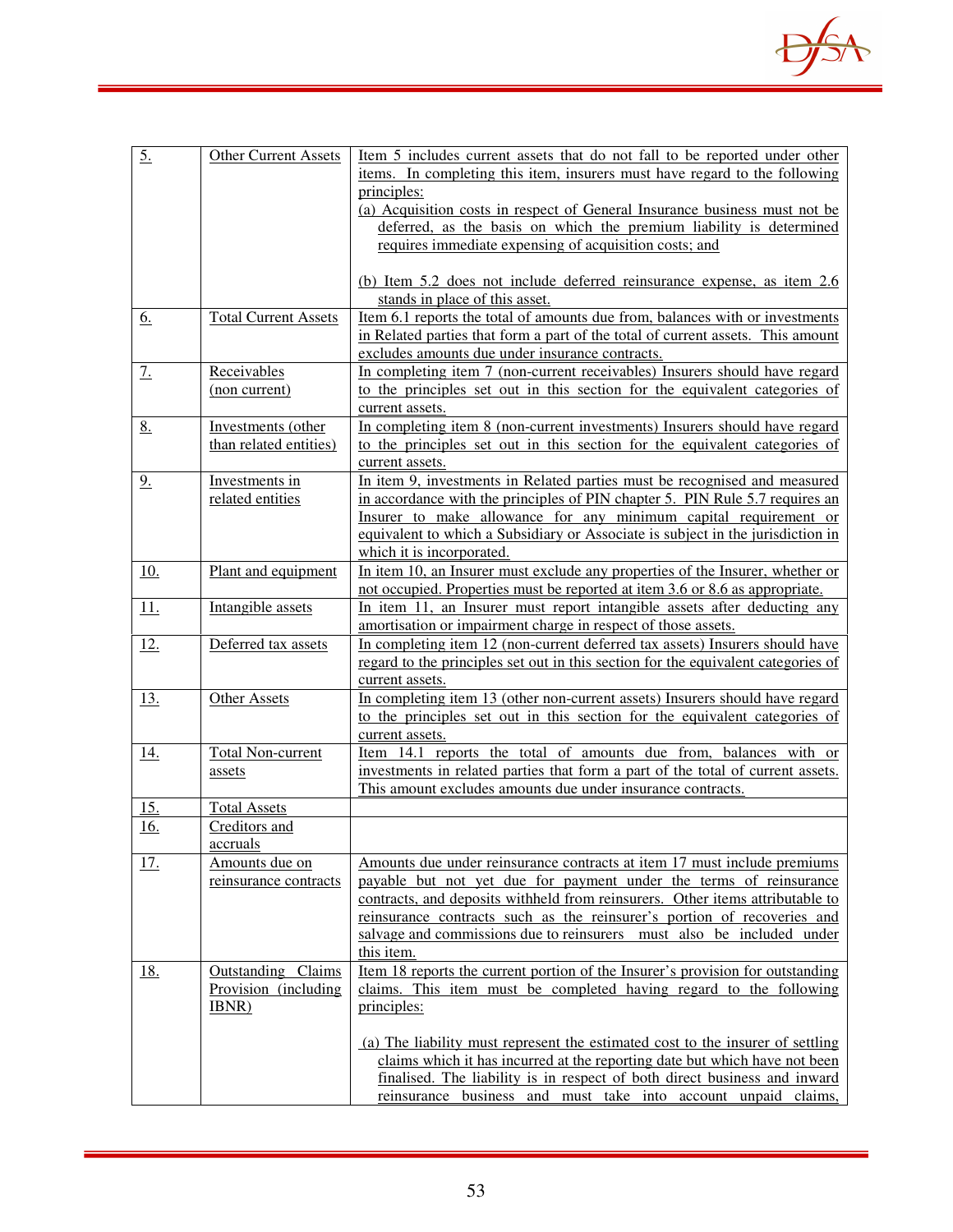

|            |                     | unreported claims, adjustments for claims development and the direct and         |
|------------|---------------------|----------------------------------------------------------------------------------|
|            |                     | indirect claims settlement costs that the Insurer expects to incur in            |
|            |                     | settling its outstanding claims;                                                 |
|            |                     |                                                                                  |
|            |                     | (b) In the case of Long-Term Insurance Business, this item must include all      |
|            |                     | claims liabilities in respect of Contracts of Insurance that are no longer       |
|            |                     | included in the calculation of the net policy benefits at item 20;               |
|            |                     |                                                                                  |
|            |                     | (c) The liability must be stated without deducting reinsurance and other         |
|            |                     | recoveries (these are disclosed as an asset as reinsurance receivables);         |
|            |                     | (d) The requirements for recognition and measurement of this liability are       |
|            |                     | set out in PIN Rules 5.4 and 5.6; and                                            |
|            |                     |                                                                                  |
|            |                     | (e) The liability does not include any amounts for catastrophe reserve,          |
|            |                     | equalisation reserve or similar provisions that an Insurer may be required       |
|            |                     | to maintain to satisfy regulatory requirements in a jurisdiction other than      |
|            |                     | the DIFC.                                                                        |
| <u>19.</u> | Premium liabilities | <u>Item 19, Premium Liability, represents the current portion of the cost of</u> |
|            | under General       | providing insurance service over the unexpired period of general insurance       |
|            | Insurance contracts | contracts in force at the balance date. This item must be completed having       |
|            |                     | regard to the following principles:                                              |
|            |                     |                                                                                  |
|            |                     | (a) The Premium Liability reported is required to cover the value of future      |
|            |                     | claims payments and associated direct and indirect settlement costs              |
|            |                     | arising during the unexpired portion of the contracts in question.               |
|            |                     |                                                                                  |
|            |                     | (b) Item 19 must be recorded without deducting reinsurance and other             |
|            |                     | recoveries (these are disclosed as an asset as reinsurance receivables);         |
|            |                     | and                                                                              |
|            |                     | (c) The requirements for recognition and measurement of this liability are set   |
|            |                     | out in PIN Rule 5.4.                                                             |
|            |                     |                                                                                  |
|            |                     | As stated in the Guidance to PIN Rule 5.4.7, it is common practice for           |
|            |                     | Insurers to account for their exposures on General Insurance contracts in        |
|            |                     | force by means of an unearned premium provision and (where necessary) a          |
|            |                     | premium deficiency reserve. Where the aggregate of the unearned premium          |
|            |                     | provision and the premium deficiency reserve (both gross of reinsurance)         |
|            |                     | can be shown to be not less than the amount of Premium Liability                 |
|            |                     | determined in accordance with PIN Rule 5.4, an Insurer may use that              |
|            |                     | aggregate as a proxy for Premium Liability for the purposes of recording         |
|            |                     | items 19 and 29 on this form.                                                    |
| 20.        | Net policy benefits | Item 20 represents the net value of future Policy Benefits under Long-Term       |
|            | under Long-Term     | Insurance contracts that are in force as at the date to which the return is      |
|            | insurance contracts | made up. The amount reported here must be determined in accordance with          |
|            | in force            | <b>PIN Rule 5.6.</b>                                                             |
| 21.        | Borrowings          |                                                                                  |
| 22.        | Tax liability       |                                                                                  |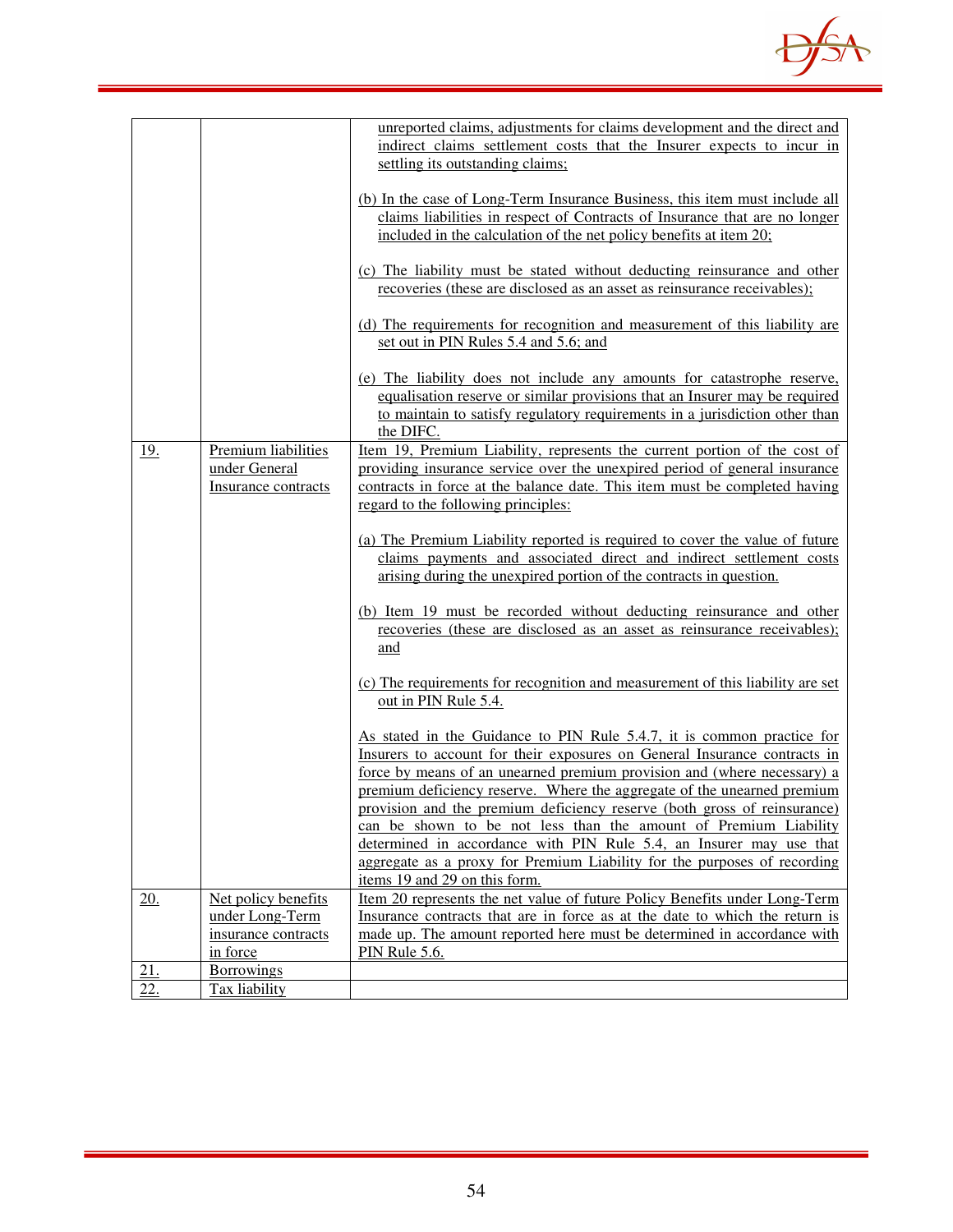

| 23.        | Provisions                                        | <u>Item 23, provisions, must be completed having regard to the following</u>                                                                         |
|------------|---------------------------------------------------|------------------------------------------------------------------------------------------------------------------------------------------------------|
|            |                                                   | principles:                                                                                                                                          |
|            |                                                   | (a) A provision must be made at item 23.1 in respect of dividends payable<br>out of past and current year profit, to the extent that profit has been |
|            |                                                   | recognised;                                                                                                                                          |
|            |                                                   | (b) Employee entitlements at item 23.2 include annual leave, gratuity,                                                                               |
|            |                                                   | accrued allowances, staff housing and loan benefits, healthcare, pension                                                                             |
|            |                                                   | and other employee entitlements; and                                                                                                                 |
|            |                                                   | (c) A provision must be made at item 23.3 in respect of any costs that the                                                                           |
|            |                                                   | Insurer expects to incur as a result of restructuring, including severance,                                                                          |
|            |                                                   | termination and redundancy payments, and integration costs.                                                                                          |
| 24.        | Other Liabilities                                 |                                                                                                                                                      |
| 25.        | <b>Total Current</b>                              | Item 25.1 reports the amount of current liabilities representing amounts due                                                                         |
|            | Liabilities                                       | to Related parties, other than amounts due under insurance contracts.                                                                                |
| <u>26.</u> | Creditors and                                     | In completing item 26, Insurers should have regard to the principles set out                                                                         |
|            | accruals                                          | in these instructional guidelines for the equivalent categories of current                                                                           |
|            |                                                   | liabilities.                                                                                                                                         |
| 27.        | Amounts due on                                    | In completing item 27, Insurers should have regard to the principles set out                                                                         |
|            | reinsurance contracts                             | in these instructional guidelines for the equivalent categories of current                                                                           |
|            |                                                   | liabilities.                                                                                                                                         |
| 28.        | <b>Outstanding Claims</b><br>Provision (including | In completing item 28, Insurers should have regard to the principles set out                                                                         |
|            | IBNR)                                             | in these instructional guidelines for the equivalent categories of current<br>liabilities.                                                           |
| 29.        | Premium liabilities                               | In completing item 29, Insurers should have regard to the principles set out                                                                         |
|            | under General                                     | in these instructional guidelines for the equivalent categories of current                                                                           |
|            | Insurance contracts                               | liabilities.                                                                                                                                         |
| <u>30.</u> | Net policy benefits                               | In completing item 30, Insurers should have regard to the principles set out                                                                         |
|            | under Long-Term                                   | in these instructional guidelines for the equivalent categories of current                                                                           |
|            | Insurance contracts                               | liabilities.                                                                                                                                         |
|            | in force                                          |                                                                                                                                                      |
| <u>31.</u> | <b>Borrowings</b>                                 | In completing item 31, Insurers should have regard to the principles set out                                                                         |
|            |                                                   | in these instructional guidelines for the equivalent categories of current                                                                           |
|            |                                                   | liabilities.                                                                                                                                         |
| <u>32.</u> | Tax liability                                     | In completing item 32, Insurers should have regard to the principles set out                                                                         |
|            |                                                   | in these instructional guidelines for the equivalent categories of current                                                                           |
|            |                                                   | liabilities.                                                                                                                                         |
| <u>33.</u> | Provisions                                        | In completing item 33, Insurers should have regard to the principles set out                                                                         |
|            |                                                   | in these instructional guidelines for the equivalent categories of current<br>liabilities.                                                           |
| <u>34.</u> | Other Liabilities                                 | In completing item 34, Insurers should have regard to the principles set out                                                                         |
|            |                                                   | in these instructional guidelines for the equivalent categories of current                                                                           |
|            |                                                   | liabilities.                                                                                                                                         |
| <u>35.</u> | Loan capital and                                  | Item 35 includes all loan capital and hybrid securities that have been issued                                                                        |
|            | hybrid securities                                 | by the Insurer and have a residual term to maturity of more than one year.                                                                           |
|            |                                                   | Any loan capital or hybrid securities that have a residual term to maturity of                                                                       |
|            |                                                   | less than one year should be reported as borrowings, at item 21.                                                                                     |
| <u>36.</u> | Non-Current<br>Total                              | Item 36.1 reports the amount of non-current liabilities representing amounts                                                                         |
|            | Liabilities                                       | due to Related parties, other than amounts due under insurance contracts                                                                             |
|            |                                                   | and amounts reported at line 35.                                                                                                                     |
|            |                                                   | Item 36.2 reports the amount reported at item 35 representing interests of                                                                           |
|            |                                                   | Related parties in loan capital or hybrid securities issued by the Insurer.                                                                          |
| <u>37.</u> | <b>Total Liabilities</b>                          |                                                                                                                                                      |
| 38.        | Net assets                                        |                                                                                                                                                      |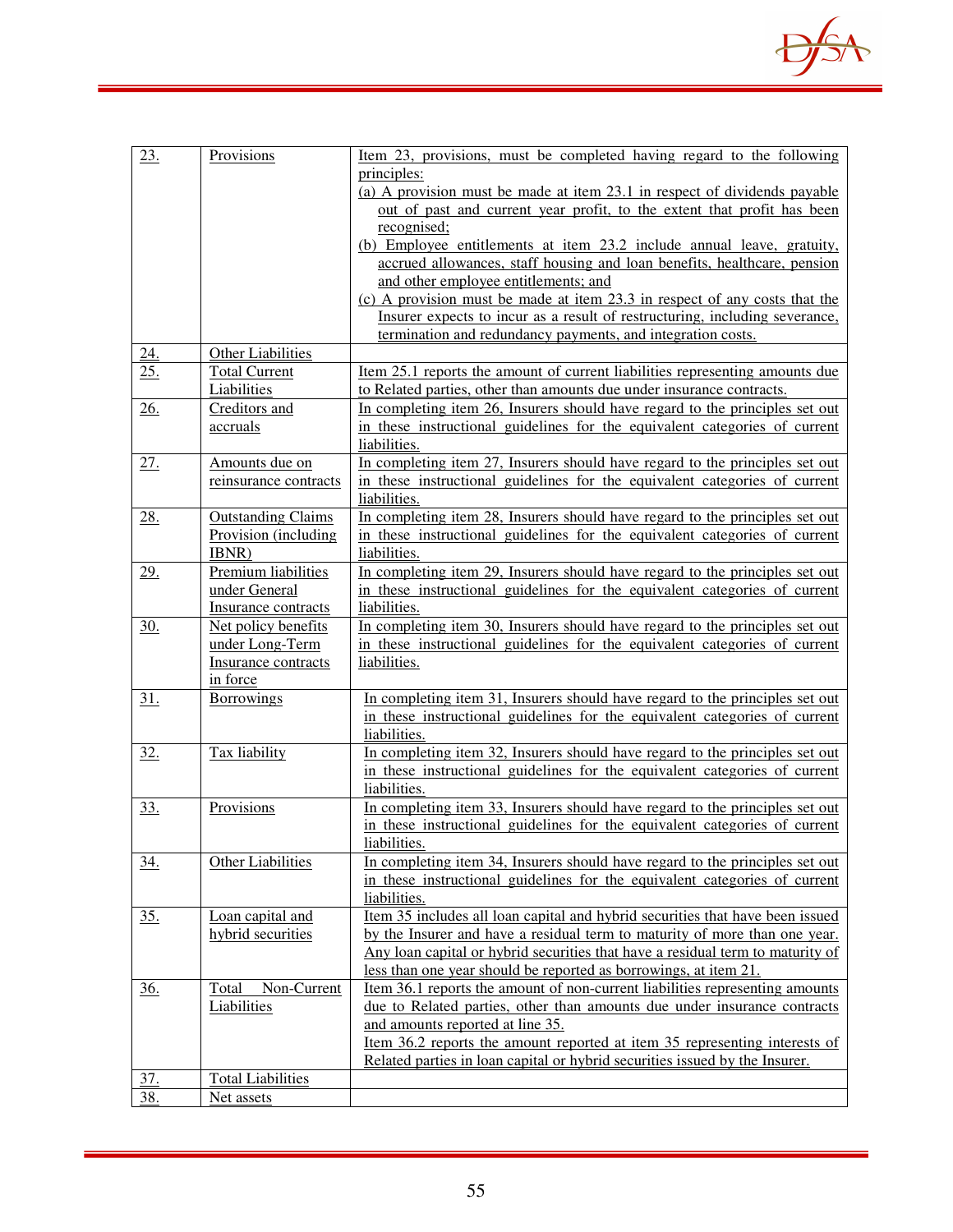

| 39. | Equity | In completing item 39, Equity, Insurers must have regard to the following<br>principles:                                                                                                                                                           |
|-----|--------|----------------------------------------------------------------------------------------------------------------------------------------------------------------------------------------------------------------------------------------------------|
|     |        | (a) Item 39.6 must be equal to item 38;                                                                                                                                                                                                            |
|     |        | (b) Hybrid securities and loan capital are reported at item 35, not item 39;                                                                                                                                                                       |
|     |        | (c) Item 3.19 is not used in a Fund Return;                                                                                                                                                                                                        |
|     |        | (d) Item 39.3 is used only in a Fund Return, to record amounts of capital<br>transferred into the Long-Term Insurance Fund; and                                                                                                                    |
|     |        | (e) Where an Insurer makes use of item 39.6, the Insurer must state in a<br>Supplementary Note the nature of the amount recorded at this item.                                                                                                     |
|     |        | Insurers must record at item 39.8 the amount included at item 39.1 meeting<br>the following descriptions:                                                                                                                                          |
|     |        | (a) in the case of a Global Return of an Insurer that is not a Protected Cell<br>Company, the amount of ordinary share capital meeting the description<br>at PIN Rule $A3.5.1(d)$ ;                                                                |
|     |        | (b) in the case of a Global Return of an Insurer that is a Protected Cell<br>Company, the amount of ordinary share capital meeting the description<br>at PIN Rule $A5.5.1(e)$ ; and                                                                |
|     |        | (c) in the case of a Cell Return, the amount of ordinary share capital<br>meeting the description at PIN Rule A5.10.1(d).                                                                                                                          |
|     |        | No amount must be recorded at item 39.8 in the case of a Fund Return.                                                                                                                                                                              |
|     |        | An Insurer must provide the following information in a Supplementary<br>Note to this form:                                                                                                                                                         |
|     |        | (a) any amount included in item 39.7 that is not available to meet the<br>Insurance Liabilities of the Insurer;                                                                                                                                    |
|     |        | (b) the amount and details of any guarantees (apart from guarantees arising<br>under Contracts of Insurance) given by the Insurer:                                                                                                                 |
|     |        | (c) the amount and details of any contingent liabilities existing as at the date<br>to which the return is made up; and                                                                                                                            |
|     |        | (d) where the amount of item 39.4 is not equal to the sum of items 39.4 and<br>39.5 for the comparative reporting period, a reconciliation of the<br>differences. This applies only when the form forms a part of the<br>Annual Regulatory Return. |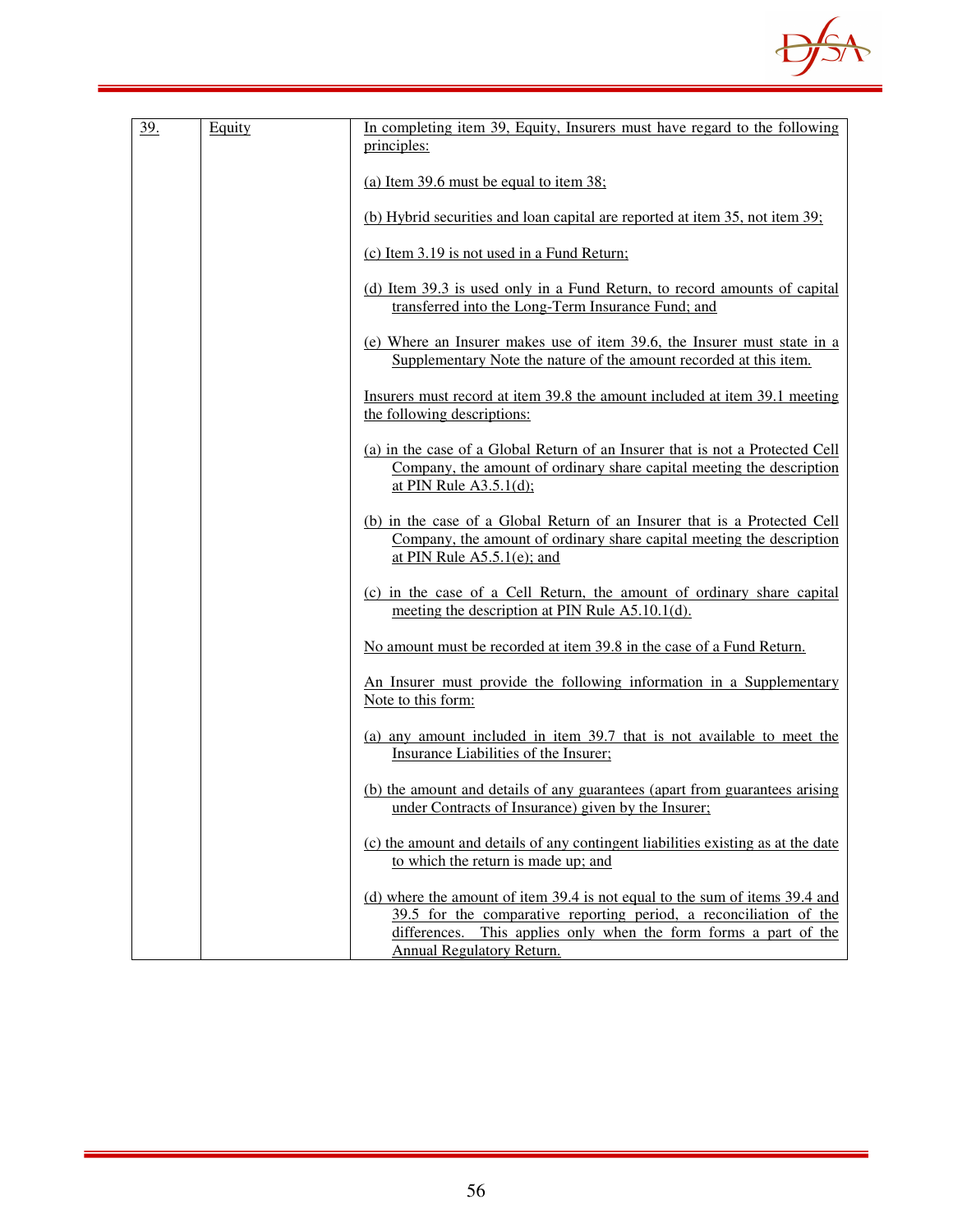

# **3.2 Instructional Guidelines for Form PIN 2 – Statement of Capital Adequacy**

- 1. This form summarises the capital adequacy position of the Insurer so far as concerns the reporting unit for which it is prepared (Global, Cell, or Fund).
- 2. The same form is used for all types of Return, although in the calculation of the capital requirements applicable to different Insurers and to their Cells and Long-Term Insurance Funds, different terminology is used. The terms on the face of the form need to be replaced with the specific equivalent terms from the relevant section (as set out below in the interpretation table), depending on the nature of the Insurer and the type of Return.
- 3. This form lists a number of adjustments to arrive at the figure to be compared to the minimum capital requirement applicable to the reporting unit. The purpose of these adjustments is to remove significant anomalies that may arise due to the flexibility available to Insurers in selecting their accounting bases. Therefore, not all of these adjustments will be applicable to all Insurers. An item must not be added to the base capital figure if it is already included in the base capital figure because of the accounting basis adopted.
- 4. The effect of the instructions, in line with the Rules in PIN, on the Return of a Takaful Insurer is to exclude from equity any element of equity that is not available to participate in the surpluses or deficits of the Insurance Business of the Takaful Insurer, either directly or by loan to the Insurance Fund. Loans that have been made from the Owners' Equity to the Insurance Fund are included in base capital without restriction, while amounts that are available for loan are treated as hybrid capital.
- 5. This form is required for each reporting unit in respect of which the Insurer must prepare a Return, except for a DIFC Business Return.
- 6. Insurers must follow the requirements of PIN chapter 4 when preparing this form.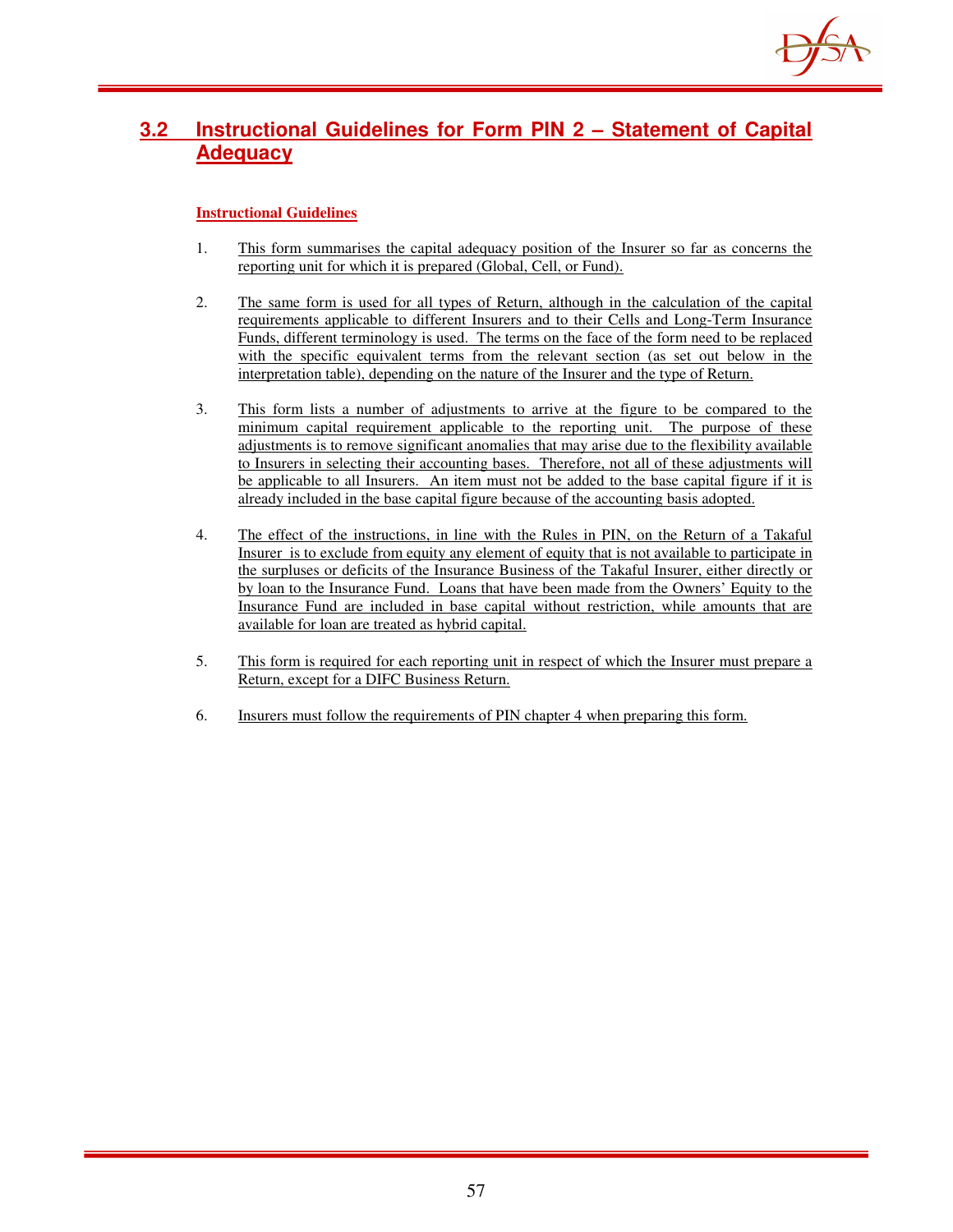

| Item No.          | <b>Item</b>                       | <b>Instructional Guidelines</b>                                                                                                                                                                                                                                                                                |  |  |
|-------------------|-----------------------------------|----------------------------------------------------------------------------------------------------------------------------------------------------------------------------------------------------------------------------------------------------------------------------------------------------------------|--|--|
| $\underline{1}$ . | Base capital                      | Item 1, Base capital, represents the starting-point for the calculation of the                                                                                                                                                                                                                                 |  |  |
|                   |                                   | capital resources of the Insurer to be compared to the minimum capital                                                                                                                                                                                                                                         |  |  |
|                   |                                   | requirement applicable to the Insurer. This item must be completed having<br>regard to the following principles:                                                                                                                                                                                               |  |  |
|                   |                                   |                                                                                                                                                                                                                                                                                                                |  |  |
|                   |                                   | (a) Item 1.1, Equity, must be equal to total equity reported at item 39.6 on form<br>1, less debt-financed equity reported at line 39.7 on form 1;                                                                                                                                                             |  |  |
|                   |                                   | (b) Item 1.2, Owners' Equity, must be equal to the amount of Owners' Equity<br>in a Takaful Insurer that is available for loan to the Insurance Fund. It does<br>not include any amount of loans made from Owners' Equity to the<br>Insurance Fund and not repaid. This item applies only to Takaful Insurers; |  |  |
|                   |                                   | (c) Any amount recorded at item 1.3.1 must not exceed the amount recorded at<br>item $35.1$ on form 1;                                                                                                                                                                                                         |  |  |
|                   |                                   | (d) Any amount recorded at item 1.3.2 must not exceed the amount recorded at<br>item $35.2$ on form 1;                                                                                                                                                                                                         |  |  |
|                   |                                   | (e) Item 1.3.3 may only be used by a Takaful Insurer. This item must equal<br>item $1.2$ ; and                                                                                                                                                                                                                 |  |  |
| 2.                | Adjustments to<br>base capital in | (f) Item 1.3.4 may not exceed the amount of item 39.7 on form 1.<br>Item 2, Adjustments to base capital in accordance with PIN, must be completed<br>having regard to the following principles:                                                                                                                |  |  |
|                   | accordance<br>with PIN            | (a) Amounts referred to in item 2.1 must not be reported if those amounts are<br>included at item 1.7;                                                                                                                                                                                                         |  |  |
|                   |                                   | (b) Amounts referred to in item 2.2 must not be reported if those amounts are<br>excluded from item 1.7;                                                                                                                                                                                                       |  |  |
|                   |                                   | (c) Item 2.1.1, minority interests in subsidiaries, applies only where an Insurer<br>excludes from its equity an amount representing minority interests in a<br>controlled entity that is not accounted for as an investment;                                                                                  |  |  |
|                   |                                   | (d) Item 2.1.2, liability for dividends to be paid in the form of shares, applies<br>only where an Insurer has recorded as a liability a provision for dividends<br>that are to be paid by issuing shares. This item does not apply to a Fund<br>Return;                                                       |  |  |
|                   |                                   | (e) Item 2.2.1 applies to the liability referred to in PIN Rule $A3.4.3(a)$ and<br>equivalent provisions in PIN Rules $A5.4.3(a)$ , $A5.8.3(a)$ and $A7.4.2(a)$ .<br>This item does not apply to a Fund Return;                                                                                                |  |  |
|                   |                                   | (f) Item 2.2.2 applies only to a Return of a Takaful Insurer. This item<br>represents amounts of Owners' Equity that are not available for loan to the<br>Insurance Fund or to participate in surpluses or deficits of the Insurance<br>Fund;                                                                  |  |  |
|                   |                                   | (g) Item 2.2.3 represents investments of the Insurer or by any Subsidiary of the<br>Insurer in the base capital of the Insurer recorded at item 1.4;                                                                                                                                                           |  |  |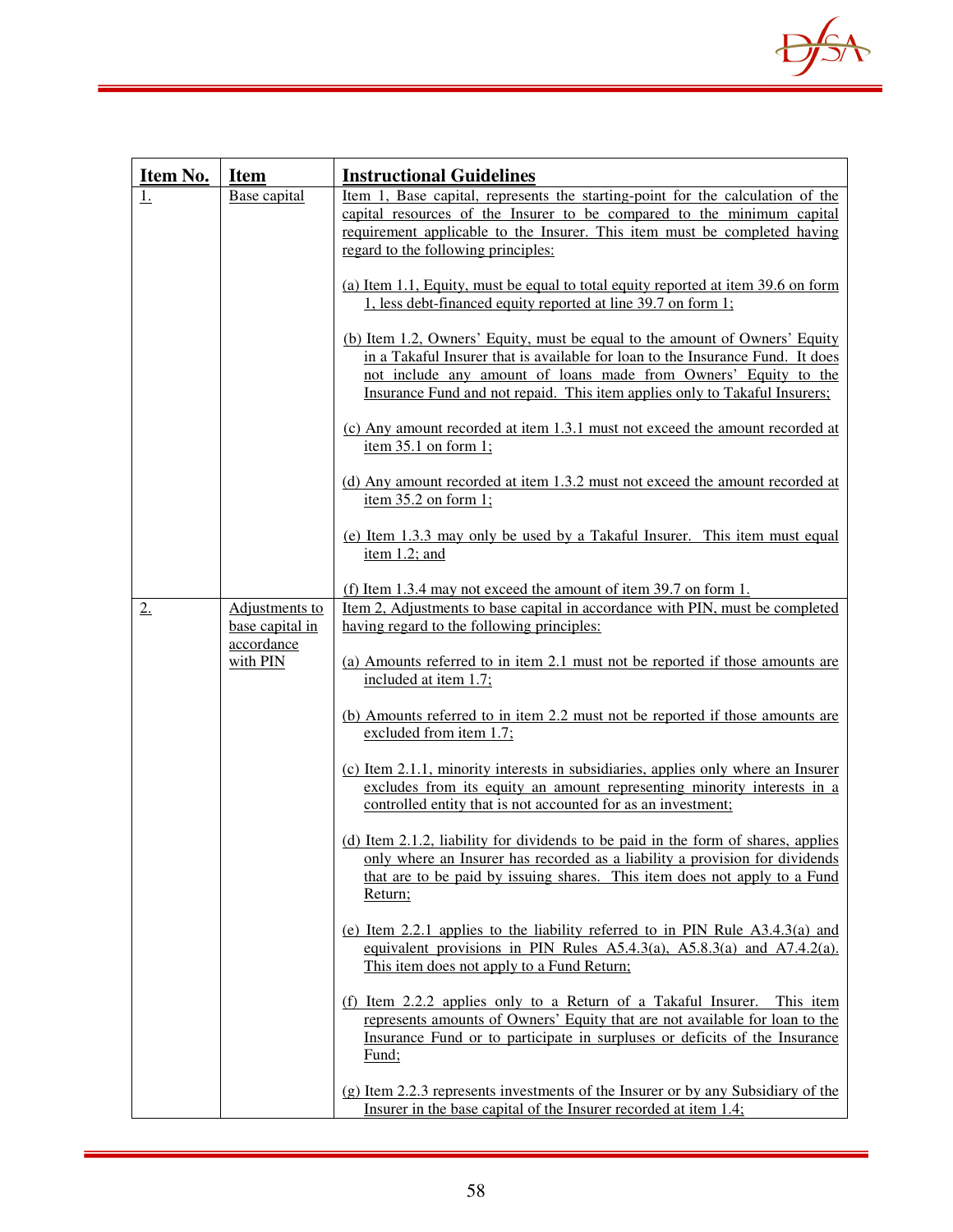

|           |                                     | (h) Item 2.2.4 represents the amount of any tax on capital gains, that was not<br>recognised as a liability on form 1, and that would be incurred by the<br>Insurer if the investments reported on form were realised at the values<br>shown on that form;                                                                       |
|-----------|-------------------------------------|----------------------------------------------------------------------------------------------------------------------------------------------------------------------------------------------------------------------------------------------------------------------------------------------------------------------------------|
|           |                                     | (i) Item 2.2.5 must be equal to the amount of any deferred acquisition costs<br>included on form 1, whether as a separate asset or as a reduction from<br>liabilities;                                                                                                                                                           |
|           |                                     | (i) Item 2.2.6 must be equal to the sum of items 4.3 and 12.3 on form 1;                                                                                                                                                                                                                                                         |
|           |                                     | (k) Item 2.2.7 must be equal to the sum of any asset recorded on form 1 and<br>representing the value of in-force Long-Term Insurance Business;                                                                                                                                                                                  |
|           |                                     | (1) Item 2.2.8 must be equal to the sum of item 11.3 on form 1, and any other<br>intangible assets recorded on form 1 and not otherwise excluded from base<br>capital;                                                                                                                                                           |
|           |                                     | (m) Item 2.2.9 applies only to a Return of a Takaful Insurer. This item<br>represents any amount of Zakah or charity fund of a Takaful Insurer that is<br>not otherwise excluded from base capital;                                                                                                                              |
|           |                                     | (n) Item 2.2.10 represents the amount of an Insurer's Class 7 Capital<br>Requirement, in accordance with PIN Rule 4.5. This item does not apply to<br>a Fund Return;                                                                                                                                                             |
|           |                                     | (o) Item 2.2.11 must be equal to the amount reported at item $10.3$ on form 1;<br>and                                                                                                                                                                                                                                            |
|           |                                     | (p) Item 2.2.12 must record the amount of any other assets, not otherwise<br>excluded from base capital, that are not available to meet the Insurance<br>Liabilities of the Insurer recorded on form 1.                                                                                                                          |
|           |                                     | Item 2 would normally be expected to include assets that are subject to<br>mortgages or other charges, or than cannot for some other reason be realised<br>for the benefit of policyholders.                                                                                                                                     |
| 3.        | Adjusted<br>Equity                  | <u>Item 3.11 may only be used with the written approval of the DFSA, to record</u><br>an adjustment to the minimum capital requirement that has been approved in<br>writing by the DFSA.                                                                                                                                         |
| <u>4.</u> | <b>Hybrid Capital</b><br>Adjustment | Item 4.1, Hybrid Capital Adjustment before DFSA approval, must be<br>calculated as the amount by which the sum of items 1.3.1 to 1.3.4 exceeds<br>15/85 of the amount arrived at by deducting item 1.2.1 from item 1.1.                                                                                                          |
|           |                                     | <u>Item 4.2, additional hybrid capital approved by DFSA, may only be used to</u><br>record additional amounts of hybrid capital that have been approved in writing<br>by the DFSA, in accordance with PIN Rules A3.5.2, A5.5.4, A5.10.4 or<br>A7.5.3. The amount of item 4.2 may not exceed the amount of item 4.1               |
|           |                                     | <u>Item 4.1 deducts hybrid capital that would normally be inadmissible because it</u><br>exceeds the prescribed percentage. Item 4.2 reinstates hybrid capital that had<br>been disallowed by item 4.1. Item 4.2 does not show the total amount of<br>admissible hybrid capital, only that portion that exceeds the 15% ceiling. |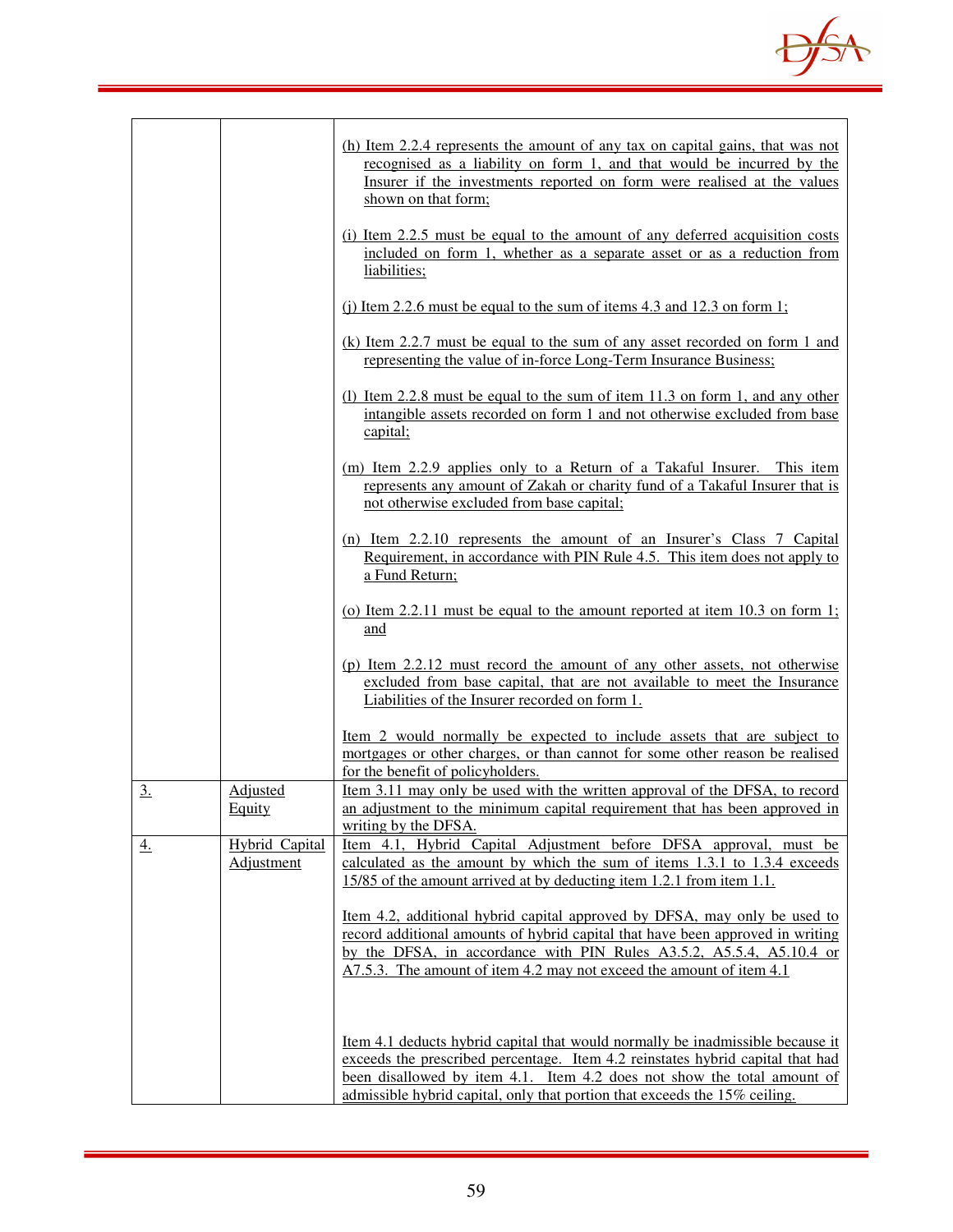

| 5. | <b>Adjusted</b><br>Capital<br>Resources                                  |                                                                                                                                                                                                                                                                                                                                                                                                                          |
|----|--------------------------------------------------------------------------|--------------------------------------------------------------------------------------------------------------------------------------------------------------------------------------------------------------------------------------------------------------------------------------------------------------------------------------------------------------------------------------------------------------------------|
| 6. | Minimum<br>Capital<br>Requirement                                        | Item 6, Minimum Capital Requirement sets out the components of the<br>minimum capital requirement applicable to the reporting unit of the Insurer in<br>respect of which the Return is completed. For each reporting unit, the<br>components must be calculated in accordance with the chapter applicable to<br>that reporting unit. The terms used in this item must be interpreted in<br>accordance with section 3.16. |
| 7. | Absolute<br>minimum<br>requirement<br>applicable<br>to<br>reporting unit | Item 7, Absolute minimum requirement applicable to reporting unit, must be<br>interpreted in accordance with the interpretation table below.                                                                                                                                                                                                                                                                             |
| 8. | Applicable<br>result                                                     |                                                                                                                                                                                                                                                                                                                                                                                                                          |
| 9. | <b>Capital</b><br>adequacy<br>result                                     |                                                                                                                                                                                                                                                                                                                                                                                                                          |

- 7. For the purposes of this form, the meaning that must be given to each of the terms set out in the leftmost column of the interpretation table below for each type of Return is contained in the column headed by that type of Return.
- 8. Where a term does not apply to a type of Return, this is denoted by the characters 'N/A' and this item must be left blank on the form.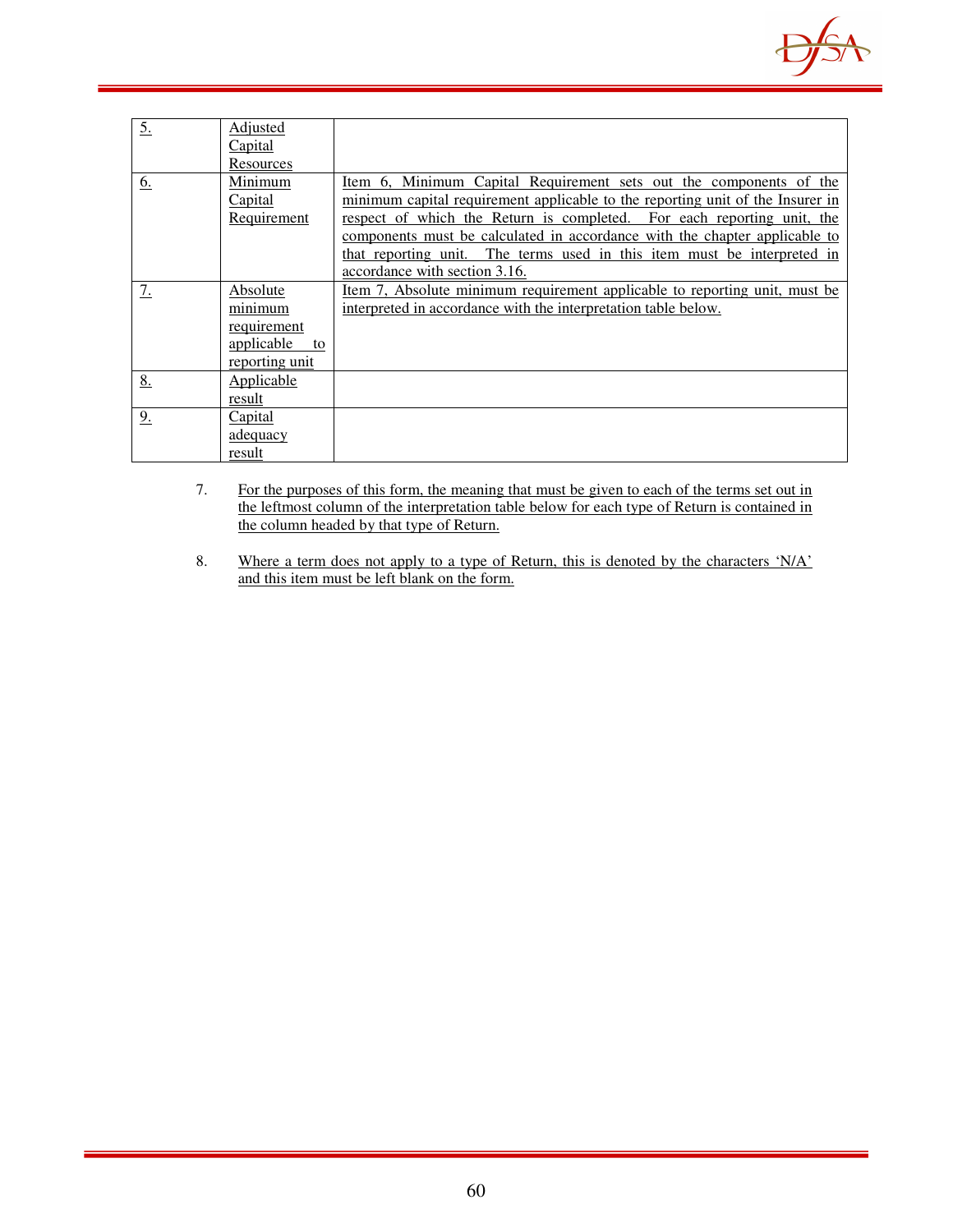|                   |                                   | Meaning of term for each type of Return   |                                  |                               |                        |
|-------------------|-----------------------------------|-------------------------------------------|----------------------------------|-------------------------------|------------------------|
| Item              | Term used in form                 | <b>Global Return (all Insurers</b>        | <b>Global Return (Protected)</b> | <b>Cell Return</b>            | <b>Fund Return</b>     |
| no.               |                                   | <b>Protected</b><br><b>Cell</b><br>except | <b>Cell Companies)</b>           |                               |                        |
|                   |                                   | <b>Companies</b> )                        |                                  |                               |                        |
| 1.                | Base capital                      | Base capital as defined in PIN            | Base non-cellular capital        | Base cellular capital as      | Base fund capital as   |
|                   |                                   | Rule A3.3.1                               | as defined in PIN Rule           | defined in PIN Rule           | defined in PIN Rule    |
|                   |                                   |                                           | A5.3.1                           | A5.7.1                        | A7.3.2                 |
| $\underline{3}$ . | Adjusted equity                   | AE as defined in PIN Rule                 | ANE as defined in PIN            | ACE as defined in PIN         | AFE as defined in PIN  |
|                   |                                   | A3.2.1                                    | Rule A5.2.1                      | Rule A5.6.1                   | Rule A7.2.1            |
| $\overline{4}$ .  | <b>Hybrid Capital Adjustment</b>  | HCA as defined in PIN Rule                | HNCA as defined in PIN           | HCCA as defined in PIN        | FHCA as defined in PIN |
|                   |                                   | A3.2.1                                    | Rule A5.2.1                      | Rule A5.6.1                   | Rule A7.2.1            |
| $\overline{5}$ .  | <b>Adjusted Capital Resources</b> | ACR as defined in PIN Rule                | ANCR as defined in PIN           | ACCR as defined in PIN        | AFCR as defined in PIN |
|                   |                                   | A3.2.1                                    | Rule A5.2.1                      | Rule A5.6.1                   | Rule A7.2.1            |
|                   |                                   |                                           |                                  |                               |                        |
| 6.                | Minimum Capital                   | MCR as defined in PIN Rule                | MSCR as defined in PIN           | MSCR as defined in PIN        | MFCR as defined in PIN |
|                   | Requirement                       | A4.2.1                                    | <b>Rule A6.2.2</b>               | <b>Rule A6.2.2</b>            | <b>Rule A8.2.1</b>     |
| 6.1               | Default risk component            | DRC as defined in PIN Rule                | DRC as defined in PIN            | DRC as defined in PIN         | DRC as defined in PIN  |
|                   |                                   | A4.2.1                                    | Rule A6.2.2                      | Rule A6.2.2                   | Rule A8.2.1            |
| 6.2               | Investment volatility risk        | <b>IVRC</b> as defined in PIN Rule        | <b>IVRC</b> as defined in PIN    | <b>IVRC</b> as defined in PIN | IVRC as defined in PIN |
|                   | component                         | A4.2.1                                    | Rule A6.2.2                      | Rule A6.2.2                   | Rule A8.2.1            |
| 6.3               | Off-balance sheet asset risk      | OARC as defined in PIN                    | OARC as defined in PIN           | OARC as defined in PIN        | OARC as defined in PIN |
|                   | component                         | Rule A4.2.1                               | Rule A6.2.2                      | Rule A6.2.2                   | Rule A8.2.1            |
| 6.4               | Off-balance sheet liability       | OLRC as defined in PIN                    | OLRC as defined in PIN           | OLRC as defined in PIN        | OLRC as defined in PIN |
|                   | risk component                    | Rule A4.2.1                               | Rule A6.2.2                      | Rule A6.2.2                   | Rule A8.2.1            |
|                   |                                   |                                           |                                  |                               |                        |
| 6.5               | Concentration risk                | CRC as defined in PIN Rule                | CRC as defined in PIN            | CRC as defined in PIN         | CRC as defined in PIN  |
|                   | component                         | <u>A4.2.1</u>                             | Rule A6.2.2                      | Rule A6.2.2                   | <b>Rule A8.2.1</b>     |
| 6.6               | Size factor adjustment            | SFAC as defined in PIN                    | SFAC as defined in PIN           | SFAC as defined in PIN        | SFAC as defined in PIN |
|                   |                                   | Rule A4.2.1                               | <b>Rule A6.2.2</b>               | Rule A6.2.2                   | Rule A8.2.1            |
| 6.7               | Underwriting risk component       | URC as defined in PIN Rule                | N/A                              | URC as defined in PIN         | N/A                    |
|                   |                                   | A4.2.1                                    |                                  | <b>Rule A6.2.2</b>            |                        |
|                   |                                   |                                           |                                  |                               |                        |
| 6.8               | Reserving risk component          | RRC as defined in PIN Rule                | N/A                              | RRC as defined in PIN         | N/A                    |
|                   |                                   | A4.2.1                                    |                                  | Rule A6.2.2                   |                        |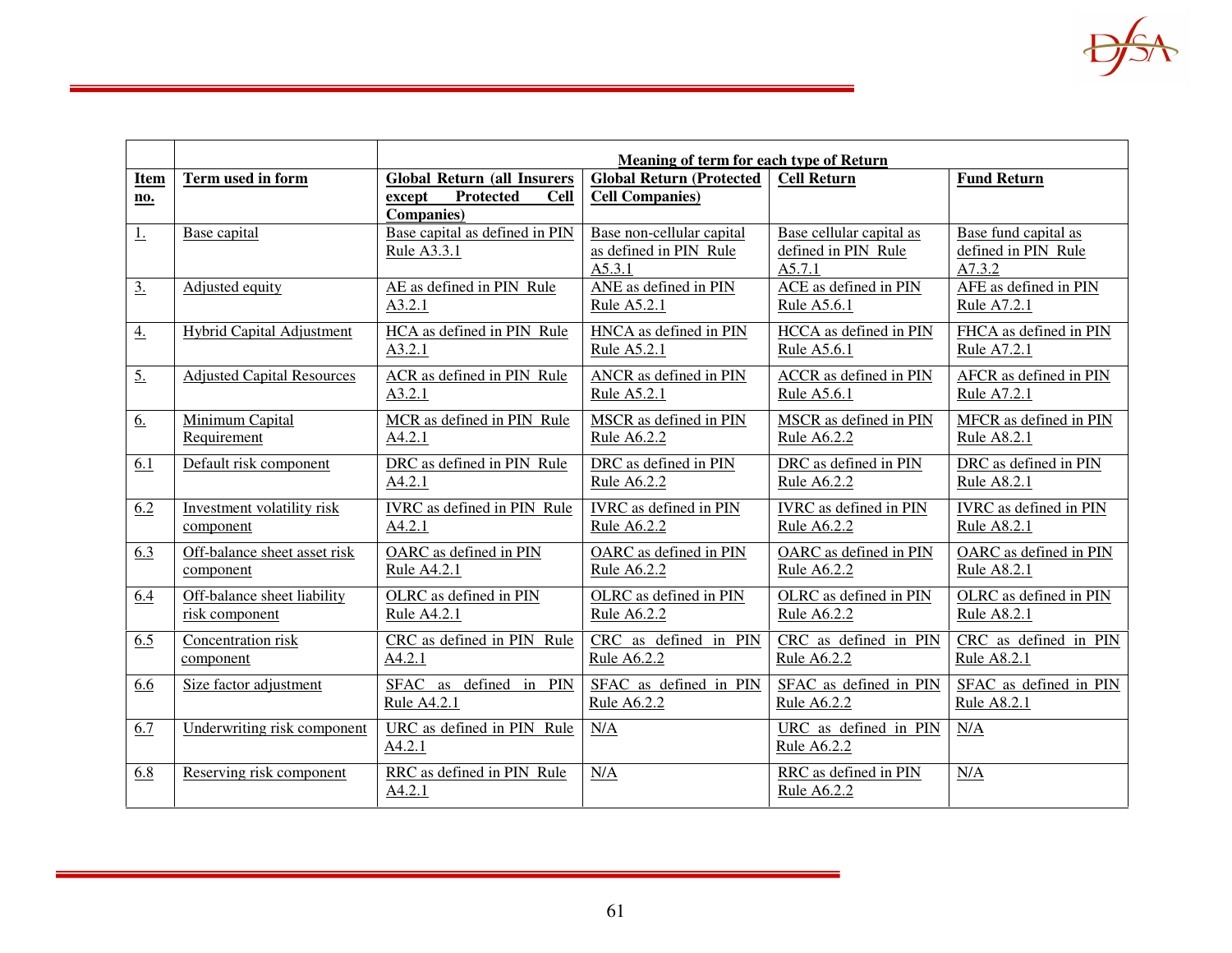

| 6.9       | Long-Term Insurance risk<br>component                           | LIRC as defined in PIN Rule<br>A4.2.1                                  | N/A                                                                                                                                                                                         | LIRC as defined in PIN<br>Rule A6.2.2    | LIRC as defined in PIN<br>Rule A8.2.1    |
|-----------|-----------------------------------------------------------------|------------------------------------------------------------------------|---------------------------------------------------------------------------------------------------------------------------------------------------------------------------------------------|------------------------------------------|------------------------------------------|
| 6.10      | Asset management risk<br>component                              | AMRC as defined in PIN<br>Rule A4.2.1                                  | AMRC as defined in PIN<br>Rule A6.2.2                                                                                                                                                       | AMRC as defined in PIN<br>Rule A6.2.2    | AMRC as defined in PIN<br>Rule A8.2.1    |
| <u>7.</u> | Absolute minimum<br>requirement applicable to<br>reporting unit | The amount set out in PIN<br>Rule A4.2.3, applicable to the<br>Insurer | The amount set out in PIN<br>Rule A6.2.4 or, if higher,<br>the MSCR as defined in<br>PIN Rule A6.2.2 plus any<br>amount that must be added<br>to that amount pursuant to<br>PIN Rule A6.2.6 | The amount set out in<br>PIN Rule A6.2.5 | The amount set out in<br>PIN Rule A8.2.3 |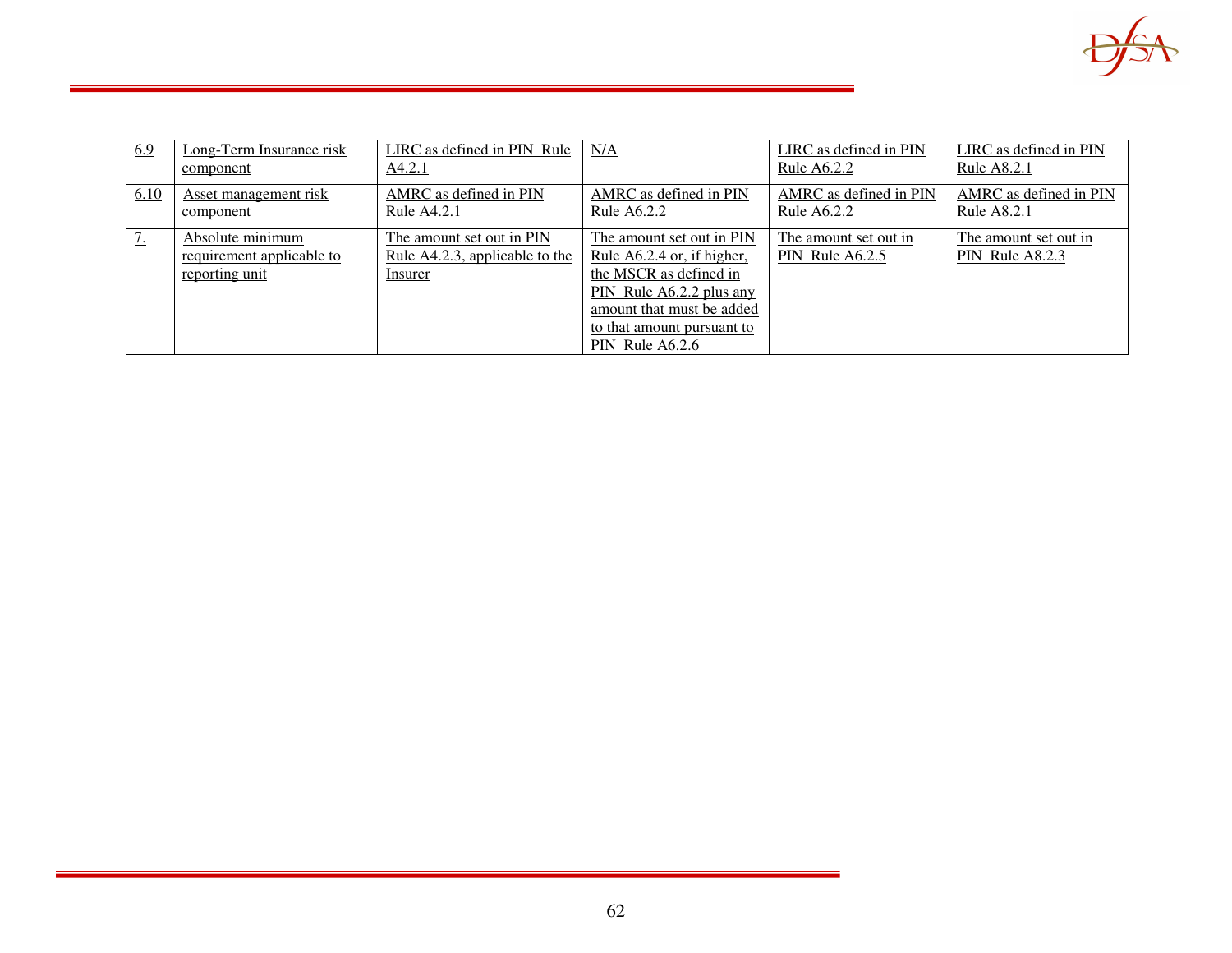

## **3.3 Instructional Guidelines for Form PIN 3 – Statement of Financial Performance**

- 1. This form summarises the financial performance of the Insurer.
- 2. This form is required for each reporting unit in respect of which the Insurer must prepare a Return, except for a DIFC Business Return.
- 3. This form must agree with other forms in the Return (where those forms are prepared for the same reporting unit) in the following respects:
	- a. Item 1.1 must agree to form 4 item 9 column 5;
	- b. Item 1.2 must agree to form 4 item 28 column 5;
	- c. Item 2.1 must agree to form 4 item 19 column 5;
	- d. Item 2.2 must agree to form 4 item 37 column 5;
	- e. Item 4.1 must agree to form 5 item 9 column 5;
	- f. Item 4.2 must agree to form 5 item 28 column 5;
	- g. Item 5.1 must agree to form 5 item 19 column 5;
	- h. Item 5.2 must agree to form 5 item 37 column 5;
	- i. Item 10.1 must equal the sum of items 9 and 28 in column 5 on form 8;
	- j. Item 10.2 must equal the sum of items 19 and 37 in column 5 on form 8;
	- k. Item 13.1 must equal item 7 minus item 6.3 on form 7; and
	- l. Item 13.2 must agree to form 7 item 6.3.
- 4. An Insurer must present at item 7 the amount of the movement in the period reported on in the balance of Insurance Liabilities.
- 5. An Insurer must present at item 8 the amount of the movement in the period reported on in the balance of reinsurance and other recoveries in respect of Insurance Liabilities.
- 6. Insurance Liabilities are reported gross of reinsurance and other recoveries. Reinsurance and other recoveries that are recorded in respect of Insurance Liabilities are reported as assets. An increase in Insurance Liabilities is reported on form 3 as an expense. In the same manner, an increase in the reinsurance and other recoveries in respect of Insurance Liabilities is recorded as revenue.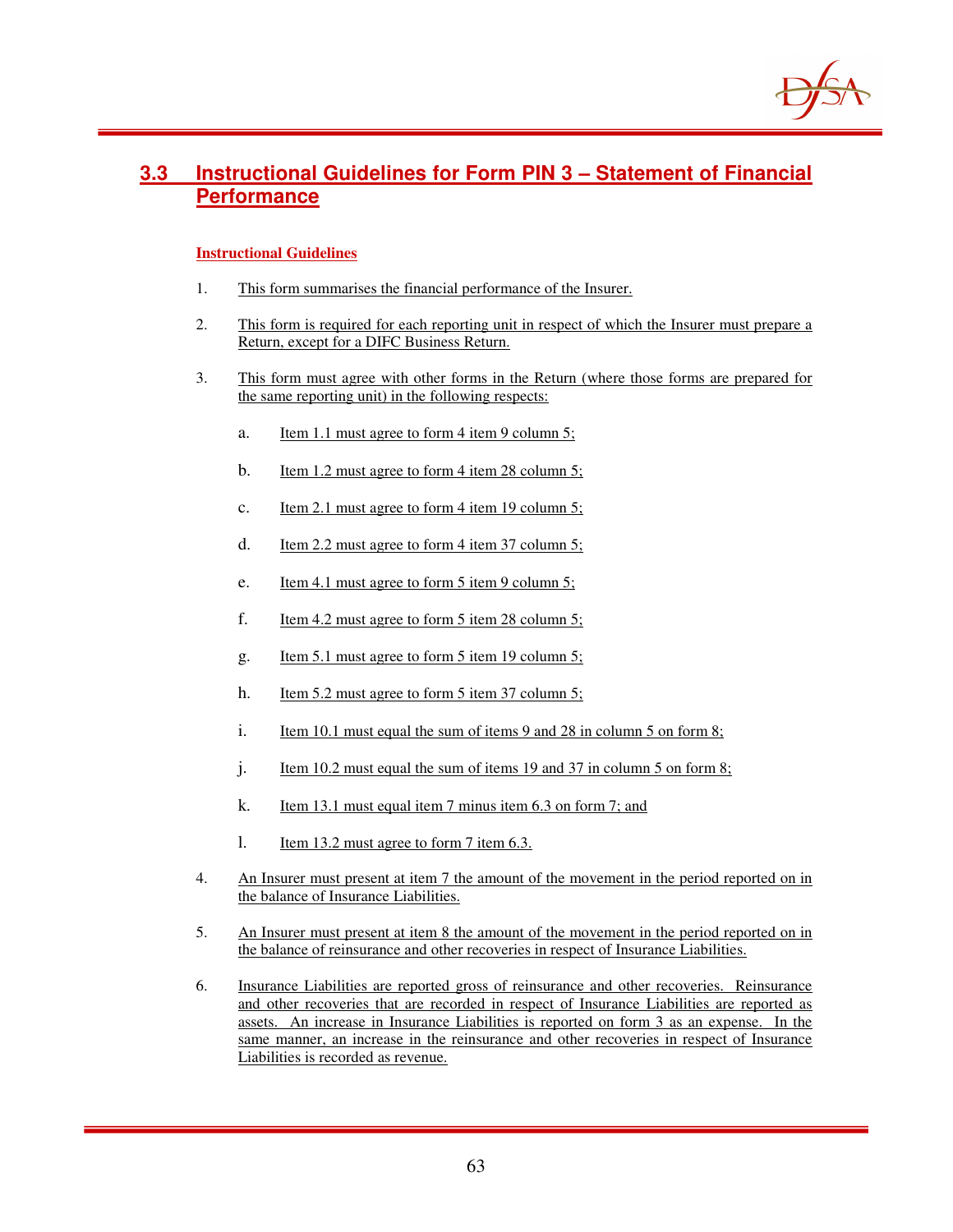

- 7. An Insurer must present the following information in a Supplementary Note to this form:
	- a. the amount if any included in item 11.2 that represents other operating income receivable from Related parties, and a description of the nature of that income;
	- b. the amount if any included in item 13.3 that represents investment expenses payable to Related parties; and
	- c. where item 18 does not agree to form 1 item 39.5, a reconciliation showing the differences between the two figures.

## **3.4 Instructional Guidelines for Form PIN 4 – Statement of Premium Revenue and Reinsurance Expenses**

- 1. This form is required for each reporting unit in respect of which the Insurer must prepare an Annual Regulatory Return, except for the Global Return of an Insurer that is a Protected Cell Company.
- 2. A Protected Cell Company is prevented by COB from carrying on Insurance Business other than through a Cell. Because this form would always be blank for such a company in its Global Return, there is no need for it to submit the form or to complete a Supplementary Note to explain its absence.
- 3. An Insurer must record premiums and reinsurance premiums relating to its Insurance Business on this form as follows:
	- a. An Insurer that is carrying on General Insurance Business must complete part I of this form;
	- b. An Insurer that is carrying on Long-Term Insurance Business must complete part II of this form; and
	- c. An Insurer that is carrying on Long-Term Insurance Business and General Insurance Business of Class 1 or Class 2 may elect either to record the General Insurance Business in part I of this form, or to include that business in Class I on part II of this form. An Insurer may not, between successive Returns, change its election without the written approval of the DFSA.
- 4. At items 1 to 8 and items 21 to 27, against each Class of Business, and for each type of insurance contract as set out in columns 1 to 4, an Insurer must record its Gross Written Premium for the reporting period in respect of that Class of Business and for that type of insurance contract.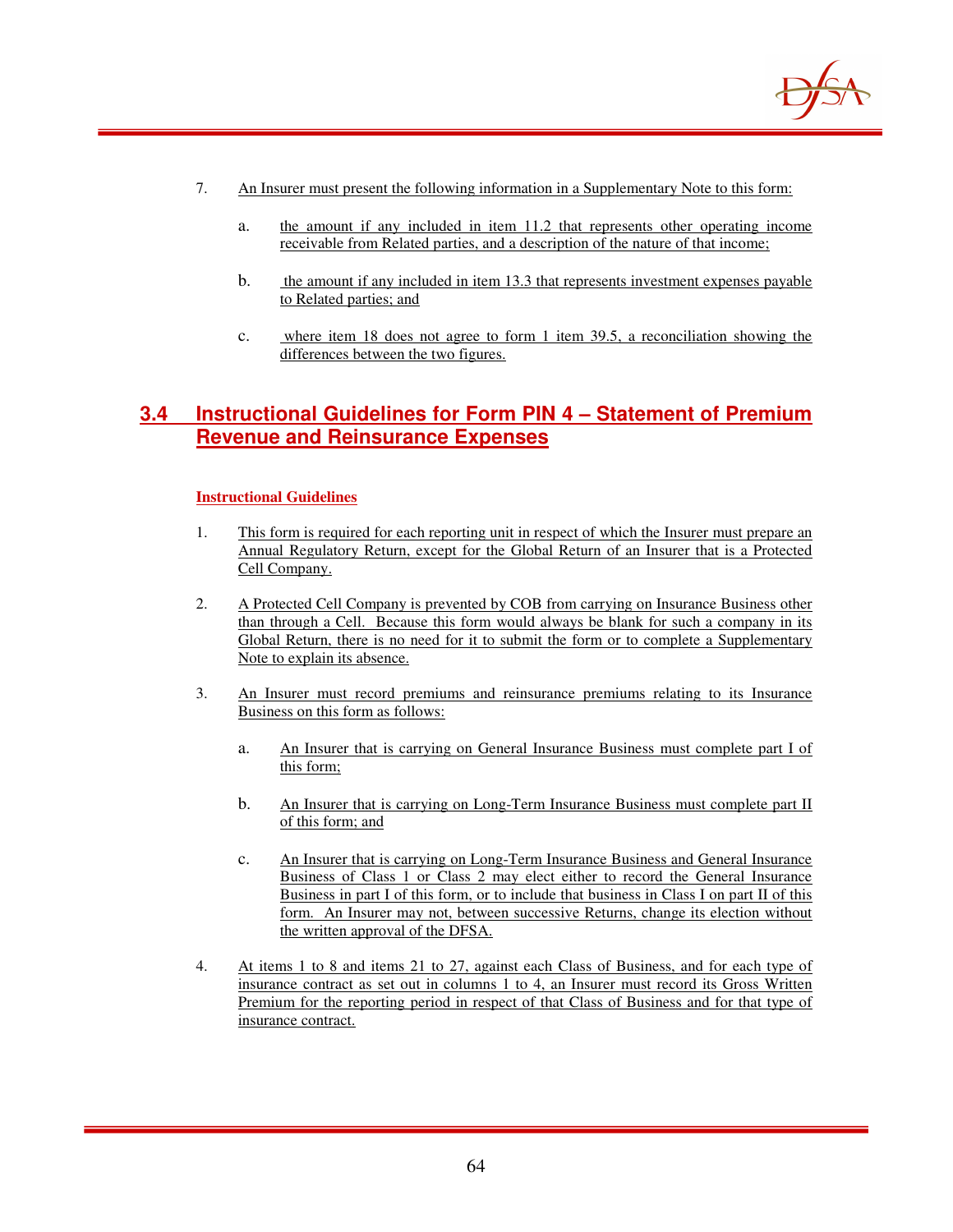

- 5. At items 11 to 18 and items 30 to 36, against each Class of Business, and for each type of insurance contract as set out in columns 1 to 4, an insurer must record the reinsurance premium ceded in respect of each Class of Business and each type of insurance contract. Reinsurance premiums recorded as ceded must be gross of any commissions or brokerage, and must be recognised on a basis consistent with the recognition of Gross Written Premium on this form.
- 6. Reinsurance premiums ceded must be analysed between columns 1 and 4 on the basis of the underlying insurance contracts that they are protecting, not on the basis of the reinsurance contracts themselves. Where reinsurance arrangements protect more than one type of business (for example both direct and facultative business) or more than one Class of Business, the Insurer must make a reasonable allocation of the reinsurance premiums between the types or Classes of Business covered.
- 7. An Insurer must disclose the aggregate amount of its insurance and reinsurance transactions with its Related parties as follows:
	- a. at item 10, the amount of Gross Written Premium accepted from Related parties that has been included in the total at item 9;
	- b. at item 20, the amount of reinsurance premium ceded to Related parties that has been included in the total at item 19;
	- c. at item 29, the amount of Gross Written Premium accepted from Related parties that has been included in the total at item 28; and
	- d. at item 38, the amount of reinsurance premium ceded to Related parties that has been included in the total at item 37.

## **3.5 Instructional Guidelines for Form PIN5 - Statement of Claims and Reinsurance and other Recoveries**

- 1. This form is required for each reporting unit in respect of which the Insurer must prepare an Annual Regulatory Return, except for the Global Return of an Insurer that is a Protected Cell Company.
- 2. A Protected Cell Company is prevented by COB from carrying on Insurance Business other than through a Cell. Because this form would always be blank for such a company in its Global Return, there is no need for it to submit the form or to complete a Supplementary Note to explain its absence.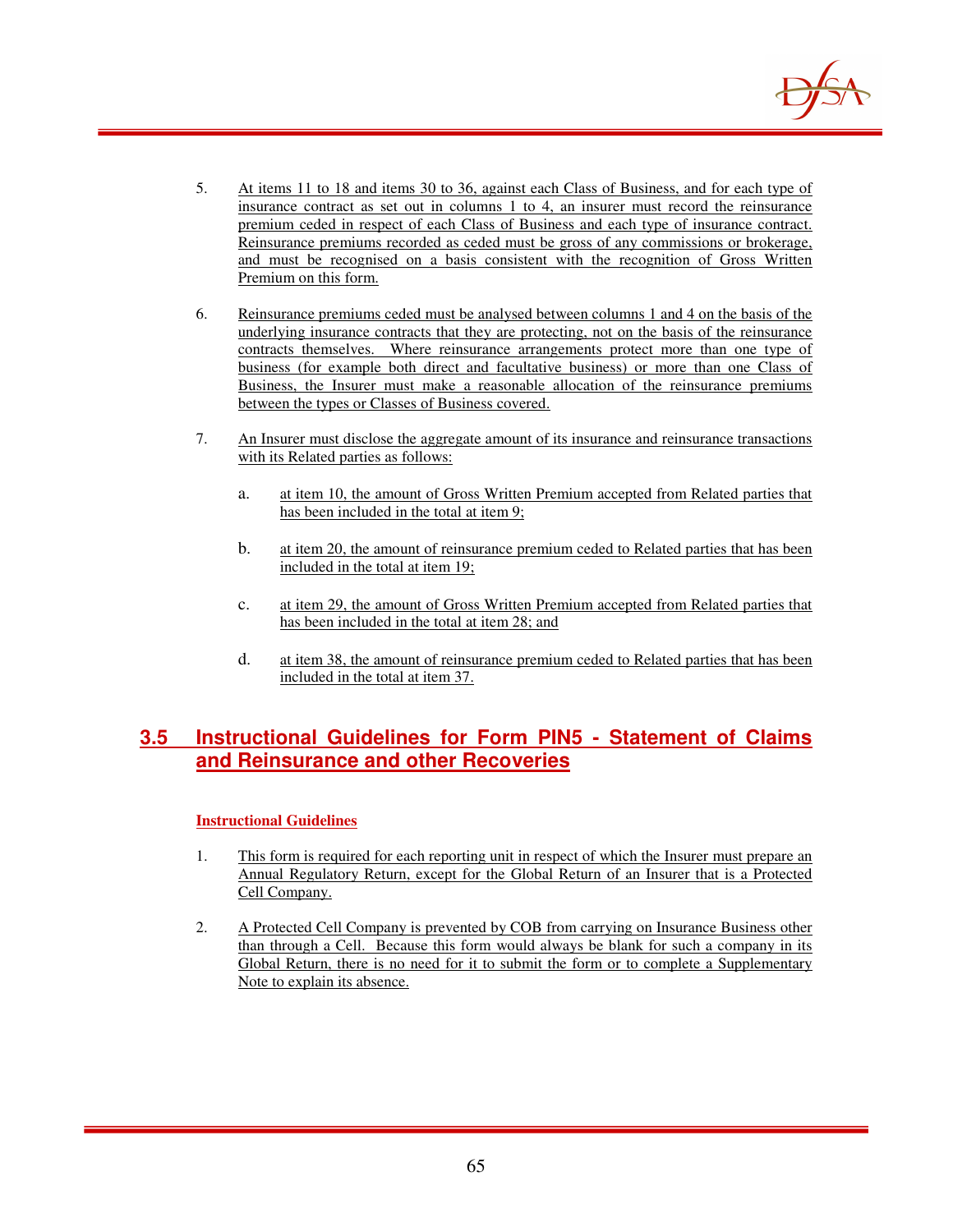

- 3. An Insurer must record claims paid and reinsurance and other recoveries in respect of claims paid relating to its Insurance Business on this form as follows:
	- a. An Insurer that is carrying on General Insurance Business must complete part I of this form;
	- b. An Insurer that is carrying on Long-Term Insurance Business must complete part II of this form; and
	- c. An Insurer that is carrying on Long-Term Insurance Business and General Insurance Business of Class 1 or Class 2 must record the General Insurance Business in a manner consistent with that adopted in respect of form 4.
- 4. At items 1 to 8 and items 21 to 27, against each Class of Business, and for each type of insurance contract as set out in columns 1 to 4, an Insurer must record its gross claims paid for the reporting period in respect of that Class of Business and for that type of insurance contract.
- 5. For the purposes of this form, the amount of claims paid includes expenses incurred by the Insurer in the settlement of the claims.
- 6. At items 11 to 18 and items 30 to 36, against each Class of Business, and for each type of insurance contract as set out in columns 1 to 4, an insurer must record the reinsurance and other recoveries receivable in respect of claims paid, in respect of each Class of Business and each type of insurance contract.
- 7. Reinsurance recoveries must be analysed between columns 1 and 4 on the basis of the underlying insurance contracts that they relate to, not on the basis of the reinsurance contracts themselves. Where the nature of the reinsurance contract is such that the Insurer cannot identify individual claims benefiting from the recoveries (for example, in the case of an aggregate excess of loss contract, or a stop loss contract) the Insurer must make a reasonable allocation of the recoveries across the types and Classes of Business that have benefit of the reinsurance contracts.
- 8. An Insurer must disclose the aggregate amount of its insurance and reinsurance transactions with its related parties as follows:
	- a. At item 10, the amount of gross claims paid to Related parties that has been included in the total at item 9;
	- b. At item 20, the amount of reinsurance and other recoveries receivable from Related parties that has been included in the total at item 19;
	- c. At item 29, the amount of gross claims paid to Related parties that has been included in the total at item 28; and
	- d. At item 38, the amount of reinsurance and other recoveries receivable from Related parties that has been included in the total at item 37.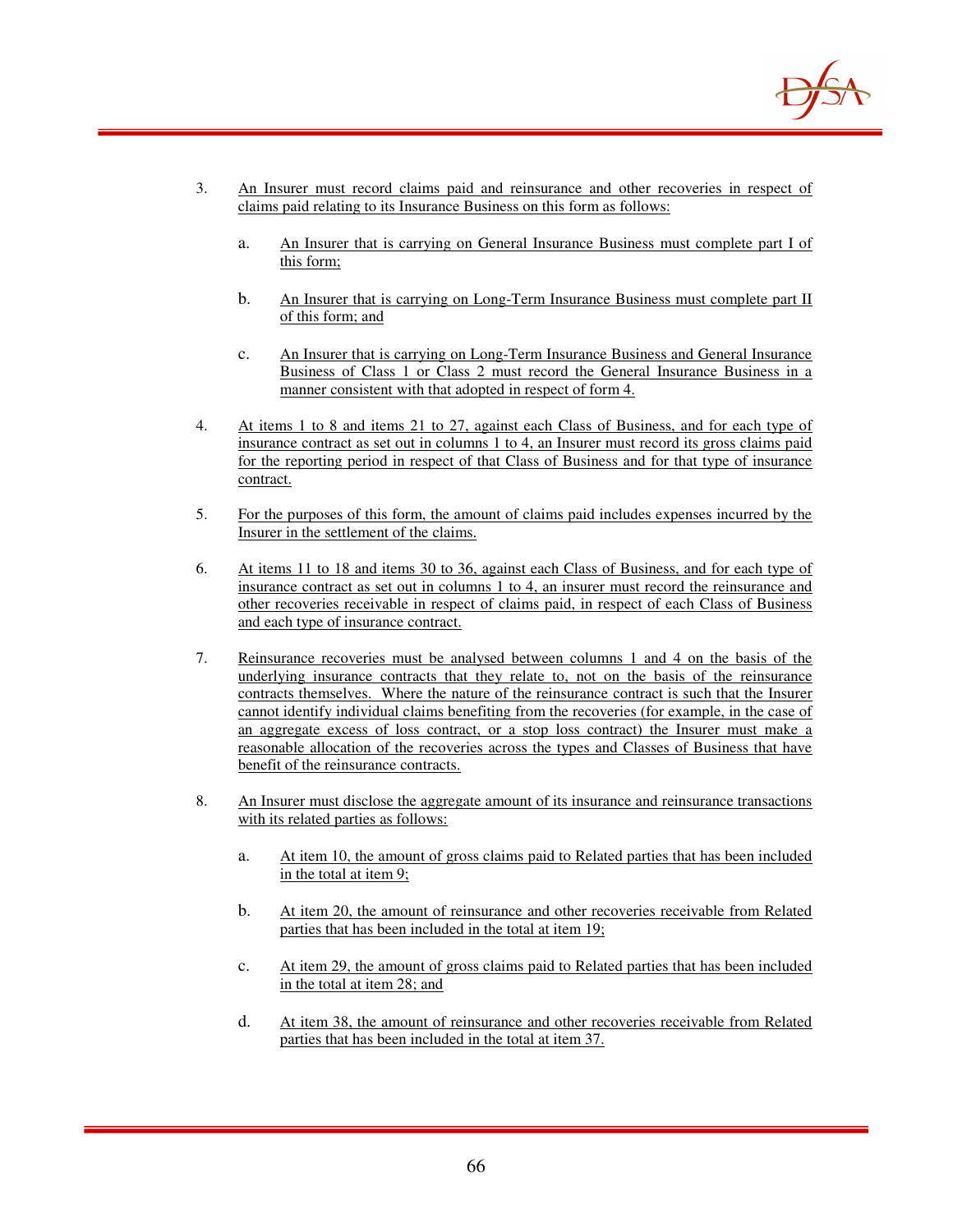

## **3.6 Instructional Guidelines for Form PIN6 – Statement of Movements in Insurance Provisions**

### **Instructional Guidelines**

- 1. This form is required for each reporting unit in respect of which the Insurer prepares an Annual Regulatory Return, or a part of an Annual Regulatory Return, in respect of General Insurance Business.
- 2. A Protected Cell Company is prevented by COB from carrying on Insurance Business other than through a Cell. Because this form would always be blank for such a company in its Global Return, and it is exempted from the requirement to complete other forms relating to General Insurance Business, there is no need for it to submit the form, or to complete a Supplementary Note to explain its absence.
- 3. A Global Return of an Insurer that does not carry on General Insurance Business, or a Cell Return, Fund Return or DIFC Business Return of such an Insurer, also omits this form, without the need for a Supplementary Note to explain its absence. However, if an Insurer that carries on Long-Term Insurance Business together with Class 1 or Class 2 General Insurance Business elects to report that Class 1 or Class 2 business as General Insurance Business for the purposes of form 4 or form 5, it must also complete this form in respect of that business.
- 4. An Insurer must record separately, in parts I to IV and parts V to VIII respectively of this form, the information required in respect of claims outstanding (including IBNR) gross of reinsurance and other recoveries, and reinsurance and other recoveries in respect of those claims outstanding. This information must be presented for each Class of Business.
- 5. Reinsurance recoveries must be analysed between parts V to VIII on the basis of the underlying insurance contracts that they relate to, not on the basis of the reinsurance contracts themselves. Where the nature of the reinsurance contract is such that the Insurer cannot identify individual claims benefiting from the recoveries (for example, in the case of an aggregate excess of loss contract, or a stop loss contract) the Insurer must make a reasonable allocation of the recoveries across the types and Classes of Business that have benefit of the reinsurance contracts.

### **Parts I, II, III and IV:**

6. PIN chapter 5 requires an Insurer to record its Insurance Liabilities on a discounted basis. A liability for an outstanding claim increases between the beginning and end of a reporting period, because the amount of discount applied at the later is less. The expense represented by this increase is referred to in the form as release of discount.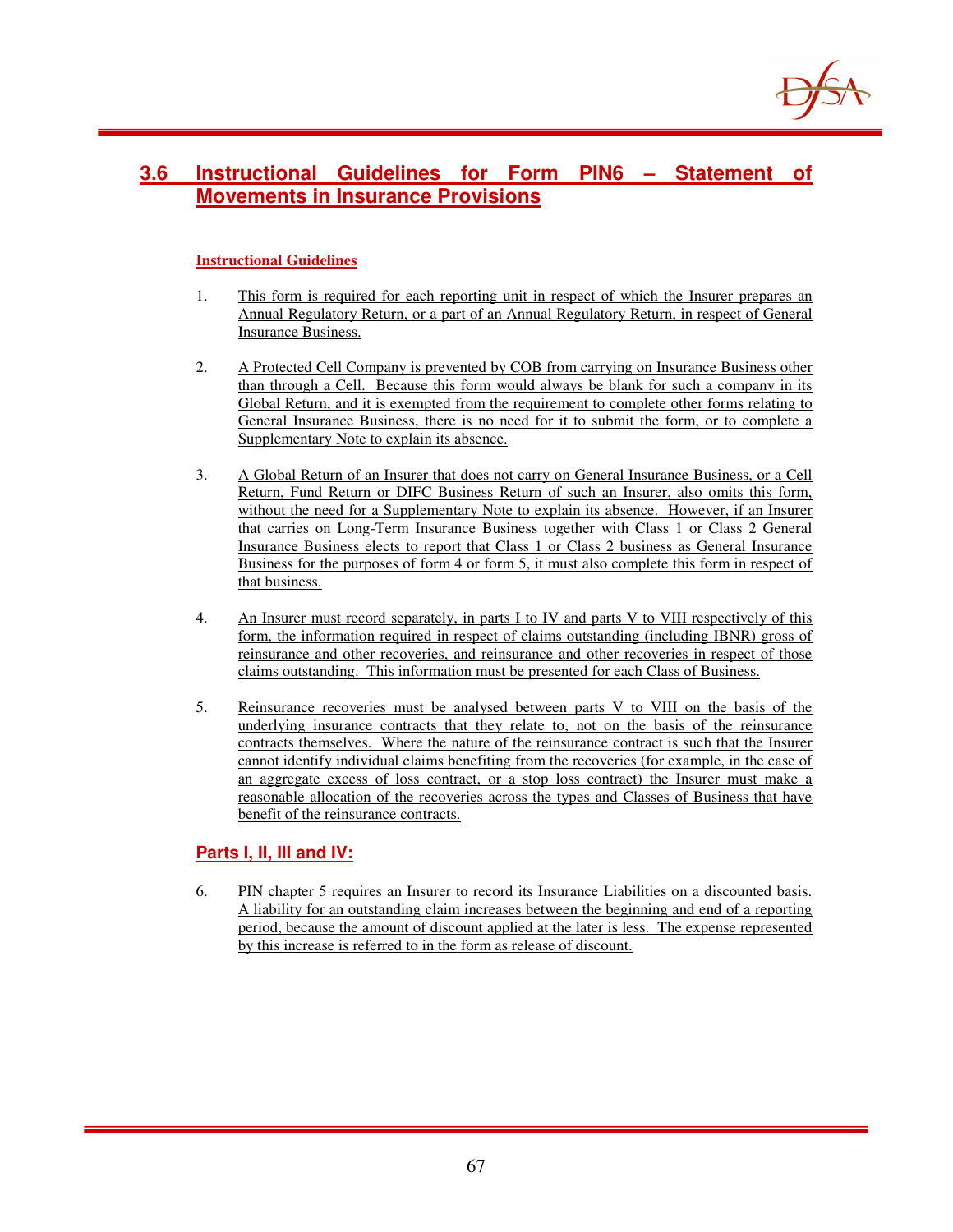

### **Parts I, II, III and IV must be prepared on the following basis:**

- a. At column 1 in each part, the Insurer must record the amount of claims outstanding (including IBNR), at the end of the reporting period and in respect of claims incurred during the reporting period;
- b. At column 2 in each part, the Insurer must record the amount of claims outstanding (including IBNR), at the beginning of the reporting period and in respect of claims incurred during the previous reporting period;
- c. At column 3 in each part, the Insurer must record the amount of the movement during the reporting period in the provision for claims outstanding (including IBNR), in respect of claims incurred during the previous reporting period, that arises from those claims being one year closer to settlement;
- d. At column 4 in each part, the Insurer must record the amount of claims paid during the reporting period, in respect of claims incurred during the previous reporting period;
- e. At column 5 in each part, the Insurer must record the amount of other movements in the provision for claims outstanding (including IBNR), in respect of claims incurred during the previous reporting period;
- f. At column 7 in each part, the Insurer must record the amount of claims outstanding (including IBNR), at the beginning of the reporting period and in respect of claims incurred before the beginning of the previous reporting period;
- g. At column 8 in each part, the Insurer must record the amount of the movement during the reporting period in the provision for claims outstanding (including IBNR), in respect of claims incurred before the beginning of the previous reporting period, that arises from those claims being one year closer to settlement;
- h. At column 9 in each part, the Insurer must record the amount of claims paid during the reporting period, in respect of claims incurred before the beginning of the previous reporting period; and
- i. At column 10 in each part, the Insurer must record the amount of other movements in the provision for claims outstanding (including IBNR), in respect of claims incurred before the beginning of the previous reporting period.

### **Parts V, VI, VII and VIII**

7. PIN chapter 5 requires an Insurer to record its Insurance Liabilities and associated assets on a discounted basis. The asset representing reinsurance and other recoveries against outstanding claims increases between the beginning and end of a reporting period, because the amount of discount applied at the later is less. The revenue represented by this increase is referred to in the form as release of discount.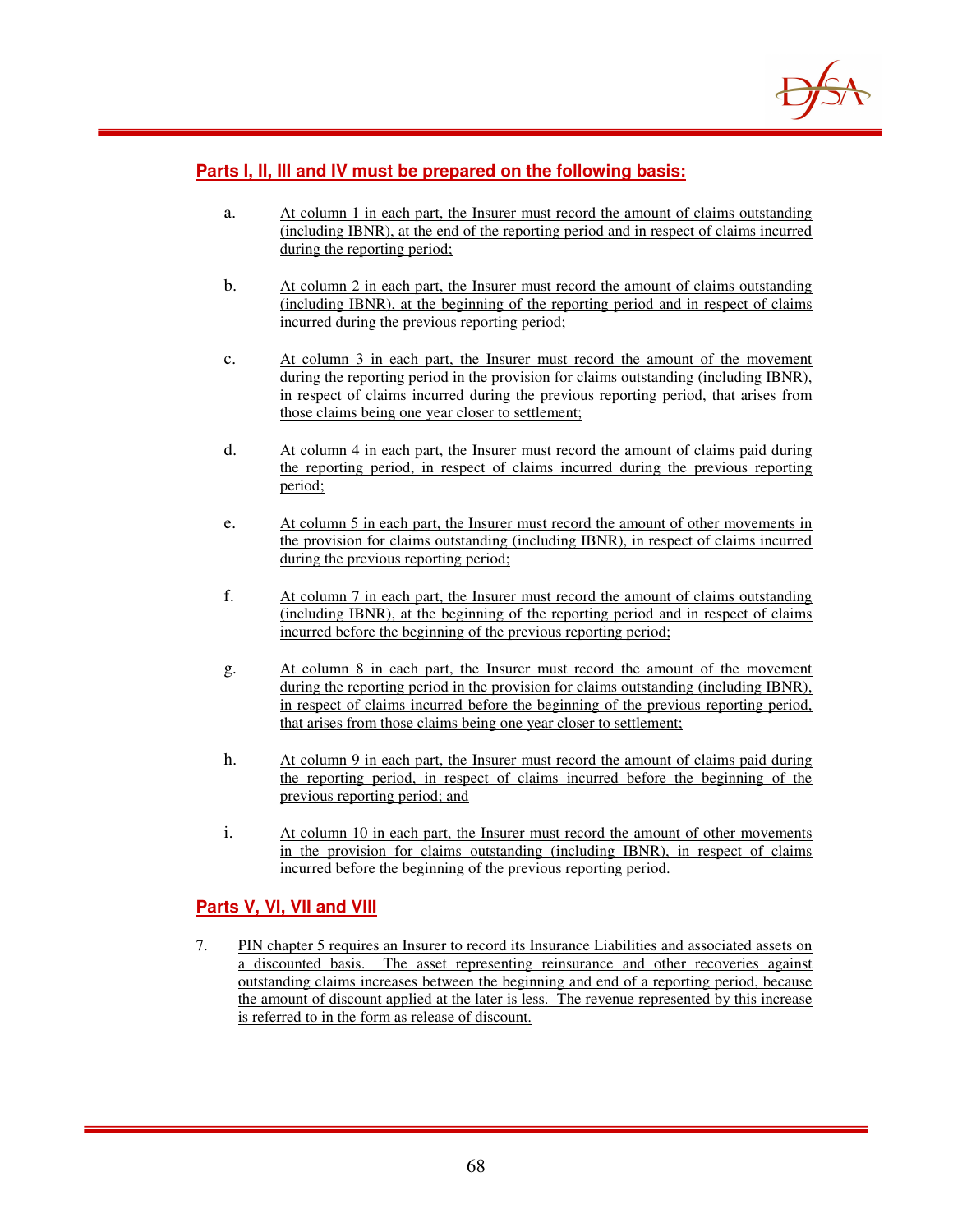

### **Parts V, VI, VII and VIII must be prepared on the following basis**:

- a. At column 1 in each part, the Insurer must record the amount of the asset representing reinsurance and other recoveries in respect of outstanding claims (including IBNR), at the end of the reporting period and in respect of claims incurred during the reporting period;
- b. At column 2 in each part, the Insurer must record the amount of the asset representing reinsurance and other recoveries in respect of outstanding claims (including IBNR), at the beginning of the reporting period and in respect of claims incurred during the previous reporting period;
- c. At column 3 in each part, the Insurer must record the amount of the movement during the reporting period in the asset representing reinsurance and other recoveries in respect of outstanding claims (including IBNR), in respect of claims incurred during the previous reporting period, that arises from those recoveries being one year closer to settlement;
- d. At column 4 in each part, the Insurer must record the amount of recoveries received during the reporting period, in respect of claims incurred during the previous reporting period;
- e. At column 5 in each part, the Insurer must record the amount of other movements in the asset representing reinsurance and other recoveries in respect of outstanding claims (including IBNR), in respect of claims incurred during the previous reporting period;
- f. At column 7 in each part, the Insurer must record the amount of the asset representing reinsurance and other recoveries in respect of outstanding claims (including IBNR), at the beginning of the reporting period and in respect of claims incurred before the beginning of the previous reporting period;
- g. At column 8 in each part, the Insurer must record the amount of the movement during the reporting period in the asset representing reinsurance and other recoveries in respect of outstanding claims (including IBNR), in respect of claims incurred before the beginning of the previous reporting period, that arises from those claims being one year closer to settlement;
- h. At column 9 in each part, the Insurer must record the amount of reinsurance and other recoveries received during the reporting period, in respect of claims incurred before the beginning of the previous reporting period; and
- i. At column 10 in each part, the Insurer must record the amount of other movements in the asset representing reinsurance and other recoveries in respect of outstanding claims (including IBNR), in respect of claims incurred before the beginning of the previous reporting period.
- 8. The aggregate of items 9, 18, 27 and 36 in column 12 of this form must together equal the sum on form 1 of items 18 and 28, except in the case of a Return that does not include form 1.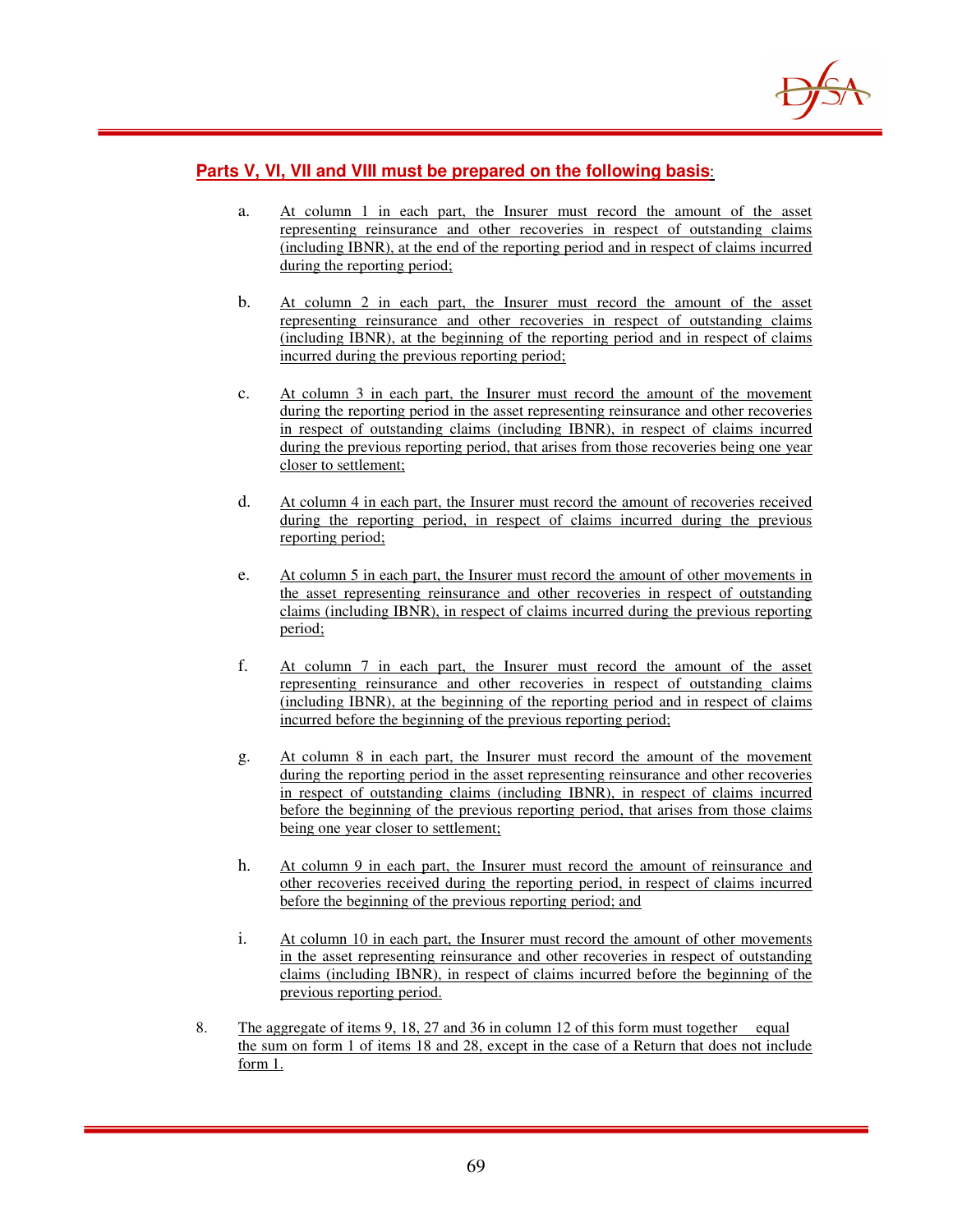

- 9. The aggregate of items 45, 54, 63 and 72 in column 12 of this form must together equal the sum on form 1 of items 2.5 and 7.5, except in the case of a Return that does not include form 1.
- 10. An Insurer must present, as a Supplementary Note to this form, the following information:
	- (a) the assumed inflation and discount rates, expressed as an annualised percentage, used by the Insurer in determining the amounts reported on this form, distinguishing between the rates assumed for the periods:
		- i. up to two calendar years after the end of the reporting period;
		- ii. more than two and up to five calendar years after the end of the reporting period; and
		- iii. more than five calendar years after the end of the reporting period;
	- (b) the basis on which those assumed inflation and discount rates were determined; and
	- (c) the estimated weighted average term to settlement of:
		- i. claims incurred in the reporting period;
		- ii. claims incurred in the previous reporting period; and
		- iii. claims incurred in earlier reporting periods.

## **3.7 Instructional Guidelines for Form PIN 7 – Statement of Investment Income**

### **Instructional Guidelines**

This form is required for each reporting unit in respect of which the Insurer must prepare an Annual Regulatory Return, except for a DIFC Business Return.

| <u>Item</u>   | <b>Item</b>                 | <b>Instructional Guidelines</b>                                                                                                                                                                                                                        |
|---------------|-----------------------------|--------------------------------------------------------------------------------------------------------------------------------------------------------------------------------------------------------------------------------------------------------|
| No.           |                             |                                                                                                                                                                                                                                                        |
|               | Interest receivable         | The Insurer must disclose at item 1 interest receivable,<br>measured on an<br>accruals basis, on securities and loans bearing a fixed or<br>variable rate of interest. This item should include interest<br>receivable on cumulative preference shares |
| $\mathcal{D}$ | Dividends receivable        | The Insurer must disclose at item 2 dividends receivable<br>on equity Securities                                                                                                                                                                       |
| 3.            | Rental income<br>receivable | The Insurer must disclose at item 3 rental<br>income<br>receivable, on an accruals basis, for the use of real<br>property                                                                                                                              |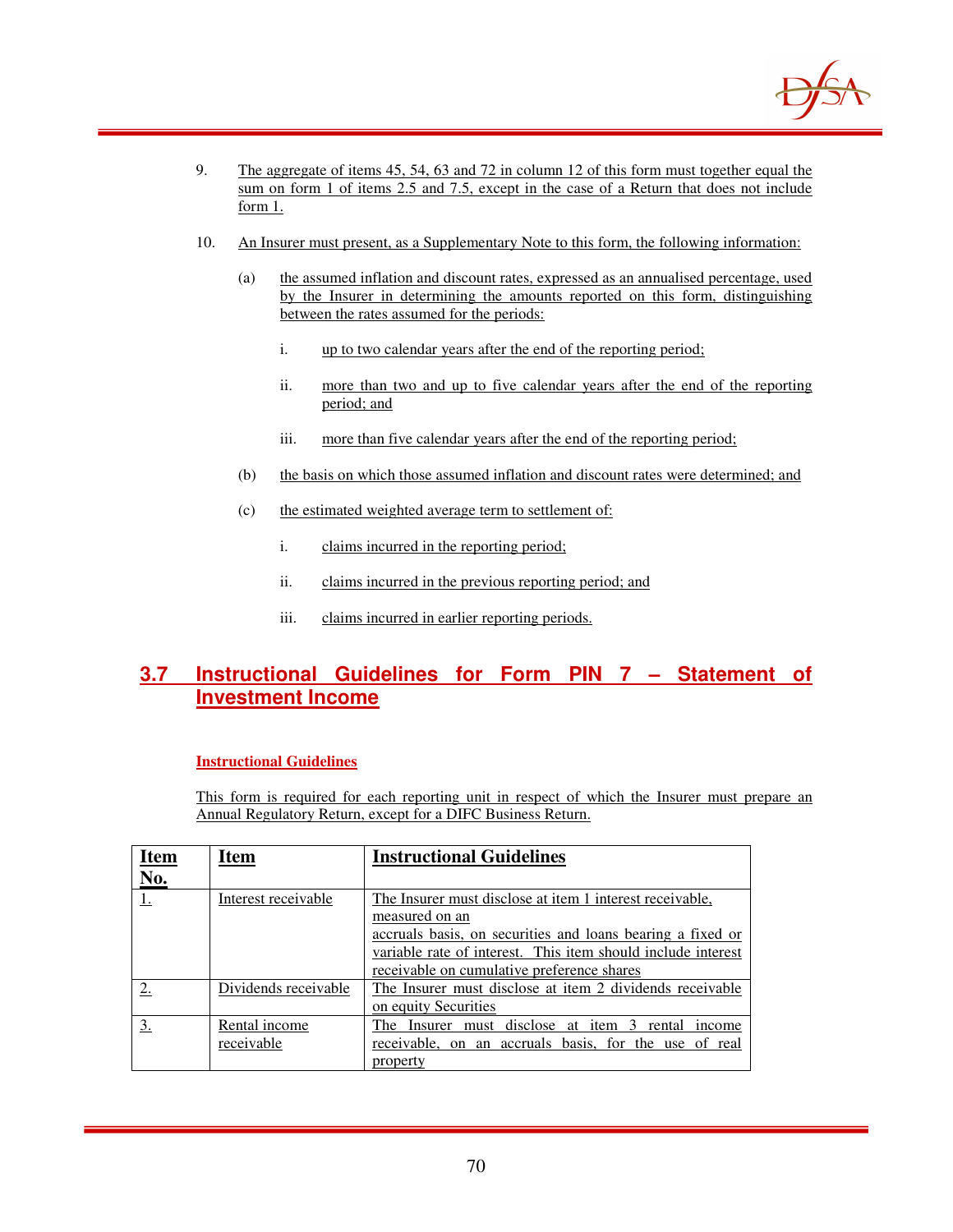

| <u>4.</u>         | Income under<br>investment contracts<br>of mudaraba and<br>musharaka | The Insurer must disclose at item 4 income receivable, on<br>an accruals basis, under investment contracts of mudaraba<br>and musharaka other than Profit Sharing Investment<br>Accounts or contracts of the nature of collective<br>investments;<br>Item 4 should include income receivable under contracts of<br>mudaraba and musharaka where the nature of the<br>investment is that the Insurer provides capital to the<br>counterparty either directly or through a mudarib, but not<br>in the form of a Profit Sharing Investment Account<br>(PSIA), mutual fund or other collective investment.<br>Collective investments including PSIAs are disclosed at<br>item 5                       |
|-------------------|----------------------------------------------------------------------|---------------------------------------------------------------------------------------------------------------------------------------------------------------------------------------------------------------------------------------------------------------------------------------------------------------------------------------------------------------------------------------------------------------------------------------------------------------------------------------------------------------------------------------------------------------------------------------------------------------------------------------------------------------------------------------------------|
| $\underline{5}$ . | Income from<br>collective<br>investments                             | The Insurer must disclose at item 5 income receivable, on<br>an accruals basis, from collective investments, including<br>mutual funds, Profit Sharing Investment Accounts and<br>contracts taking the form of collective investments;<br><u>Item 5 should include income receivable under contracts</u><br>that by their nature are collective investments, where the<br>Insurer stands as one of several rab ul mal providing<br>capital to a mudarib who in turn invests that capital. The<br>rab ul mal may receive a Sukuk or certificate which may                                                                                                                                          |
| <u>6.</u>         | Changes in value in<br>invested assets                               | be transferable. Investments in Profit Sharing Investment<br>Accounts will normally be disclosed here.<br>The Insurer must disclose at item 6 the aggregate amount<br>of changes in value in its invested assets. Where the<br>aggregate amount of changes in value for either of item 6.1<br>or 6.2 represents a reduction in value, the Insurer must                                                                                                                                                                                                                                                                                                                                            |
| 7.                | Other investment<br>income                                           | record that item as a negative figure<br>The Insurer must disclose at item 7 the aggregate amount<br>of any investment income that does not fall into any of<br>items 1 to 5. Where an Insurer uses this item, it must<br>provide details of the item in question in a Supplementary<br>Note to this form.<br>Item 7 will normally be used only by Insurers with income<br>on investments that do not readily fall into any of the<br>categories described in this Rule. An Insurer reporting an<br>amount under this item will normally be expected to<br>provide sufficient information to explain to the DFSA the<br>nature of the investment and the nature of the income<br>arising from it. |
| <u>8.</u>         | Total investment<br>income                                           |                                                                                                                                                                                                                                                                                                                                                                                                                                                                                                                                                                                                                                                                                                   |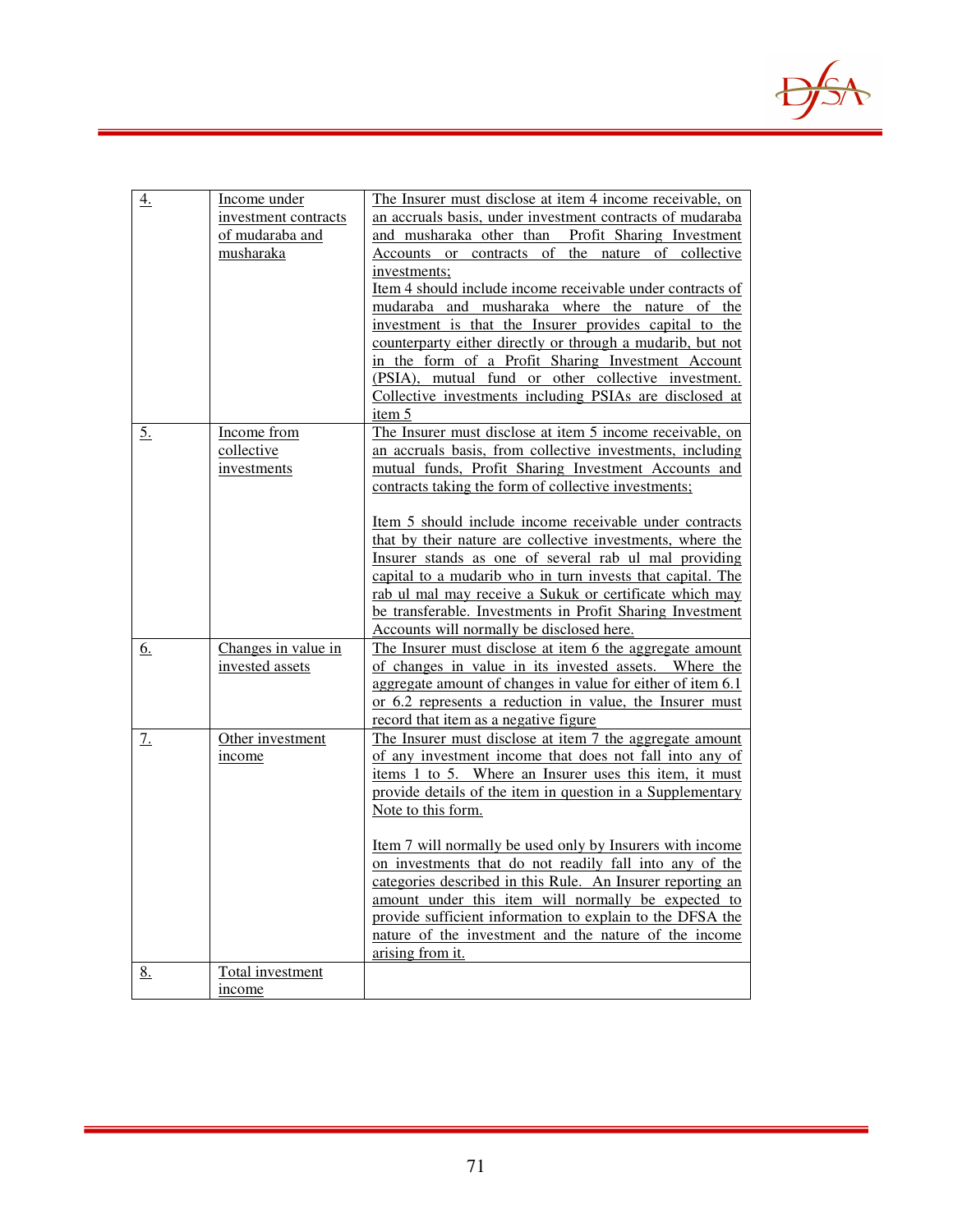

#### **3.8 Instructional Guidelines for Form PIN 8 – Statement of Acquisition Expenses**

#### **Instructional Guidelines**

- 1. This form is required for each reporting unit in respect of which the Insurer must prepare an Annual Regulatory Return, except for the Global Return of an Insurer that is a Protected Cell Company.
- 2. A Protected Cell Company is prevented by COB from carrying on Insurance Business other than through a Cell. Because this form would always be blank for such a company in its Global Return, there is no need for it to submit the form or to complete a Supplementary Note to explain its absence.
- 3. An Insurer must record acquisition expenses relating to its Insurance Business on this form as follows:
	- (a) An Insurer that is carrying on General Insurance Business must complete part I of this form;
	- (b) An Insurer that is carrying on Long-Term Insurance Business must complete part II of this form;
	- (c) An Insurer that is carrying on Long-Term Insurance Business and General Insurance Business of Class 1 or Class 2 must record that business consistently with the election made pursuant to form 5; and
	- (d) Commissions receivable by insurers from their reinsurers (often referred to as exchange commissions, overriders or ceded acquisition costs) must not be netted against acquisition costs disclosed on this form but must be recorded as income on form 3 at item 11.1.
- 4. At items 1 to 8 and items 21 to 27, against each Class of Business, and for each type of insurance contract as set out in columns 1 to 4, an Insurer must record commissions and brokerage payable by it for the reporting period in respect of that Class of Business and for that type of insurance contract.
- 5. At items 11 to 18 and items 30 to 36, against each Class of Business, and for each type of insurance contract as set out in columns 1 to 4, an insurer must record acquisition expenses other than commission and brokerage payable by it in respect of each Class of Business and each type of insurance contract.
- 6. An Insurer must disclose the aggregate amount of acquisition costs payable to related parties as follows:
	- (a) at item 10, the amount of commissions and brokerage payable to related parties that has been included in the total at item 9;
	- (b) at item 20, the amount of other acquisition expenses payable to related parties that has been included in the total at item 19;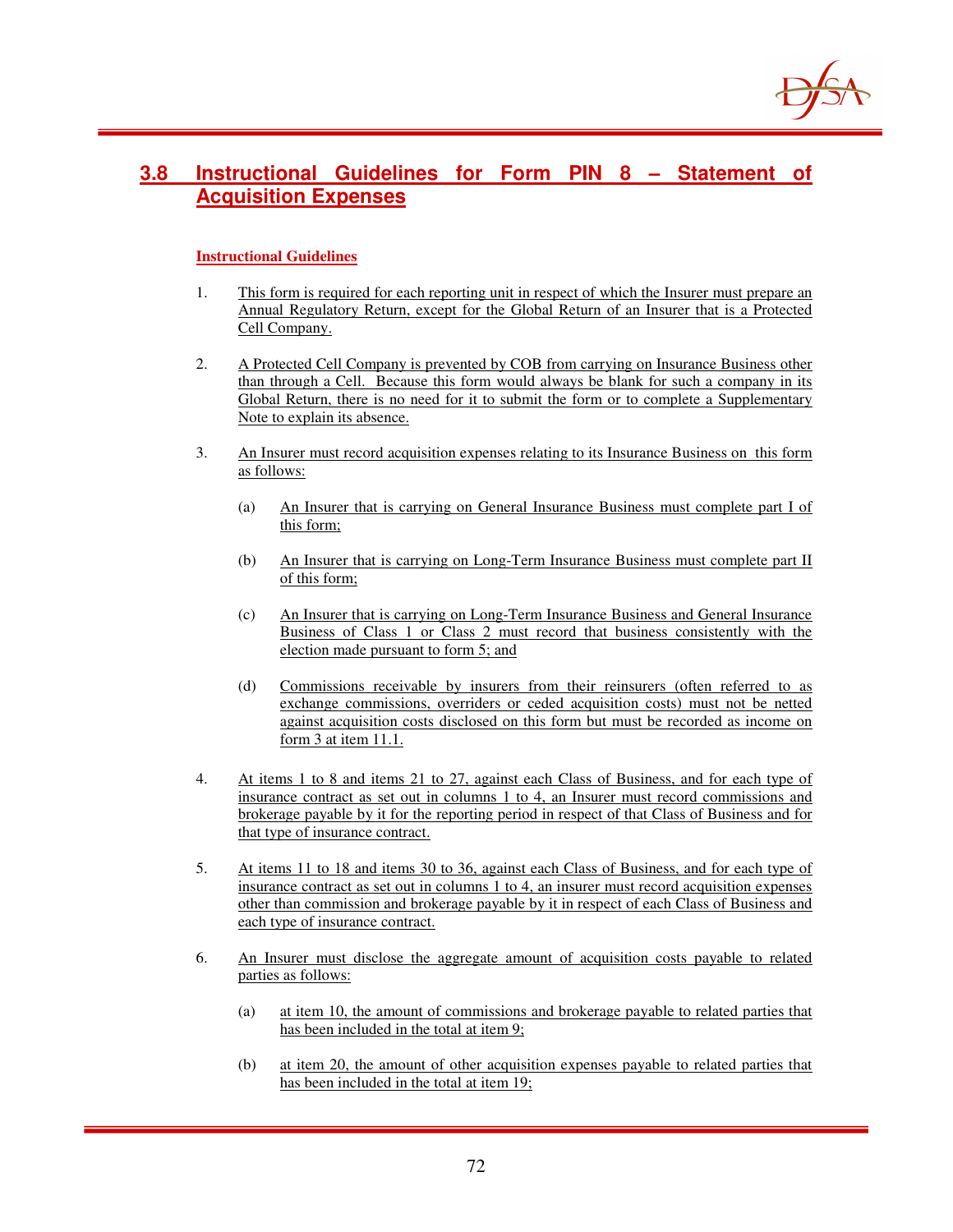

- (c) at item 29, the amount of commissions and brokerage payable to related parties that has been included in the total at item 28; and
- (d) at item 38, the amount of other acquisition expenses payable to related parties that has been included in the total at item 37.

# **3.9 Instructional Guidelines for Form PIN9 – Reconciliation to Financial Statements**

#### **Instructional Guidelines**

- 1. This form is required only for an Insurer's Global Return. This form is not subject to audit.
- 2. The purpose of this for is to provide a reconciliation between the net assets of the Insurer as recorded on form 1 and the net assets of the Insurer as recorded in its financial statements prepared under relevant companies legislation for the same reporting period.
- 3. Where an Insurer's financial statements prepared under relevant companies legislation are not available at the time of lodgement of the Annual Regulatory Return, the Insurer will be expected to complete this form based on the draft financial position of the Insurer as at the end of the reporting period. Where the financial statements are subsequently provided to the DFSA as permitted by PIN Rule 6.5.7, the Insurer should consider whether it is necessary to draw the attention of the DFSA to any significant changes between the draft financial statements on which this form was based and the financial statements subsequently provided.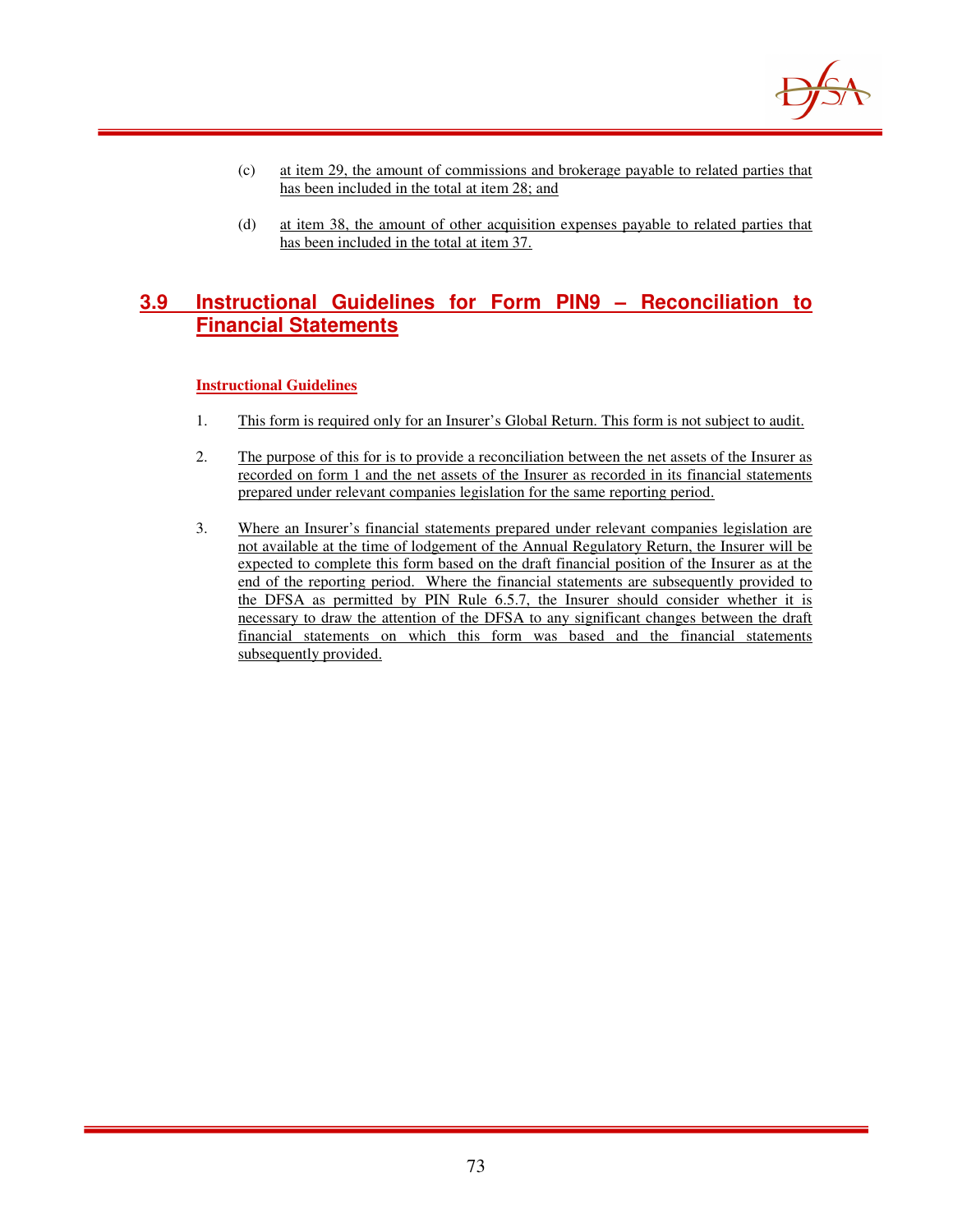

4. An Insurer must disclose the amounts making up the difference between the Insurer's net assets reported at item 39.7 on form 1 and the Insurer's net assets (or equivalent designation) reported on the balance sheet, statement of financial position or equivalent document (referred to in this section as the 'statutory balance sheet') forming part of the financial statements that the Insurer is required to complete under the Companies Law 2004 (or equivalent legislation in jurisdictions other than the DIFC), made up as at the same date as the information contained in form 1.

| <b>Item</b>       | <b>Item</b>                                                                          | <b>Instructional Guidelines</b>                                                                                                                                                                                                                                                                                                                                                                                                                                                                                                                                                                                                            |
|-------------------|--------------------------------------------------------------------------------------|--------------------------------------------------------------------------------------------------------------------------------------------------------------------------------------------------------------------------------------------------------------------------------------------------------------------------------------------------------------------------------------------------------------------------------------------------------------------------------------------------------------------------------------------------------------------------------------------------------------------------------------------|
| No.               |                                                                                      |                                                                                                                                                                                                                                                                                                                                                                                                                                                                                                                                                                                                                                            |
| <u>1.</u>         | Net assets according to                                                              | <u>Item 1 must agree to form 1 item 39.7.</u>                                                                                                                                                                                                                                                                                                                                                                                                                                                                                                                                                                                              |
|                   | Form 1 item 39.7                                                                     |                                                                                                                                                                                                                                                                                                                                                                                                                                                                                                                                                                                                                                            |
| 2.                | Differences between item<br>1 and Net Assets<br>according to Financial<br>Statements | Differences constituting differences in recognition of assets and<br>liabilities must be disclosed at item 2.1. Where an asset is<br>recognised in the statutory balance sheet but not in form 1, the<br>item must be disclosed as a positive amount, and vice versa.<br>Where a liability is recognised in the statutory balance sheet but<br>not in form 1, the item must be disclosed as a negative amount,<br>and vice versa.<br>Differences constituting differences in valuation of assets and<br>liabilities that are recognised in both the statutory balance sheet<br>and form 1 must be disclosed at item 2.2. Where an asset is |
|                   |                                                                                      | valued at more in the statutory balance sheet than in form 1, the<br>item must be disclosed as a positive amount, and vice versa.<br>Where a liability is valued at more in the statutory balance sheet<br>than in form 1, the item must be disclosed as a negative amount,<br>and vice versa.<br>The information presented at items 2.1 and 2.2 must include:<br>(a) the amount of each material difference; and                                                                                                                                                                                                                          |
|                   |                                                                                      | (b) a description of each material difference.                                                                                                                                                                                                                                                                                                                                                                                                                                                                                                                                                                                             |
| $\underline{3}$ . | Net Assets according to<br><b>Financial Statements</b>                               | Item 3 must agree to the amount of net assets (or equivalent<br>designation) in the Insurer's statutory balance sheet.                                                                                                                                                                                                                                                                                                                                                                                                                                                                                                                     |

- 5. Where this form does not contain sufficient space for the presentation of the information required by this section, the Insurer must present a Supplementary Note containing that information.
- 6. Presenting a Supplementary Note does not relieve an Insurer from the obligation to prepare the form. However it will be acceptable for an Insurer to include on the form a reference to the Supplementary Note containing the information required to be presented, together with the aggregate amount covered in that Supplementary Note.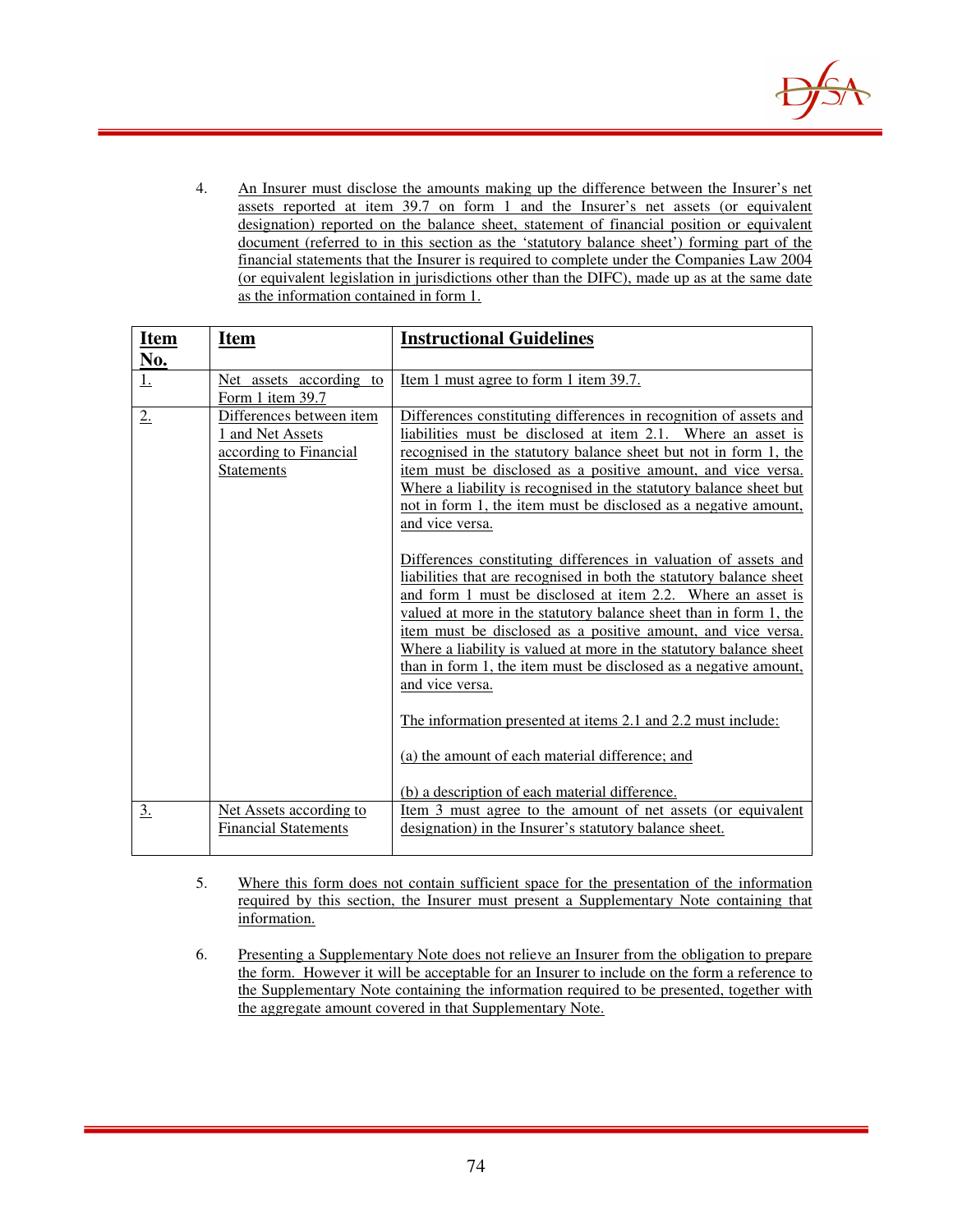

# **3.10 Instructional Guidelines for Form PIN10 – Summary Statement to Operations**

#### **Instructional Guidelines**

- 1. This form is required only for a DIFC Business Return.
- 2. The Summary statement of operations provides the DFSA with quarterly information on the operations of a DIFC Branch of an Insurer that is not incorporated in the DIFC.
- 3. The instructional guidelines in this section provide instructions as to the completion of specific lines on the form. The instructions are similar to those applicable to corresponding items on forms 1 and 3, which are not applicable to DIFC Business Returns.
- 4. On this form, reinsurance premiums and reinsurance recoveries refer to amounts ceded and recovered in respect of insurance contracts entered into as part of the Insurer's DIFC Insurance Business, regardless of where the reinsurance premiums and reinsurance recoveries are payable or receivable.

| <b>Item</b><br><b>Instructional Guidelines</b><br><u>Item</u>                                                                                               |  |
|-------------------------------------------------------------------------------------------------------------------------------------------------------------|--|
| No.                                                                                                                                                         |  |
| Gross Written<br>An Insurer must present at item 1 the amount of its Gross Written Premium<br><u>1.</u>                                                     |  |
| in respect of its business conducted in the DIFC.<br>Premiums                                                                                               |  |
| An Insurer must present at item 2 the amount of reinsurance premium ceded<br>Reinsurance<br>2.                                                              |  |
| in respect of insurance contracts whose Gross Written Premium is recorded<br>Premiums Ceded                                                                 |  |
| at item 1.                                                                                                                                                  |  |
| $\underline{3}$ .<br>Net written                                                                                                                            |  |
| premiums                                                                                                                                                    |  |
| Claims paid<br>An Insurer must present at item 4 the amount of claims paid in respect of its<br>4.                                                          |  |
| business conducted in the DIFC.                                                                                                                             |  |
| 5.<br>An Insurer must present at item 5 the amount of reinsurance and other<br>Reinsurance and                                                              |  |
| recoveries receivable in respect of claims recorded at item 4.<br>other recoveries                                                                          |  |
| received                                                                                                                                                    |  |
| Net claims paid<br><u>6.</u>                                                                                                                                |  |
| $\overline{7}$ .<br>An Insurer must present at item 7 the amount of the movement in the period<br>Movements in                                              |  |
| reported on in the balance of Insurance Liabilities.<br>insurance liabilities                                                                               |  |
| (gross)                                                                                                                                                     |  |
| 8.<br>Movements in<br>An Insurer must present at item 8 the amount of the movement in the period                                                            |  |
| reported on in the balance of reinsurance and other recoveries in respect of<br>recoveries against                                                          |  |
| insurance liabilities<br>Insurance Liabilities.                                                                                                             |  |
|                                                                                                                                                             |  |
| Insurance Liabilities are reported gross of reinsurance and other recoveries.<br>Reinsurance and other recoveries that are recorded in respect of Insurance |  |
| Liabilities are reported as assets. An increase in Insurance Liabilities is                                                                                 |  |
| reported on form 10 as an expense. In the same manner, an increase in the                                                                                   |  |
| reinsurance and other recoveries in respect of Insurance Liabilities is                                                                                     |  |
| recorded as revenue.                                                                                                                                        |  |
| 9 <sub>1</sub><br>Net movement in                                                                                                                           |  |
| provisions                                                                                                                                                  |  |
| 10.<br><b>Expenses</b>                                                                                                                                      |  |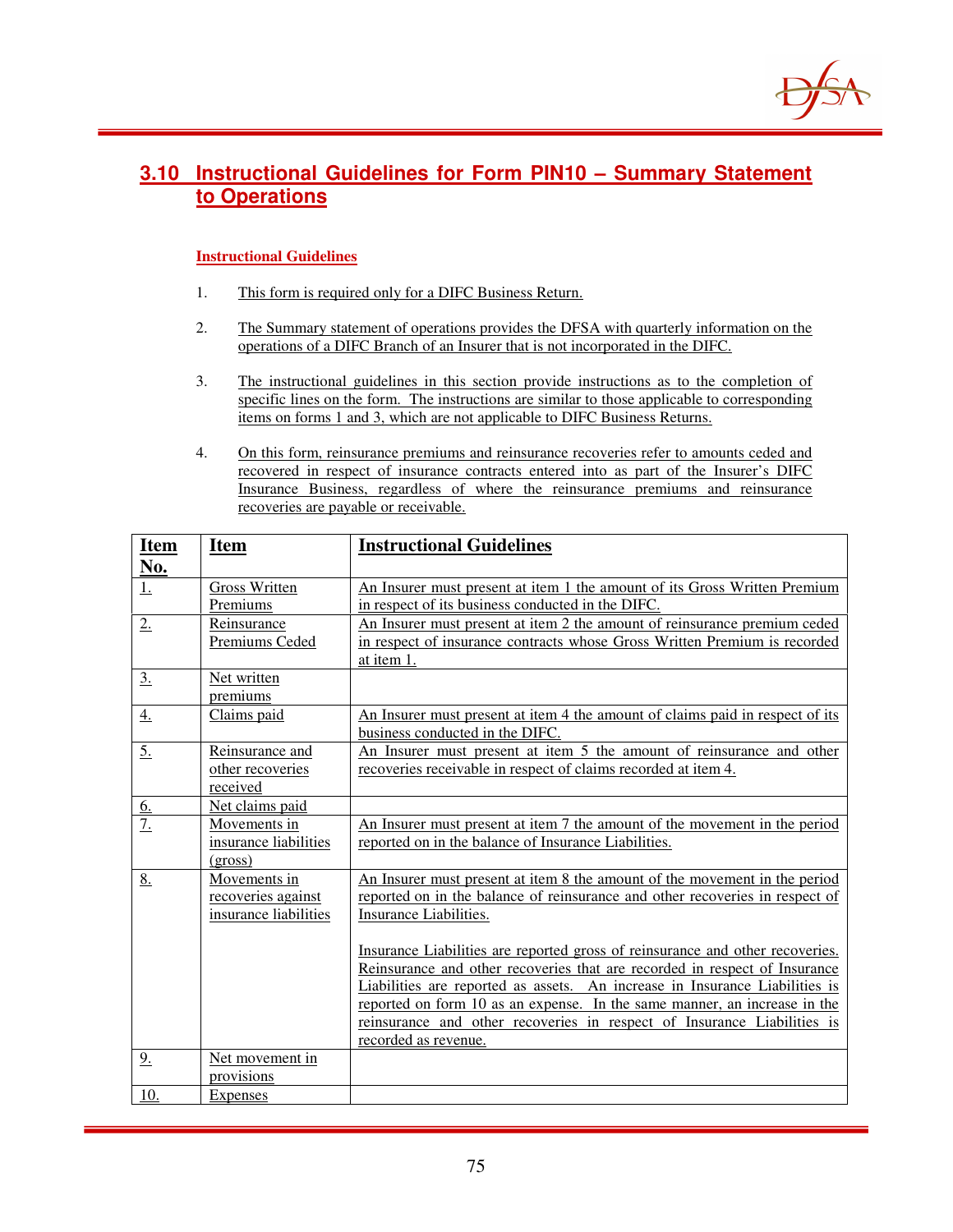

| 11.        | Other operating                                                          | Where an Insurer reports any amount at item 11.2, the Insurer must present                                                                                                                                                                                                                                                                                                                                                                                                                                                                                                                                                                                                                                                                                                                                                                                                                                                                                                                                                                                                                                                                                                                                                                                                                                                                                                                                                                                |
|------------|--------------------------------------------------------------------------|-----------------------------------------------------------------------------------------------------------------------------------------------------------------------------------------------------------------------------------------------------------------------------------------------------------------------------------------------------------------------------------------------------------------------------------------------------------------------------------------------------------------------------------------------------------------------------------------------------------------------------------------------------------------------------------------------------------------------------------------------------------------------------------------------------------------------------------------------------------------------------------------------------------------------------------------------------------------------------------------------------------------------------------------------------------------------------------------------------------------------------------------------------------------------------------------------------------------------------------------------------------------------------------------------------------------------------------------------------------------------------------------------------------------------------------------------------------|
|            | revenue                                                                  | in a Supplementary Note the amount of any such income receivable from                                                                                                                                                                                                                                                                                                                                                                                                                                                                                                                                                                                                                                                                                                                                                                                                                                                                                                                                                                                                                                                                                                                                                                                                                                                                                                                                                                                     |
|            |                                                                          | Related parties, and a description of the nature of that income.                                                                                                                                                                                                                                                                                                                                                                                                                                                                                                                                                                                                                                                                                                                                                                                                                                                                                                                                                                                                                                                                                                                                                                                                                                                                                                                                                                                          |
| <u>12.</u> | Operating income                                                         |                                                                                                                                                                                                                                                                                                                                                                                                                                                                                                                                                                                                                                                                                                                                                                                                                                                                                                                                                                                                                                                                                                                                                                                                                                                                                                                                                                                                                                                           |
| 13.        | <b>Outstanding Claims</b><br>Provision (including<br>IBNR)               | <u>Item 13 reports the Insurer's provision for outstanding claims.</u><br>This item<br>must be completed having regard to the following principles:<br>(a) The liability must represent the estimated cost to the insurer of settling<br>claims which it has incurred at the reporting date but which have not been<br>finalised. The liability is in respect of both direct business and inward<br>reinsurance business and must take into account unpaid claims,<br>unreported claims, adjustments for claims development and the direct and<br>indirect claims settlement costs that the Insurer expects to incur in<br>settling its outstanding claims;<br>(b) In the case of Long-Term Insurance business, this item must include all<br>claims liabilities in respect of Contracts of Insurance that are no longer<br>included in the calculation of the net policy benefits at item 17;<br>(c) The liability must be stated without deducting reinsurance and other<br>recoveries (these are disclosed as an asset as reinsurance receivables);<br>(d) The requirements for recognition and measurement of this liability are                                                                                                                                                                                                                                                                                                                      |
|            |                                                                          | set out in PIN Rules 5.4 and 5.6; and<br>(e) The liability does not include any amounts for catastrophe reserve,<br>equalisation reserve or similar provisions that an Insurer may be required<br>to maintain to satisfy regulatory requirements in a jurisdiction other than<br>the DIFC.                                                                                                                                                                                                                                                                                                                                                                                                                                                                                                                                                                                                                                                                                                                                                                                                                                                                                                                                                                                                                                                                                                                                                                |
| <u>14.</u> | Expected<br>reinsurance and<br>other recoveries in<br>respect of item 13 | <u>Item 14 includes amounts in respect of reinsurance and other recoveries in</u><br>respect of claims that have been incurred but not paid, up to the date to<br>which the return is drawn up. This includes reinsurance and other recoveries<br>in respect of IBNR. Because of the uncertainty of the outcome of<br>outstanding claims and IBNR, it is necessary to estimate at least a part of<br>this balance. The basis on which the estimate is made must be consistent<br>with the basis of estimation of the related liability, reported at item 13.<br>Where, in determining the amount to be reported at item 14, an Insurer has<br>made or considered making a provision for doubtful debt in respect of<br>recoveries due or potentially due from a reinsurer, the Insurer must take into<br>account the potential need to make a provision when determining any<br>estimate to be included at item 14 or 16.<br>It is common practice for Insurers to account for their exposures on General<br>Insurance contracts in force by means of an unearned premium provision, an<br>asset representing deferred reinsurance expense and (where necessary) a<br>premium deficiency reserve. Insurers are referred to the instructional<br>guidelines to item 15. An insurer that uses an unearned premium provision<br>and premium deficiency reserve as a proxy for Premium Liabilities may<br>record its deferred reinsurance expense at item 16. |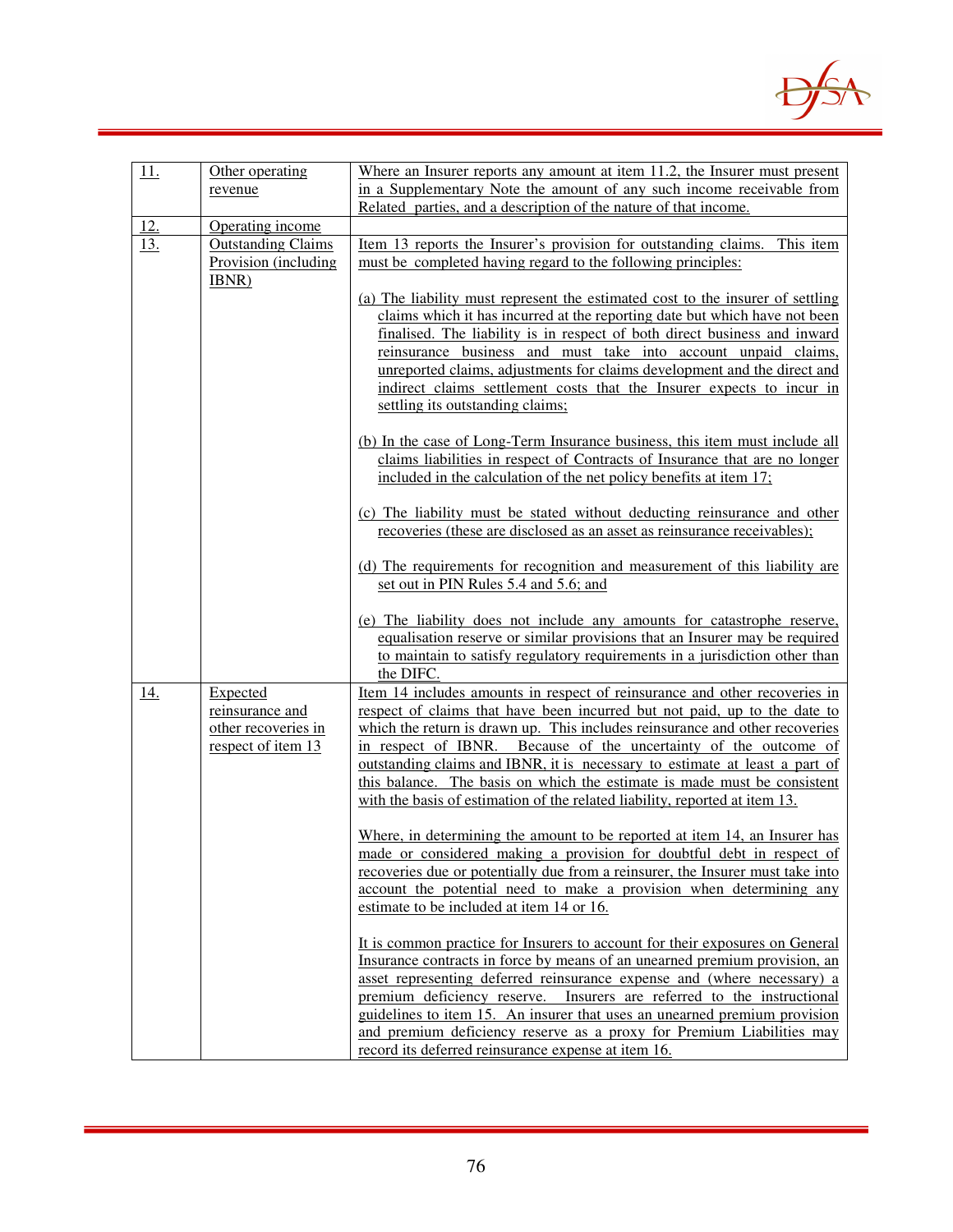

| <u>15.</u> | Premium liabilities | Item 15, Premium Liability, represents the current portion of the cost of                                                                            |
|------------|---------------------|------------------------------------------------------------------------------------------------------------------------------------------------------|
|            | under General       | providing insurance service over the unexpired period of general insurance                                                                           |
|            | Insurance contracts | contracts in force at the balance date. This item must be completed having                                                                           |
|            |                     | regard to the following principles:                                                                                                                  |
|            |                     |                                                                                                                                                      |
|            |                     | (a) The Premium Liability reported is required to cover the value of future                                                                          |
|            |                     | claims payments and associated direct and indirect settlement costs                                                                                  |
|            |                     | arising during the unexpired portion of the contracts in question;                                                                                   |
|            |                     |                                                                                                                                                      |
|            |                     | (b) Item 15 must be recorded without deducting reinsurance and other                                                                                 |
|            |                     | recoveries (these are disclosed as an asset as reinsurance receivables);                                                                             |
|            |                     | and                                                                                                                                                  |
|            |                     |                                                                                                                                                      |
|            |                     | (c) The requirements for recognition and measurement of this liability are set                                                                       |
|            |                     | out in PIN Rule 5.4.                                                                                                                                 |
|            |                     |                                                                                                                                                      |
|            |                     | As stated in the Guidance to PIN Rule 5.4.7, it is common practice for                                                                               |
|            |                     | Insurers to account for their exposures on General Insurance contracts in<br>force by means of an unearned premium provision and (where necessary) a |
|            |                     | premium deficiency reserve. Where the aggregate of the unearned premium                                                                              |
|            |                     | provision and the premium deficiency reserve (both gross of reinsurance)                                                                             |
|            |                     | can be shown to be not less than the amount of Premium Liability                                                                                     |
|            |                     | determined in accordance with section 5.4, an Insurer may use that aggregate                                                                         |
|            |                     | as a proxy for Premium Liability for the purposes of recording item 15 on                                                                            |
|            |                     | this form.                                                                                                                                           |
| 16.        | Expected            | Reinsurance and other recoveries in respect of claims that have not yet been                                                                         |
|            | reinsurance and     | incurred are reported at item 16. It is necessary to estimate this balance.                                                                          |
|            | other recoveries in | The basis on which the estimate is made must be consistent with the basis of                                                                         |
|            | respect of item 15  | estimation of the Related liability, reported at item 15.                                                                                            |
| 17.        | Net policy benefits | Item 17 represents the net value of future Policy Benefits under Long-Term                                                                           |
|            | under Long-Term     | Insurance contracts that are in force as at the date to which the return is                                                                          |
|            | insurance contracts | made up. The amount reported here must be determined in accordance with                                                                              |
|            | in force            | PIN Rule 5.6.                                                                                                                                        |